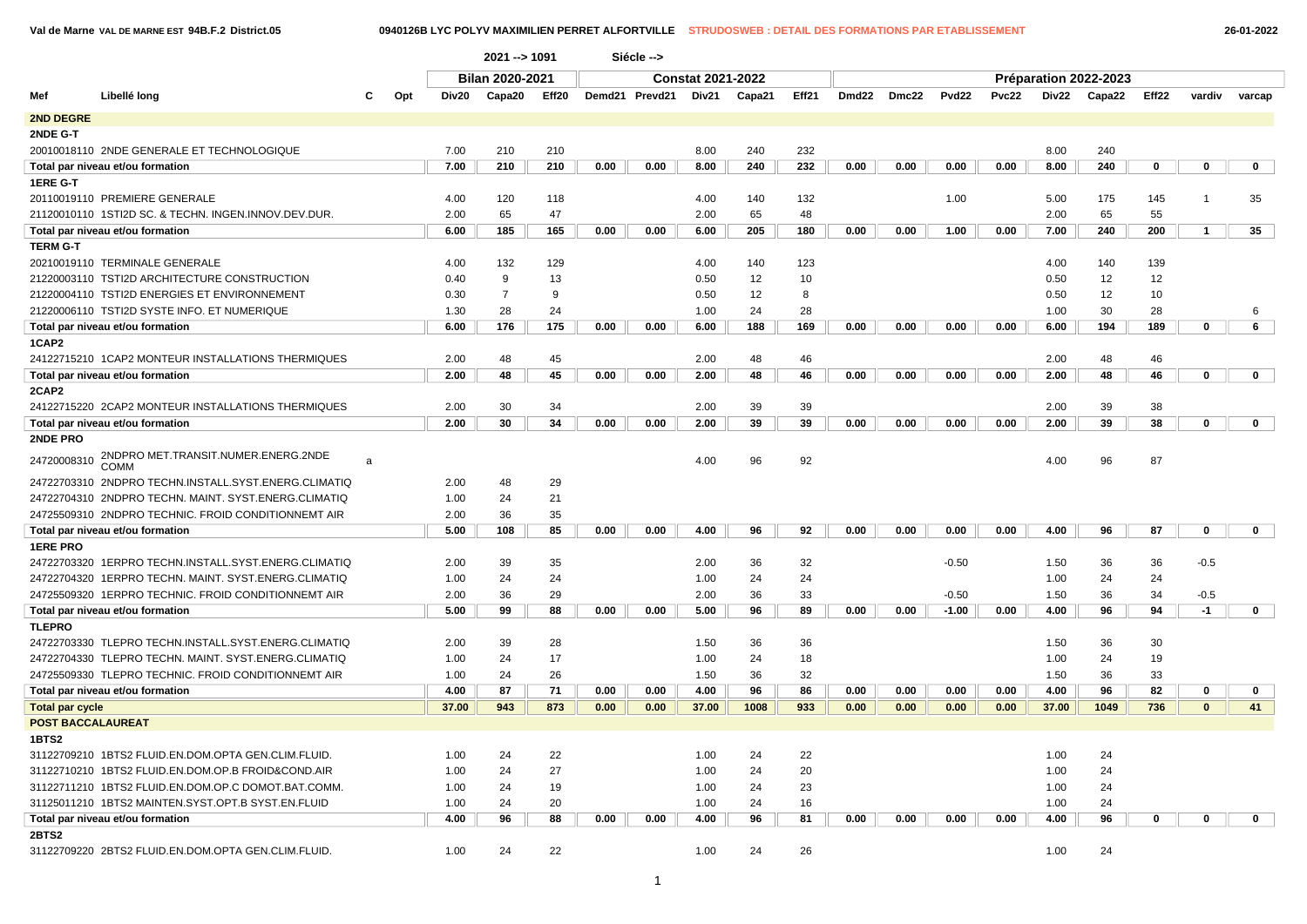|                            |                                                     |    |     |       | $2021 - 1091$   |       |        | Siécle --> |                          |        |       |                   |       |                   |       |       |                       |                   |              |        |
|----------------------------|-----------------------------------------------------|----|-----|-------|-----------------|-------|--------|------------|--------------------------|--------|-------|-------------------|-------|-------------------|-------|-------|-----------------------|-------------------|--------------|--------|
|                            |                                                     |    |     |       | Bilan 2020-2021 |       |        |            | <b>Constat 2021-2022</b> |        |       |                   |       |                   |       |       | Préparation 2022-2023 |                   |              |        |
| Mef                        | Libellé long                                        | C. | Opt | Div20 | Capa20          | Eff20 | Demd21 | Prevd21    | Div <sub>21</sub>        | Capa21 | Eff21 | Dmd <sub>22</sub> | Dmc22 | Pvd <sub>22</sub> | Pvc22 | Div22 | Capa22                | Eff <sub>22</sub> | vardiv       | varcap |
|                            | 31122710220 2BTS2 FLUID.EN.DOM.OP.B FROID&COND.AIR  |    |     | 1.00  | 24              | 20    |        |            | 1.00                     | 24     | 20    |                   |       |                   |       | 1.00  | 24                    |                   |              |        |
|                            | 31122711220 2BTS2 FLUID.EN.DOM.OP.C DOMOT.BAT.COMM. |    |     | 1.00  | 15              | 18    |        |            | 1.00                     | 18     | 17    |                   |       |                   |       | 1.00  | 24                    |                   |              |        |
|                            | 31125011220 2BTS2 MAINTEN.SYST.OPT.B SYST.EN.FLUID  |    |     | 1.00  | 15              | 11    |        |            | 1.00                     | 15     | 14    |                   |       |                   |       | 1.00  | 15                    |                   |              |        |
|                            | Total par niveau et/ou formation                    |    |     | 4.00  | 78              | 71    | 0.00   | 0.00       | 4.00                     | 81     | 77    | 0.00              | 0.00  | 0.00              | 0.00  | 4.00  | 87                    |                   | 0            |        |
| <b>Total par cycle</b>     |                                                     |    |     | 8.00  | 174             | 159   | 0.00   | 0.00       | 8.00                     | 177    | 158   | 0.00              | 0.00  | 0.00              | 0.00  | 8.00  | 183                   |                   | $\bf{0}$     |        |
| <b>Total Etablissement</b> |                                                     |    |     | 45.00 | 1117            | 1032  | 0.00   | 0.00       | 45.00                    | 1185   | 1091  | 0.00              | 0.00  | 0.00              | 0.00  | 45.00 | 1232                  | 736               | $\mathbf{0}$ |        |

### **C Commentaires**

a Ajustement juillet 2021: fermeture 1 division (-1=4/96 au lieu de 5/108)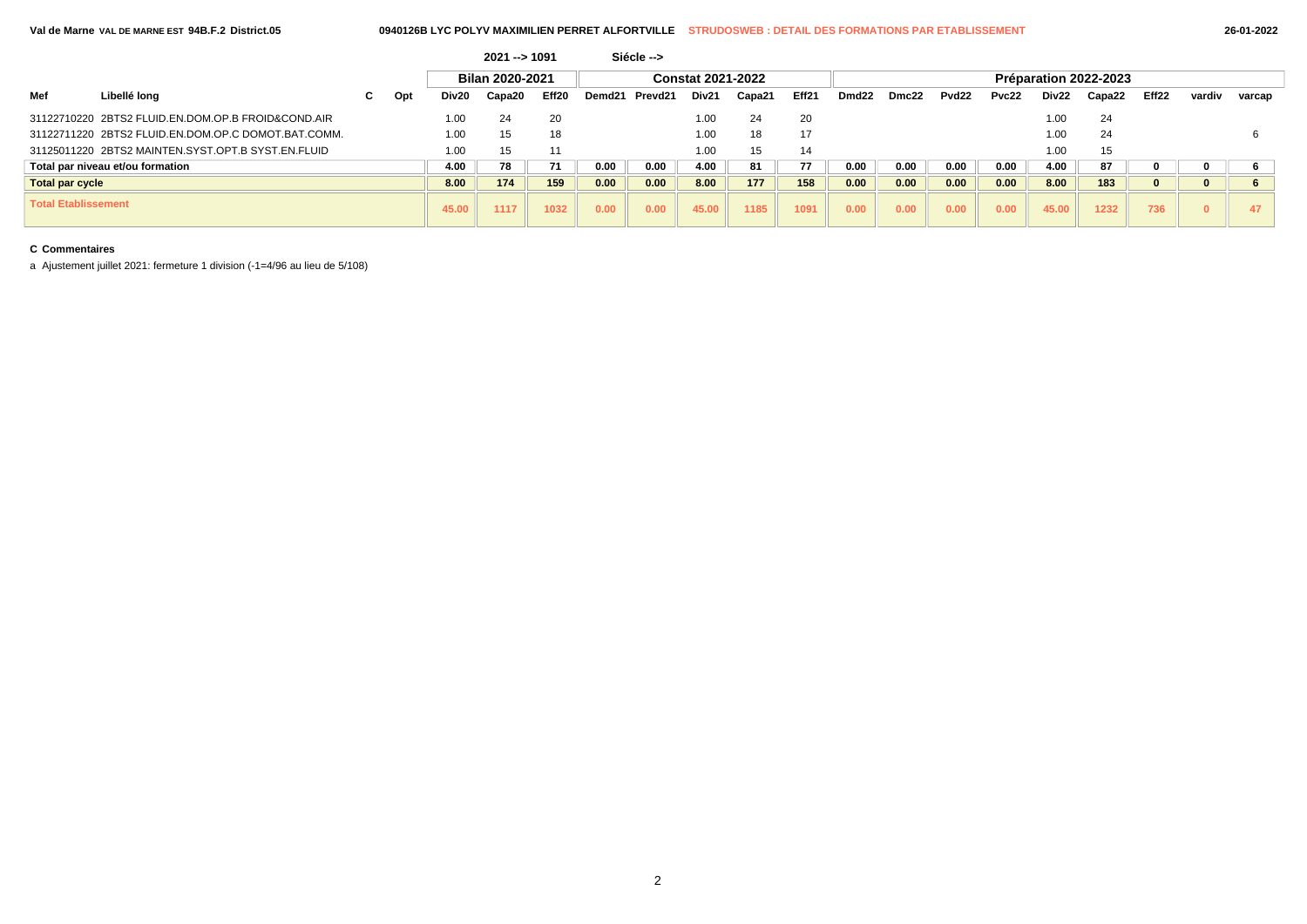**Val de Marne VAL DE MARNE EST 94B.F.2 District.04 0940171A EREA STENDHAL BONNEUIL-SUR-MARNE STRUDOSWEB : DETAIL DES FORMATIONS PAR ETABLISSEMENT 26-01-2022**

|                            |                                                    |     |       | $2021 - 5100$   |                |      | Siécle -->     |                          |        |                |       |       |                   |       |       |                       |                   |              |              |
|----------------------------|----------------------------------------------------|-----|-------|-----------------|----------------|------|----------------|--------------------------|--------|----------------|-------|-------|-------------------|-------|-------|-----------------------|-------------------|--------------|--------------|
|                            |                                                    |     |       | Bilan 2020-2021 |                |      |                | <b>Constat 2021-2022</b> |        |                |       |       |                   |       |       | Préparation 2022-2023 |                   |              |              |
| Mef                        | Libellé long                                       | Opt | Div20 | Capa20          | Eff20          |      | Demd21 Prevd21 | Div21                    | Capa21 | Eff21          | Dmd22 | Dmc22 | Pvd <sub>22</sub> | Pvc22 | Div22 | Capa22                | Eff <sub>22</sub> | vardiv       | varcap       |
| <b>2ND DEGRE</b>           |                                                    |     |       |                 |                |      |                |                          |        |                |       |       |                   |       |       |                       |                   |              |              |
| <b>ULIS</b>                |                                                    |     |       |                 |                |      |                |                          |        |                |       |       |                   |       |       |                       |                   |              |              |
|                            | 10610016110 UNITES LOCALISEES P.INCLUSION SCOLAIRE |     | 1.00  | 12              |                |      |                | 1.00                     | 15     |                |       |       |                   |       | 1.00  | 15                    |                   |              |              |
|                            | Total par niveau et/ou formation                   |     | 1.00  | 12              | 0              | 0.00 | 0.00           | 1.00                     | 15     | $\bf{0}$       | 0.00  | 0.00  | 0.00              | 0.00  | 1.00  | 15                    | $\bf{0}$          | 0            | $\mathbf 0$  |
| 1CAP2                      |                                                    |     |       |                 |                |      |                |                          |        |                |       |       |                   |       |       |                       |                   |              |              |
|                            | 24123217210 1CAP2 MACON                            |     | 0.50  | 8               | 8              |      |                |                          |        |                |       |       |                   |       |       |                       |                   |              |              |
|                            | 24123224210 1CAP2 MACON                            |     |       |                 |                |      |                | 0.50                     | 8      | $\overline{7}$ |       |       |                   |       | 0.50  | 8                     | $\overline{7}$    |              |              |
|                            | 24123327210 1CAP2 PEINTRE APPLICATEUR REVETEMENTS  |     | 0.50  | 8               | 5              |      |                | 0.50                     | 8      | 6              |       |       |                   |       | 0.50  | 8                     | 6                 |              |              |
|                            | 24125223210 1CAP2 MAINT.MATERIELS OPT.C ESP. VERTS |     | 1.00  | 8               | $\overline{7}$ |      |                | 1.00                     | 8      |                |       |       |                   |       | 1.00  | 8                     | $\overline{7}$    |              |              |
|                            | 27121130210 1CAP2A METIERS DE L'AGRICULTURE        |     | 0.50  | 8               | 4              |      |                | 0.50                     | 8      | $\overline{7}$ |       |       |                   |       | 0.50  | 8                     | 5                 |              |              |
|                            | 27121405210 1CAP2A JARDINIER PAYSAGISTE            |     | 0.50  | 8               | $\overline{7}$ |      |                | 0.50                     | 8      | 6              |       |       |                   |       | 0.50  | 8                     | 6                 |              |              |
|                            | Total par niveau et/ou formation                   |     | 3.00  | 40              | 31             | 0.00 | 0.00           | 3.00                     | 40     | 33             | 0.00  | 0.00  | 0.00              | 0.00  | 3.00  | 40                    | 31                | 0            | $\mathbf{0}$ |
| 2CAP2                      |                                                    |     |       |                 |                |      |                |                          |        |                |       |       |                   |       |       |                       |                   |              |              |
|                            | 24123217220 2CAP2 MACON                            |     | 0.50  | 8               | $\overline{7}$ |      |                | 0.50                     | 8      | $\overline{7}$ |       |       |                   |       | 0.50  | 8                     | $\overline{7}$    |              |              |
|                            | 24123327220 2CAP2 PEINTRE APPLICATEUR REVETEMENTS  |     | 0.50  | 8               | $\overline{7}$ |      |                | 0.50                     | 8      | 8              |       |       |                   |       | 0.50  | 8                     | $\overline{7}$    |              |              |
|                            | 24125223220 2CAP2 MAINT.MATERIELS OPT.C ESP. VERTS |     | 1.00  | 8               | $\overline{7}$ |      |                | 1.00                     | 8      | 9              |       |       |                   |       | 1.00  | 8                     | 8                 |              |              |
|                            | 27121130220 2CAP2A METIERS DE L'AGRICULTURE        |     | 0.50  | 8               | $\overline{7}$ |      |                | 0.50                     | 8      | 8              |       |       |                   |       | 0.50  | 8                     | 8                 |              |              |
|                            | 27121405220 2CAP2A JARDINIER PAYSAGISTE            |     | 0.50  | 8               | 8              |      |                | 0.50                     | 8      | 9              |       |       |                   |       | 0.50  | 8                     |                   |              |              |
|                            | Total par niveau et/ou formation                   |     | 3.00  | 40              | 36             | 0.00 | 0.00           | 3.00                     | 40     | 41             | 0.00  | 0.00  | 0.00              | 0.00  | 3.00  | 40                    | 37                | 0            | $\mathbf 0$  |
| <b>6E SEGPA</b>            |                                                    |     |       |                 |                |      |                |                          |        |                |       |       |                   |       |       |                       |                   |              |              |
|                            | 16410002110 6EME SEGPA                             |     | 1.00  | 16              | $\overline{2}$ |      |                | 1.00                     | 16     | 9              |       |       |                   |       | 1.00  | 16                    |                   |              |              |
|                            | Total par niveau et/ou formation                   |     | 1.00  | 16              | $\mathbf{2}$   | 0.00 | 0.00           | 1.00                     | 16     | 9              | 0.00  | 0.00  | 0.00              | 0.00  | 1.00  | 16                    | $\mathbf 0$       | 0            | $\mathbf{0}$ |
| <b>5E SEGPA</b>            |                                                    |     |       |                 |                |      |                |                          |        |                |       |       |                   |       |       |                       |                   |              |              |
|                            | 16510002110 5EME SEGPA                             |     | 1.00  | 16              | 5              |      |                | 1.00                     | 16     | 3              |       |       |                   |       | 1.00  | 16                    |                   |              |              |
|                            | Total par niveau et/ou formation                   |     | 1.00  | 16              | 5              | 0.00 | 0.00           | 1.00                     | 16     | $\mathbf{3}$   | 0.00  | 0.00  | 0.00              | 0.00  | 1.00  | 16                    | $\mathbf 0$       | 0            | $\mathbf 0$  |
| <b>4E SEGPA</b>            |                                                    |     |       |                 |                |      |                |                          |        |                |       |       |                   |       |       |                       |                   |              |              |
|                            | 16610002110 4EME SEGPA                             |     | 1.00  | 16              | 6              |      |                | 1.00                     | 16     | 5              |       |       |                   |       | 1.00  | 16                    |                   |              |              |
|                            | Total par niveau et/ou formation                   |     | 1.00  | 16              | 6              | 0.00 | 0.00           | 1.00                     | 16     | 5              | 0.00  | 0.00  | 0.00              | 0.00  | 1.00  | 16                    | 0                 | 0            | $\mathbf{0}$ |
| <b>3E SEGPA</b>            |                                                    |     |       |                 |                |      |                |                          |        |                |       |       |                   |       |       |                       |                   |              |              |
|                            | 16710002110 3EME SEGPA                             |     | 1.00  | 16              | 11             |      |                | 1.00                     | 16     | 9              |       |       |                   |       | 1.00  | 16                    |                   |              |              |
|                            | Total par niveau et/ou formation                   |     | 1.00  | 16              | 11             | 0.00 | 0.00           | 1.00                     | 16     | 9              | 0.00  | 0.00  | 0.00              | 0.00  | 1.00  | 16                    | 0                 | 0            | $\mathbf 0$  |
| <b>Total par cycle</b>     |                                                    |     | 11.00 | 156             | 91             | 0.00 | 0.00           | 11.00                    | 159    | 100            | 0.00  | 0.00  | 0.00              | 0.00  | 11.00 | 159                   | 68                | $\mathbf{0}$ | $\mathbf{0}$ |
| <b>Total Etablissement</b> |                                                    |     | 11.00 | 156             | 91             | 0.00 | 0.00           | 11.00                    | 159    | 100            | 0.00  | 0.00  | 0.00              | 0.00  | 11.00 | 159                   | 68                | $\Omega$     | $\Omega$     |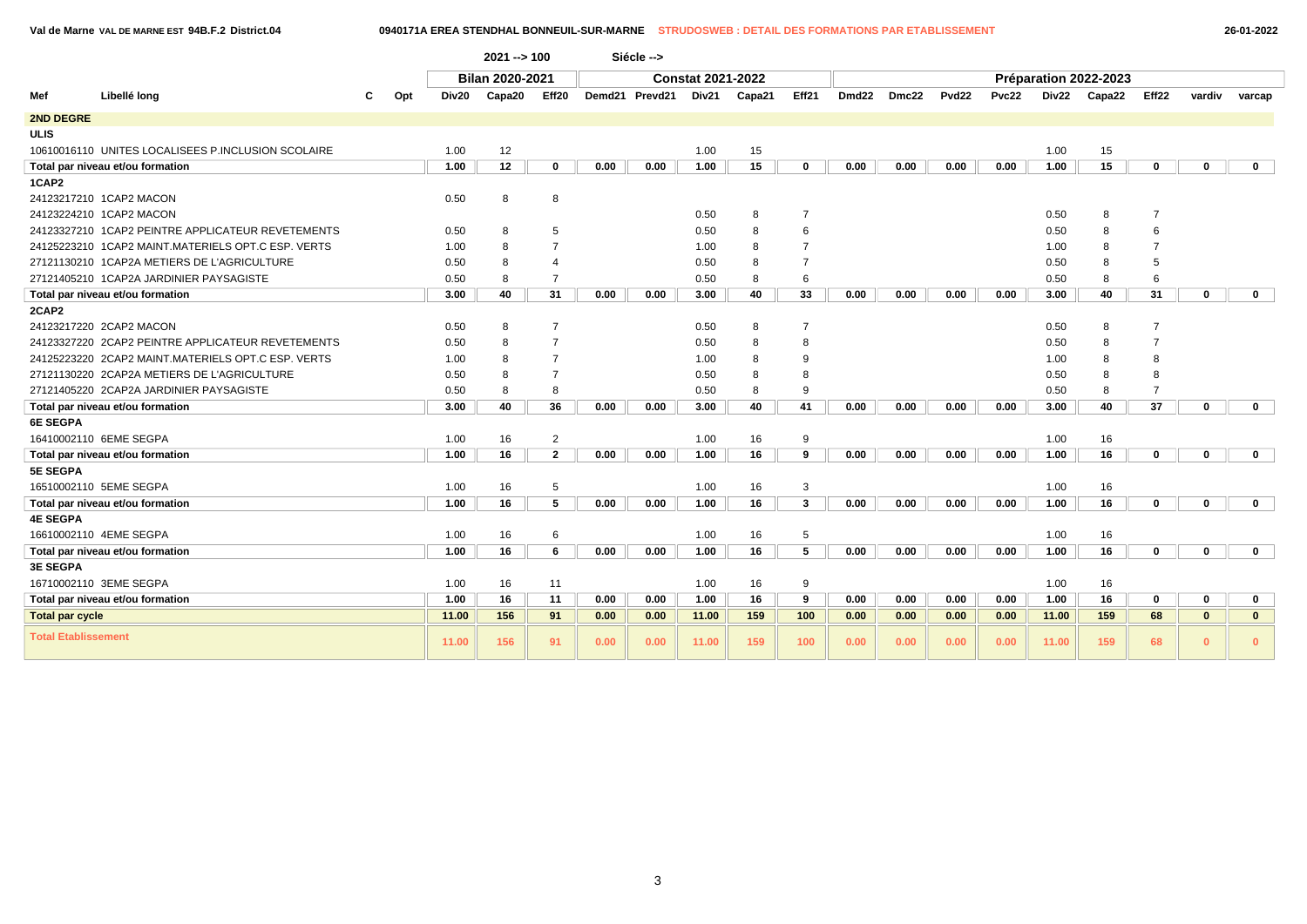**Val de Marne VAL DE MARNE EST 94B.F.2 District.05 0941974K LYC POLYV ROBERT SCHUMAN CHARENTON-LE-PONT STRUDOSWEB : DETAIL DES FORMATIONS PAR ETABLISSEMENT 26-01-2022**

|                            |                                                      |     |       | $2021 - 731$           |              |      | Siécle -->     |                          |        |              |                   |       |                   |       |       |                       |              |              |              |
|----------------------------|------------------------------------------------------|-----|-------|------------------------|--------------|------|----------------|--------------------------|--------|--------------|-------------------|-------|-------------------|-------|-------|-----------------------|--------------|--------------|--------------|
|                            |                                                      |     |       | <b>Bilan 2020-2021</b> |              |      |                | <b>Constat 2021-2022</b> |        |              |                   |       |                   |       |       | Préparation 2022-2023 |              |              |              |
| Mef                        | Libellé long                                         | Opt | Div20 | Capa20                 | Eff20        |      | Demd21 Prevd21 | Div21                    | Capa21 | Eff21        | Dmd <sub>22</sub> | Dmc22 | Pvd <sub>22</sub> | Pvc22 | Div22 | Capa22                | Eff22        | vardiv       | varcap       |
| <b>2ND DEGRE</b>           |                                                      |     |       |                        |              |      |                |                          |        |              |                   |       |                   |       |       |                       |              |              |              |
| 2NDE G-T                   |                                                      |     |       |                        |              |      |                |                          |        |              |                   |       |                   |       |       |                       |              |              |              |
|                            | 20010018110 2NDE GENERALE ET TECHNOLOGIQUE           |     | 6.00  | 210                    | 202          |      |                | 6.00                     | 210    | 207          |                   |       |                   |       | 6.00  | 210                   |              |              |              |
|                            | Total par niveau et/ou formation                     |     | 6.00  | 210                    | 202          | 0.00 | 0.00           | 6.00                     | 210    | 207          | 0.00              | 0.00  | 0.00              | 0.00  | 6.00  | 210                   | $\mathbf 0$  | 0            | $\mathbf 0$  |
| 1ERE G-T                   |                                                      |     |       |                        |              |      |                |                          |        |              |                   |       |                   |       |       |                       |              |              |              |
|                            | 20110019110 PREMIERE GENERALE                        |     | 4.00  | 138                    | 139          |      |                | 4.00                     | 140    | 139          |                   |       |                   |       | 4.00  | 140                   | 140          |              |              |
|                            | 21131016110 1-STMG SC.& TECHNO, MANAGEMENT GESTION   |     | 2.00  | 48                     | 48           |      |                | 2.00                     | 48     | 48           |                   |       |                   |       | 2.00  | 48                    | 48           |              |              |
|                            | Total par niveau et/ou formation                     |     | 6.00  | 186                    | 187          | 0.00 | 0.00           | 6.00                     | 188    | 187          | 0.00              | 0.00  | 0.00              | 0.00  | 6.00  | 188                   | 188          | 0            | $\mathbf 0$  |
| <b>TERM G-T</b>            |                                                      |     |       |                        |              |      |                |                          |        |              |                   |       |                   |       |       |                       |              |              |              |
|                            | 20210019110 TERMINALE GENERALE                       |     | 5.00  | 143                    | 141          |      |                | 5.00                     | 175    | 139          |                   |       | $-1.00$           |       | 4.00  | 140                   | 140          | $-1$         | $-35$        |
|                            | 21231017110 T-STMG GESTION ET FINANCE                |     | 1.00  | 21                     | 21           |      |                | 1.00                     | 24     | 22           |                   |       |                   |       | 1.00  | 24                    | 22           |              |              |
|                            | 21231018110 T-STMG MERCATIQUE (MARKETING)            |     | 1.00  | 28                     | 27           |      |                | 1.00                     | 30     | 26           |                   |       |                   |       | 1.00  | 30                    | 27           |              |              |
|                            | Total par niveau et/ou formation                     |     | 7.00  | 192                    | 189          | 0.00 | 0.00           | 7.00                     | 229    | 187          | 0.00              | 0.00  | $-1.00$           | 0.00  | 6.00  | 194                   | 189          | $-1$         | $-35$        |
| 2NDE PRO                   |                                                      |     |       |                        |              |      |                |                          |        |              |                   |       |                   |       |       |                       |              |              |              |
| 24731211310                | 2NDPRO MET. RELATION CLIENT 2NDE COMMUNE             |     | 2.00  | 48                     | 47           |      |                | 2.00                     | 48     | 47           |                   |       |                   |       | 2.00  | 48                    | 47           |              |              |
|                            | Total par niveau et/ou formation                     |     | 2.00  | 48                     | 47           | 0.00 | 0.00           | 2.00                     | 48     | 47           | 0.00              | 0.00  | 0.00              | 0.00  | 2.00  | 48                    | 47           | $\mathbf 0$  | $\mathbf{0}$ |
| <b>1ERE PRO</b>            |                                                      |     |       |                        |              |      |                |                          |        |              |                   |       |                   |       |       |                       |              |              |              |
|                            | 24731212320 1ERPRO METIERS DE L'ACCUEIL              |     | 1.00  | 24                     | 25           |      |                | 1.00                     | 24     | 21           |                   |       |                   |       | 1.00  | 24                    | 23           |              |              |
|                            | 24731213320 1ERPRO MET.COM.VEN.OP.A ANI.GES.ESP.COM. |     | 1.00  | 30                     | 30           |      |                | 1.00                     | 30     | 30           |                   |       |                   |       | 1.00  | 30                    | 30           |              |              |
|                            | Total par niveau et/ou formation                     |     | 2.00  | 54                     | 55           | 0.00 | 0.00           | 2.00                     | 54     | 51           | 0.00              | 0.00  | 0.00              | 0.00  | 2.00  | 54                    | 53           | 0            | $\mathbf{0}$ |
| <b>TLEPRO</b>              |                                                      |     |       |                        |              |      |                |                          |        |              |                   |       |                   |       |       |                       |              |              |              |
|                            | 24731202330 TLEPRO COMMERCE                          |     | 1.00  | 30                     | 29           |      |                |                          |        |              |                   |       |                   |       |       |                       |              |              |              |
|                            | 24731210330 TLEPRO ACCUEIL -RELATION CLIENTS USAGERS |     | 1.00  | 24                     | 20           |      |                |                          |        |              |                   |       |                   |       |       |                       |              |              |              |
|                            | 24731212330 TLEPRO METIERS DE L'ACCUEIL              |     |       |                        |              |      |                | 1.00                     | 24     | 23           |                   |       |                   |       | 1.00  | 24                    | 20           |              |              |
|                            | 24731213330 TLEPRO MET.COM.VEN.OP.A ANI.GES.ESP.COM. |     |       |                        |              |      |                | 1.00                     | 30     | 29           |                   |       |                   |       | 1.00  | 30                    | 30           |              |              |
|                            | Total par niveau et/ou formation                     |     | 2.00  | 54                     | 49           | 0.00 | 0.00           | 2.00                     | 54     | 52           | 0.00              | 0.00  | 0.00              | 0.00  | 2.00  | 54                    | 50           | $\mathbf 0$  | $\mathbf 0$  |
| <b>Total par cycle</b>     |                                                      |     | 25.00 | 744                    | 729          | 0.00 | 0.00           | 25.00                    | 783    | 731          | 0.00              | 0.00  | $-1.00$           | 0.00  | 24.00 | 748                   | 527          | $-1$         | $-35$        |
| <b>INSERTION</b>           |                                                      |     |       |                        |              |      |                |                          |        |              |                   |       |                   |       |       |                       |              |              |              |
| FCIL NIV-4                 |                                                      |     |       |                        |              |      |                |                          |        |              |                   |       |                   |       |       |                       |              |              |              |
|                            | 7419990R11A FCIL4 ASSISTANT E-GESTION IMMOBILIERE    |     | 1.00  | 24                     |              |      |                | 1.00                     | 24     |              |                   |       |                   |       | 1.00  | 24                    |              |              |              |
|                            | Total par niveau et/ou formation                     |     | 1.00  | 24                     | $\mathbf 0$  | 0.00 | 0.00           | 1.00                     | 24     | $\mathbf 0$  | 0.00              | 0.00  | 0.00              | 0.00  | 1.00  | 24                    | 0            | 0            | $\mathbf 0$  |
| <b>Total par cycle</b>     |                                                      |     | 1.00  | 24                     | $\mathbf{0}$ | 0.00 | 0.00           | 1.00                     | 24     | $\mathbf{0}$ | 0.00              | 0.00  | 0.00              | 0.00  | 1.00  | 24                    | $\mathbf{0}$ | $\mathbf{0}$ | $\mathbf{0}$ |
| <b>Total Etablissement</b> |                                                      |     | 26.00 | 768                    | 729          | 0.00 | 0.00           | 26.00                    | 807    | 731          | 0.00              | 0.00  | $-1.00$           | 0.00  | 25.00 | 772                   | 527          | $-1$         | $-35$        |

**C Commentaires**

r 6 places pour réorientations de 2nde GT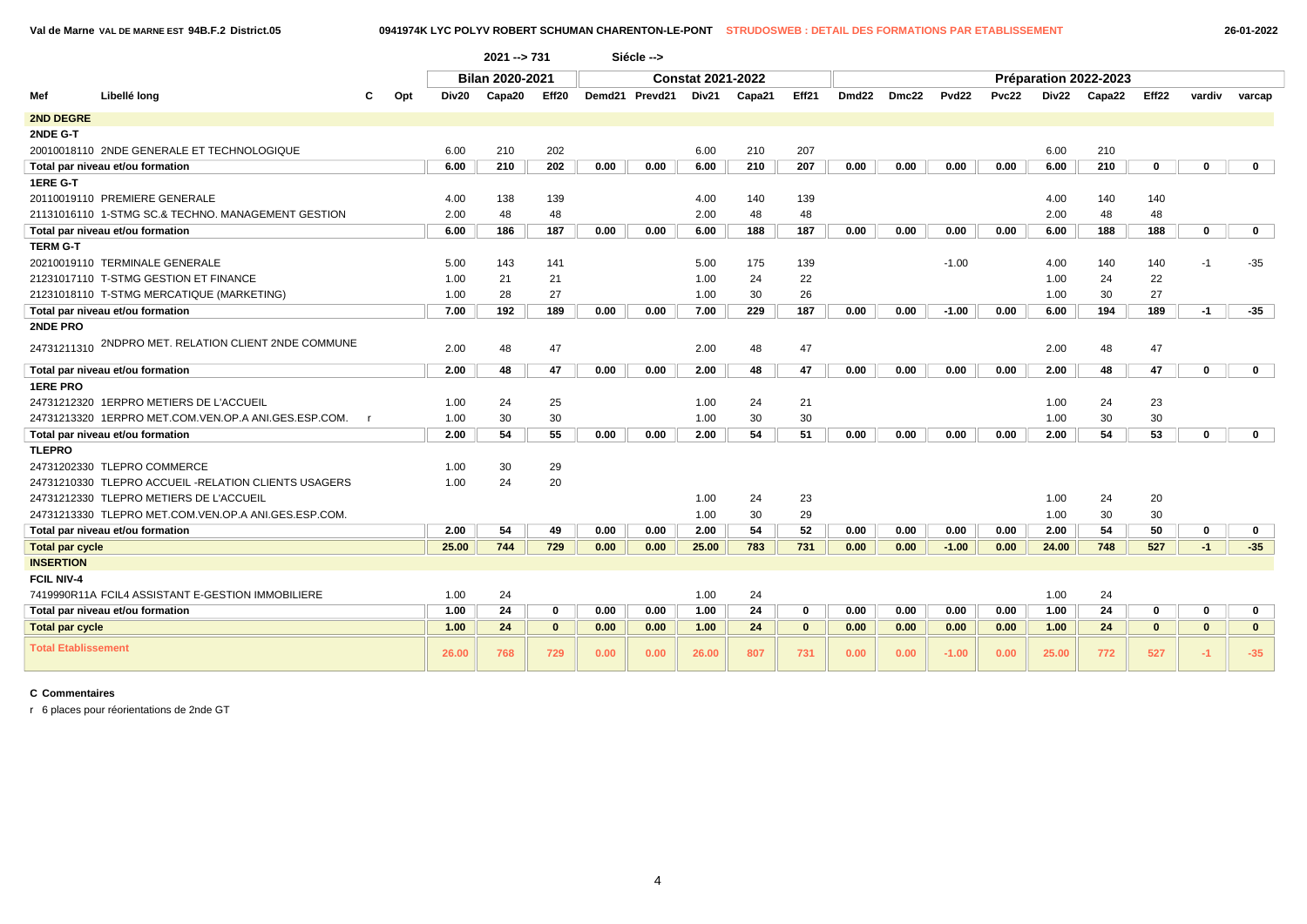### **Val de Marne VAL DE MARNE EST 94B.F.2 District.04 0941018W LYC POLYV EDOUARD BRANLY CRETEIL STRUDOSWEB : DETAIL DES FORMATIONS PAR ETABLISSEMENT 26-01-2022**

| Bilan 2020-2021<br><b>Constat 2021-2022</b><br>Préparation 2022-2023<br>Libellé long<br>Eff21<br>Eff22<br>Mef<br>Div20<br>Capa20<br>Eff <sub>20</sub><br>Demd21 Prevd21<br>Div21<br>Dmd22<br>Dmc22<br>Pvd22<br>Pvc22<br>Div22<br>Capa22<br>c<br>Opt<br>Capa21<br>vardiv<br>2ND DEGRE<br><b>3EME GENE</b><br>10310031110 3EME PREPA-METIERS<br>24<br>18<br>24<br>20<br>24<br>1.00<br>1.00<br>1.00<br>24<br>18<br>24<br>20<br>24<br>Total par niveau et/ou formation<br>1.00<br>0.00<br>0.00<br>1.00<br>0.00<br>0.00<br>0.00<br>0.00<br>1.00<br>0<br>$\mathbf 0$<br>2NDE G-T<br>85<br>90<br>20010018110 2NDE GENERALE ET TECHNOLOGIQUE<br>3.00<br>90<br>3.00<br>90<br>89<br>3.00<br>1.00<br>20<br>9<br>20<br>20<br>2001001811F 2NDE GENERALE ET TECHNOLOGIQUE UPE2A<br>1.00<br>16<br>1.00<br>4.00<br>110<br>94<br>0.00<br>4.00<br>110<br>105<br>0.00<br>0.00<br>0.00<br>4.00<br>110<br>$\mathbf 0$<br>0.00<br>0.00<br>0<br>Total par niveau et/ou formation<br>1ERE G-T<br>20110019110 PREMIERE GENERALE<br>24<br>28<br>35<br>1.00<br>21<br>1.00<br>35<br>1.00<br>31<br>21120010110 1STI2D SC. & TECHN. INGEN.INNOV.DEV.DUR.<br>2.00<br>60<br>47<br>2.00<br>60<br>58<br>2.00<br>60<br>60<br>30<br>30<br>30<br>21131016110 1-STMG SC.& TECHNO. MANAGEMENT GESTION<br>1.00<br>1.00<br>30<br>3.00<br>125<br>0.00<br>125<br>121<br>$\mathbf 0$<br>81<br>71<br>0.00<br>0.00<br>4.00<br>116<br>0.00<br>0.00<br>0.00<br>4.00<br>Total par niveau et/ou formation<br><b>TERM G-T</b><br>30<br>25<br>20210019110 TERMINALE GENERALE<br>1.00<br>25<br>35<br>1.00<br>35<br>31<br>1.00 |              |
|--------------------------------------------------------------------------------------------------------------------------------------------------------------------------------------------------------------------------------------------------------------------------------------------------------------------------------------------------------------------------------------------------------------------------------------------------------------------------------------------------------------------------------------------------------------------------------------------------------------------------------------------------------------------------------------------------------------------------------------------------------------------------------------------------------------------------------------------------------------------------------------------------------------------------------------------------------------------------------------------------------------------------------------------------------------------------------------------------------------------------------------------------------------------------------------------------------------------------------------------------------------------------------------------------------------------------------------------------------------------------------------------------------------------------------------------------------------------------------------------------------------------------------------------------------------------------|--------------|
|                                                                                                                                                                                                                                                                                                                                                                                                                                                                                                                                                                                                                                                                                                                                                                                                                                                                                                                                                                                                                                                                                                                                                                                                                                                                                                                                                                                                                                                                                                                                                                          |              |
|                                                                                                                                                                                                                                                                                                                                                                                                                                                                                                                                                                                                                                                                                                                                                                                                                                                                                                                                                                                                                                                                                                                                                                                                                                                                                                                                                                                                                                                                                                                                                                          | varcap       |
|                                                                                                                                                                                                                                                                                                                                                                                                                                                                                                                                                                                                                                                                                                                                                                                                                                                                                                                                                                                                                                                                                                                                                                                                                                                                                                                                                                                                                                                                                                                                                                          |              |
|                                                                                                                                                                                                                                                                                                                                                                                                                                                                                                                                                                                                                                                                                                                                                                                                                                                                                                                                                                                                                                                                                                                                                                                                                                                                                                                                                                                                                                                                                                                                                                          |              |
|                                                                                                                                                                                                                                                                                                                                                                                                                                                                                                                                                                                                                                                                                                                                                                                                                                                                                                                                                                                                                                                                                                                                                                                                                                                                                                                                                                                                                                                                                                                                                                          |              |
|                                                                                                                                                                                                                                                                                                                                                                                                                                                                                                                                                                                                                                                                                                                                                                                                                                                                                                                                                                                                                                                                                                                                                                                                                                                                                                                                                                                                                                                                                                                                                                          | $\mathbf 0$  |
|                                                                                                                                                                                                                                                                                                                                                                                                                                                                                                                                                                                                                                                                                                                                                                                                                                                                                                                                                                                                                                                                                                                                                                                                                                                                                                                                                                                                                                                                                                                                                                          |              |
|                                                                                                                                                                                                                                                                                                                                                                                                                                                                                                                                                                                                                                                                                                                                                                                                                                                                                                                                                                                                                                                                                                                                                                                                                                                                                                                                                                                                                                                                                                                                                                          |              |
|                                                                                                                                                                                                                                                                                                                                                                                                                                                                                                                                                                                                                                                                                                                                                                                                                                                                                                                                                                                                                                                                                                                                                                                                                                                                                                                                                                                                                                                                                                                                                                          |              |
|                                                                                                                                                                                                                                                                                                                                                                                                                                                                                                                                                                                                                                                                                                                                                                                                                                                                                                                                                                                                                                                                                                                                                                                                                                                                                                                                                                                                                                                                                                                                                                          | 0            |
|                                                                                                                                                                                                                                                                                                                                                                                                                                                                                                                                                                                                                                                                                                                                                                                                                                                                                                                                                                                                                                                                                                                                                                                                                                                                                                                                                                                                                                                                                                                                                                          |              |
|                                                                                                                                                                                                                                                                                                                                                                                                                                                                                                                                                                                                                                                                                                                                                                                                                                                                                                                                                                                                                                                                                                                                                                                                                                                                                                                                                                                                                                                                                                                                                                          |              |
|                                                                                                                                                                                                                                                                                                                                                                                                                                                                                                                                                                                                                                                                                                                                                                                                                                                                                                                                                                                                                                                                                                                                                                                                                                                                                                                                                                                                                                                                                                                                                                          |              |
|                                                                                                                                                                                                                                                                                                                                                                                                                                                                                                                                                                                                                                                                                                                                                                                                                                                                                                                                                                                                                                                                                                                                                                                                                                                                                                                                                                                                                                                                                                                                                                          |              |
|                                                                                                                                                                                                                                                                                                                                                                                                                                                                                                                                                                                                                                                                                                                                                                                                                                                                                                                                                                                                                                                                                                                                                                                                                                                                                                                                                                                                                                                                                                                                                                          |              |
|                                                                                                                                                                                                                                                                                                                                                                                                                                                                                                                                                                                                                                                                                                                                                                                                                                                                                                                                                                                                                                                                                                                                                                                                                                                                                                                                                                                                                                                                                                                                                                          | 0            |
|                                                                                                                                                                                                                                                                                                                                                                                                                                                                                                                                                                                                                                                                                                                                                                                                                                                                                                                                                                                                                                                                                                                                                                                                                                                                                                                                                                                                                                                                                                                                                                          |              |
|                                                                                                                                                                                                                                                                                                                                                                                                                                                                                                                                                                                                                                                                                                                                                                                                                                                                                                                                                                                                                                                                                                                                                                                                                                                                                                                                                                                                                                                                                                                                                                          |              |
| 25<br>20<br>24<br>17<br>24<br>21220005110 TSTI2D INNOV.TECHNO. ECO CONCEPT.<br>1.00<br>1.00<br>1.00<br>23                                                                                                                                                                                                                                                                                                                                                                                                                                                                                                                                                                                                                                                                                                                                                                                                                                                                                                                                                                                                                                                                                                                                                                                                                                                                                                                                                                                                                                                                |              |
| 26<br>24<br>24<br>21220006110 TSTI2D SYSTE INFO. ET NUMERIQUE<br>1.00<br>25<br>1.00<br>1.00<br>30<br>30                                                                                                                                                                                                                                                                                                                                                                                                                                                                                                                                                                                                                                                                                                                                                                                                                                                                                                                                                                                                                                                                                                                                                                                                                                                                                                                                                                                                                                                                  | 6            |
| 21231018110 T-STMG MERCATIQUE (MARKETING)<br>0.50<br>0.50<br>15<br>15<br>0.5                                                                                                                                                                                                                                                                                                                                                                                                                                                                                                                                                                                                                                                                                                                                                                                                                                                                                                                                                                                                                                                                                                                                                                                                                                                                                                                                                                                                                                                                                             | 15           |
| T-STMG RESSOUR. HUMAINES &<br>0.50<br>21231019110<br>0.50<br>15<br>0.5<br>15<br>COMMUNICATION                                                                                                                                                                                                                                                                                                                                                                                                                                                                                                                                                                                                                                                                                                                                                                                                                                                                                                                                                                                                                                                                                                                                                                                                                                                                                                                                                                                                                                                                            | 15           |
| Total par niveau et/ou formation<br>3.00<br>76<br>75<br>0.00<br>0.00<br>3.00<br>83<br>66<br>0.00<br>0.00<br>1.00<br>0.00<br>4.00<br>119<br>114<br>$\overline{1}$                                                                                                                                                                                                                                                                                                                                                                                                                                                                                                                                                                                                                                                                                                                                                                                                                                                                                                                                                                                                                                                                                                                                                                                                                                                                                                                                                                                                         | 36           |
| 1CAP2                                                                                                                                                                                                                                                                                                                                                                                                                                                                                                                                                                                                                                                                                                                                                                                                                                                                                                                                                                                                                                                                                                                                                                                                                                                                                                                                                                                                                                                                                                                                                                    |              |
| 1.00<br>24<br>21<br>24<br>23<br>24125524210 1CAP2 ELECTRICIEN<br>24<br>1.00<br>24<br>1.00                                                                                                                                                                                                                                                                                                                                                                                                                                                                                                                                                                                                                                                                                                                                                                                                                                                                                                                                                                                                                                                                                                                                                                                                                                                                                                                                                                                                                                                                                |              |
| 1.00<br>24<br>24<br>0.00<br>0.00<br>1.00<br>24<br>21<br>0.00<br>0.00<br>0.00<br>0.00<br>1.00<br>24<br>23<br>$\mathbf 0$<br>Total par niveau et/ou formation                                                                                                                                                                                                                                                                                                                                                                                                                                                                                                                                                                                                                                                                                                                                                                                                                                                                                                                                                                                                                                                                                                                                                                                                                                                                                                                                                                                                              | $\mathbf{0}$ |
| 2CAP2                                                                                                                                                                                                                                                                                                                                                                                                                                                                                                                                                                                                                                                                                                                                                                                                                                                                                                                                                                                                                                                                                                                                                                                                                                                                                                                                                                                                                                                                                                                                                                    |              |
| 24125524220 2CAP2 ELECTRICIEN<br>1.00<br>24<br>23<br>24<br>19<br>24<br>19<br>1.00<br>1.00                                                                                                                                                                                                                                                                                                                                                                                                                                                                                                                                                                                                                                                                                                                                                                                                                                                                                                                                                                                                                                                                                                                                                                                                                                                                                                                                                                                                                                                                                |              |
| 24<br>23<br>19<br>24<br>1.00<br>0.00<br>0.00<br>1.00<br>24<br>0.00<br>0.00<br>0.00<br>0.00<br>1.00<br>19<br>$\mathbf 0$<br>Total par niveau et/ou formation                                                                                                                                                                                                                                                                                                                                                                                                                                                                                                                                                                                                                                                                                                                                                                                                                                                                                                                                                                                                                                                                                                                                                                                                                                                                                                                                                                                                              | $\mathbf 0$  |
| 2NDE PRO                                                                                                                                                                                                                                                                                                                                                                                                                                                                                                                                                                                                                                                                                                                                                                                                                                                                                                                                                                                                                                                                                                                                                                                                                                                                                                                                                                                                                                                                                                                                                                 |              |
| 2NDPRO MET.TRANSIT.NUMER.ENERG.2NDE<br>24720008310<br>2.00<br>48<br>2.00<br>48<br>46<br>44<br><b>COMM</b>                                                                                                                                                                                                                                                                                                                                                                                                                                                                                                                                                                                                                                                                                                                                                                                                                                                                                                                                                                                                                                                                                                                                                                                                                                                                                                                                                                                                                                                                |              |
| 2NDPRO MET.REAL.ENS.MEC.IND.2NDE<br>24<br>21<br>24<br>21<br>24720103310<br>1.00<br>1.00<br><b>COMMUNE</b>                                                                                                                                                                                                                                                                                                                                                                                                                                                                                                                                                                                                                                                                                                                                                                                                                                                                                                                                                                                                                                                                                                                                                                                                                                                                                                                                                                                                                                                                |              |
| 24720104310 2NDPRO MET.PIL.MAINT.INST.AUTO.2NDE COMM<br>1.00<br>24<br>19<br>1.00<br>24<br>22                                                                                                                                                                                                                                                                                                                                                                                                                                                                                                                                                                                                                                                                                                                                                                                                                                                                                                                                                                                                                                                                                                                                                                                                                                                                                                                                                                                                                                                                             |              |
| 24725006310 2NDPRO MICROTECHNIQUES<br>1.00<br>24<br>20                                                                                                                                                                                                                                                                                                                                                                                                                                                                                                                                                                                                                                                                                                                                                                                                                                                                                                                                                                                                                                                                                                                                                                                                                                                                                                                                                                                                                                                                                                                   |              |
| 25<br>24725007310 2NDPRO MAINTENANCE EQUIPEMENTS INDUST.<br>1.00<br>24                                                                                                                                                                                                                                                                                                                                                                                                                                                                                                                                                                                                                                                                                                                                                                                                                                                                                                                                                                                                                                                                                                                                                                                                                                                                                                                                                                                                                                                                                                   |              |
| 47<br>24725510310 2NDPRO METIERS ELECT. ENVIRON. CONNECTES<br>2.00<br>48                                                                                                                                                                                                                                                                                                                                                                                                                                                                                                                                                                                                                                                                                                                                                                                                                                                                                                                                                                                                                                                                                                                                                                                                                                                                                                                                                                                                                                                                                                 |              |
| Total par niveau et/ou formation<br>4.00<br>96<br>92<br>0.00<br>0.00<br>4.00<br>96<br>84<br>0.00<br>0.00<br>0.00<br>0.00<br>4.00<br>96<br>89<br>$\mathbf 0$                                                                                                                                                                                                                                                                                                                                                                                                                                                                                                                                                                                                                                                                                                                                                                                                                                                                                                                                                                                                                                                                                                                                                                                                                                                                                                                                                                                                              | $\mathbf 0$  |
| <b>1ERE PRO</b>                                                                                                                                                                                                                                                                                                                                                                                                                                                                                                                                                                                                                                                                                                                                                                                                                                                                                                                                                                                                                                                                                                                                                                                                                                                                                                                                                                                                                                                                                                                                                          |              |
| 24725006320 1ERPRO MICROTECHNIQUES<br>1.00<br>24<br>23<br>1.00<br>24<br>19<br>1.00<br>24<br>21                                                                                                                                                                                                                                                                                                                                                                                                                                                                                                                                                                                                                                                                                                                                                                                                                                                                                                                                                                                                                                                                                                                                                                                                                                                                                                                                                                                                                                                                           |              |
| 23<br>25<br>24<br>24725007320 1ERPRO MAINTENANCE EQUIPEMENTS INDUST.<br>1.00<br>24<br>1.00<br>24<br>1.00<br>19                                                                                                                                                                                                                                                                                                                                                                                                                                                                                                                                                                                                                                                                                                                                                                                                                                                                                                                                                                                                                                                                                                                                                                                                                                                                                                                                                                                                                                                           |              |
| 24725510320 1ERPRO METIERS ELECT. ENVIRON. CONNECTES R<br>72<br>67<br>72<br>67<br>72<br>3.00<br>3.00<br>3.00<br>63                                                                                                                                                                                                                                                                                                                                                                                                                                                                                                                                                                                                                                                                                                                                                                                                                                                                                                                                                                                                                                                                                                                                                                                                                                                                                                                                                                                                                                                       |              |
| 120<br>120<br>120<br>103<br>$\mathbf 0$<br>5.00<br>113<br>0.00<br>0.00<br>5.00<br>111<br>0.00<br>0.00<br>0.00<br>0.00<br>5.00<br>Total par niveau et/ou formation                                                                                                                                                                                                                                                                                                                                                                                                                                                                                                                                                                                                                                                                                                                                                                                                                                                                                                                                                                                                                                                                                                                                                                                                                                                                                                                                                                                                        | $\mathbf 0$  |
| <b>TLEPRO</b>                                                                                                                                                                                                                                                                                                                                                                                                                                                                                                                                                                                                                                                                                                                                                                                                                                                                                                                                                                                                                                                                                                                                                                                                                                                                                                                                                                                                                                                                                                                                                            |              |
| 24<br>23<br>24<br>24<br>17<br>24725006330 TLEPRO MICROTECHNIQUES<br>1.00<br>1.00<br>18<br>1.00                                                                                                                                                                                                                                                                                                                                                                                                                                                                                                                                                                                                                                                                                                                                                                                                                                                                                                                                                                                                                                                                                                                                                                                                                                                                                                                                                                                                                                                                           |              |
| 1.00<br>24<br>23<br>1.00<br>24<br>16<br>1.00<br>24<br>22<br>24725007330 TLEPRO MAINTENANCE EQUIPEMENTS INDUST.                                                                                                                                                                                                                                                                                                                                                                                                                                                                                                                                                                                                                                                                                                                                                                                                                                                                                                                                                                                                                                                                                                                                                                                                                                                                                                                                                                                                                                                           |              |
| 24725510330 TLEPRO METIERS ELECT ENVIRON CONNECTES<br>3.00<br>63<br>56<br>3.00<br>63<br>64<br>3.00<br>63<br>63                                                                                                                                                                                                                                                                                                                                                                                                                                                                                                                                                                                                                                                                                                                                                                                                                                                                                                                                                                                                                                                                                                                                                                                                                                                                                                                                                                                                                                                           |              |

**Total par niveau et/ou formation 5.00 111 102 0.00 0.00 5.00 111 98 0.00 0.00 0.00 0.00 5.00 111 102 0 0 Total par cycle 27.00 666 612 0.00 0.00 28.00 717 640 0.00 0.00 1.00 0.00 29.00 753 571 1 36**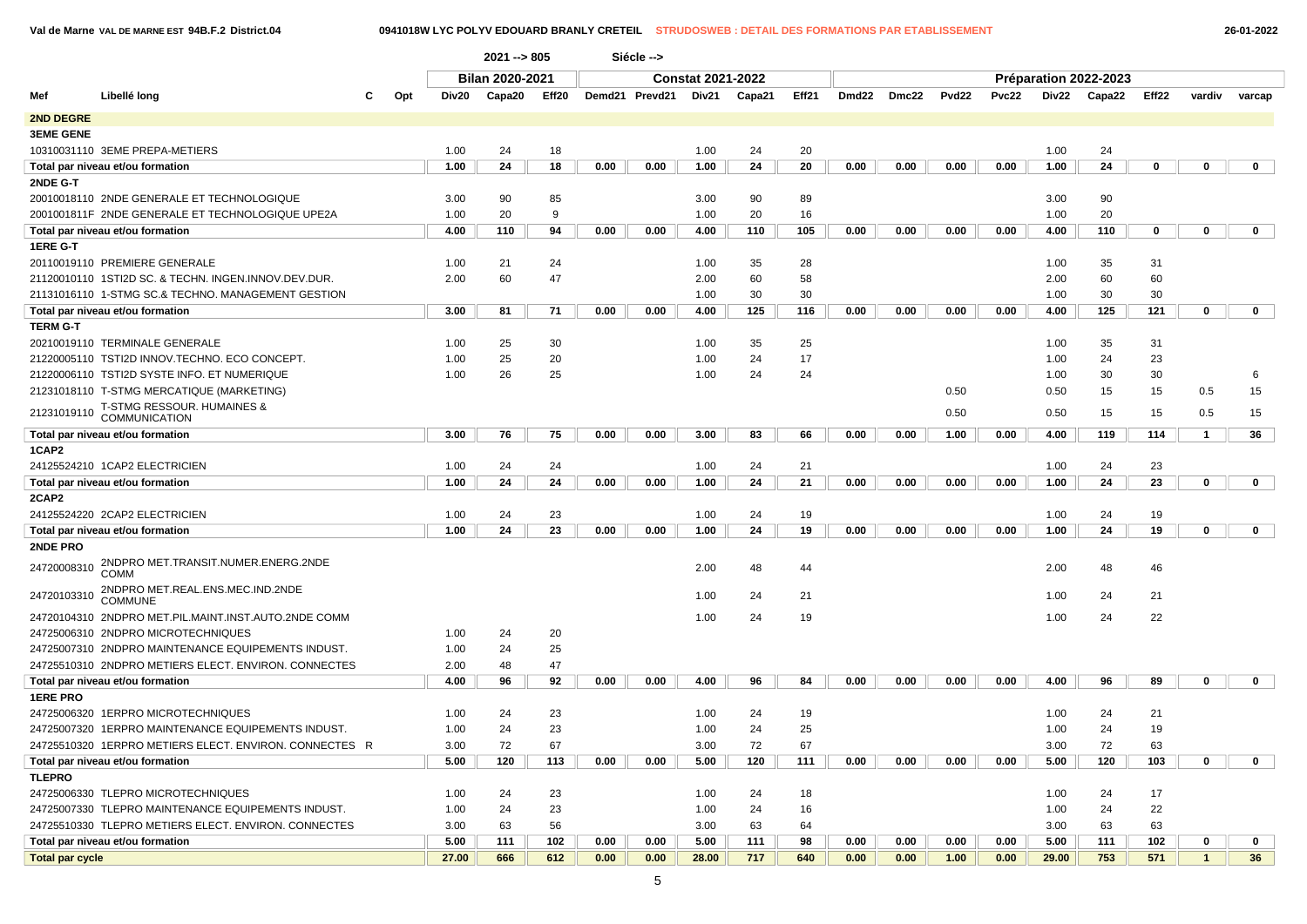### **Val de Marne VAL DE MARNE EST 94B.F.2 District.04 0941018W LYC POLYV EDOUARD BRANLY CRETEIL STRUDOSWEB : DETAIL DES FORMATIONS PAR ETABLISSEMENT 26-01-2022**

|                            |                                                    |    |     |       | $2021 - 805$           |       |        | Siécle --> |                          |        |       |       |       |                   |       |       |                       |              |              |        |
|----------------------------|----------------------------------------------------|----|-----|-------|------------------------|-------|--------|------------|--------------------------|--------|-------|-------|-------|-------------------|-------|-------|-----------------------|--------------|--------------|--------|
|                            |                                                    |    |     |       | <b>Bilan 2020-2021</b> |       |        |            | <b>Constat 2021-2022</b> |        |       |       |       |                   |       |       | Préparation 2022-2023 |              |              |        |
| Mef                        | Libellé long                                       | C. | Opt | Div20 | Capa20                 | Eff20 | Demd21 | Prevd21    | Div21                    | Capa21 | Eff21 | Dmd22 | Dmc22 | Pvd <sub>22</sub> | Pvc22 | Div22 | Capa22                | Eff22        | vardiv       | varcap |
| <b>POST BACCALAUREAT</b>   |                                                    |    |     |       |                        |       |        |            |                          |        |       |       |       |                   |       |       |                       |              |              |        |
| 1BTS2                      |                                                    |    |     |       |                        |       |        |            |                          |        |       |       |       |                   |       |       |                       |              |              |        |
|                            | 31125005210 1BTS2 CONCEPT. INDUST. MICROTECHNIQUES |    |     | 1.00  | 24                     | 23    |        |            | 1.00                     | 24     | 22    |       |       |                   |       | 1.00  | 24                    |              |              |        |
|                            | 31125010210 1BTS2 MAINTEN.SYST, OPT.A SYST.PRODUCT |    |     | 2.00  | 48                     | 45    |        |            | 2.00                     | 48     | 45    |       |       |                   |       | 2.00  | 48                    |              |              |        |
|                            | 31125520210 1BTS2 ELECTROTECHNIQUE                 |    |     | 1.00  | 24                     | 23    |        |            | 1.00                     | 24     | 23    |       |       |                   |       | 1.00  | 24                    |              |              |        |
|                            | Total par niveau et/ou formation                   |    |     | 4.00  | 96                     | 91    | 0.00   | 0.00       | 4.00                     | 96     | 90    | 0.00  | 0.00  | 0.00              | 0.00  | 4.00  | 96                    |              |              |        |
| 2BTS2                      |                                                    |    |     |       |                        |       |        |            |                          |        |       |       |       |                   |       |       |                       |              |              |        |
|                            | 31125005220 2BTS2 CONCEPT. INDUST. MICROTECHNIQUES |    |     | 1.00  | 24                     | 15    |        |            | 1.00                     | 15     | 17    |       |       |                   |       | 1.00  | 15                    |              |              |        |
|                            | 31125010220 2BTS2 MAINTEN.SYST, OPT.A SYST.PRODUCT |    |     | 2.00  | 48                     | 31    |        |            | 2.00                     | 39     | 40    |       |       |                   |       | 2.00  | 39                    |              |              |        |
|                            | 31125515220 2BTS2 ELECTROTECHNIQUE                 |    |     | 1.00  | 24                     | 15    |        |            |                          |        |       |       |       |                   |       |       |                       |              |              |        |
|                            | 31125520220 2BTS2 ELECTROTECHNIQUE                 |    |     |       |                        |       |        |            | 1.00                     | 18     | 18    |       |       |                   |       | 1.00  | 24                    |              |              |        |
|                            | Total par niveau et/ou formation                   |    |     | 4.00  | 96                     | 61    | 0.00   | 0.00       | 4.00                     | 72     | 75    | 0.00  | 0.00  | 0.00              | 0.00  | 4.00  | 78                    | 0            | 0            |        |
| <b>Total par cycle</b>     |                                                    |    |     | 8.00  | 192                    | 152   | 0.00   | 0.00       | 8.00                     | 168    | 165   | 0.00  | 0.00  | 0.00              | 0.00  | 8.00  | 174                   | $\mathbf{0}$ | $\mathbf{0}$ |        |
| <b>Total Etablissement</b> |                                                    |    |     | 35.00 | 858                    | 764   | 0.00   | 0.00       | 36.00                    | 885    | 805   | 0.00  | 0.00  | 1.00              | 0.00  | 37.00 | 927                   | 571          |              | 42     |

# **C Commentaires**

R : 1 division à 24 pour réorientations de 2nde GT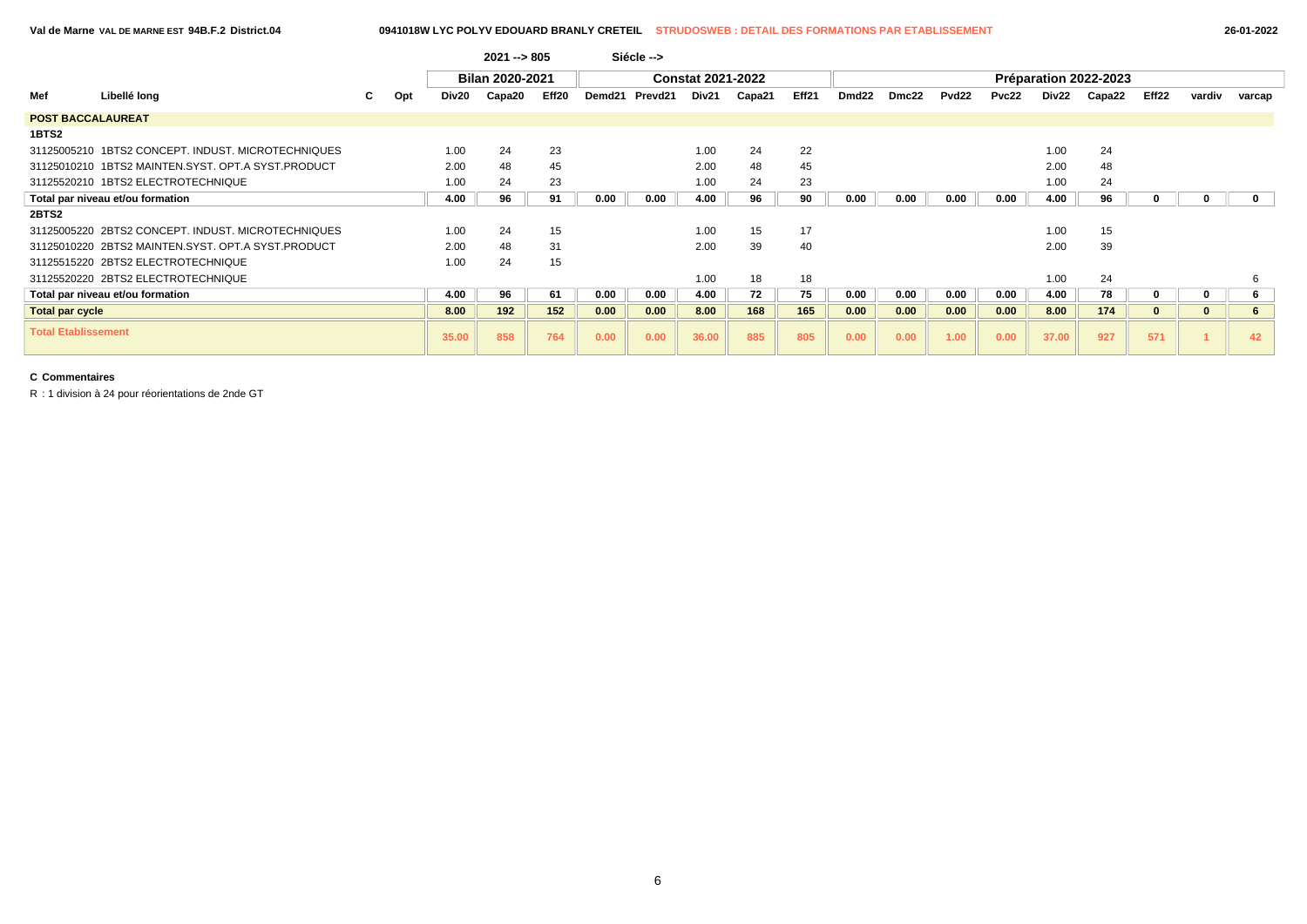**Val de Marne VAL DE MARNE EST 94B.F.2 District.04 0941413A LYC POLYV LEON BLUM CRETEIL STRUDOSWEB : DETAIL DES FORMATIONS PAR ETABLISSEMENT 26-01-2022**

|                        |                                                      |     |       | 2021 -- > 1241         |       |      | Siécle -->     |                          |        |       |       |       |                   |       |       |                       |             |             |              |
|------------------------|------------------------------------------------------|-----|-------|------------------------|-------|------|----------------|--------------------------|--------|-------|-------|-------|-------------------|-------|-------|-----------------------|-------------|-------------|--------------|
|                        |                                                      |     |       | <b>Bilan 2020-2021</b> |       |      |                | <b>Constat 2021-2022</b> |        |       |       |       |                   |       |       | Préparation 2022-2023 |             |             |              |
| Mef                    | Libellé long<br>С                                    | Opt | Div20 | Capa20                 | Eff20 |      | Demd21 Prevd21 | Div21                    | Capa21 | Eff21 | Dmd22 | Dmc22 | Pvd <sub>22</sub> | Pvc22 | Div22 | Capa22                | Eff22       | vardiv      | varcap       |
| 2ND DEGRE              |                                                      |     |       |                        |       |      |                |                          |        |       |       |       |                   |       |       |                       |             |             |              |
| <b>ULIS</b>            |                                                      |     |       |                        |       |      |                |                          |        |       |       |       |                   |       |       |                       |             |             |              |
|                        | 10610016110 UNITES LOCALISEES P.INCLUSION SCOLAIRE   |     | 1.00  | 12                     |       |      |                | 1.00                     | 15     |       |       |       |                   |       | 1.00  | 15                    |             |             |              |
|                        | Total par niveau et/ou formation                     |     | 1.00  | 12                     | 0     | 0.00 | 0.00           | 1.00                     | 15     | 0     | 0.00  | 0.00  | 0.00              | 0.00  | 1.00  | 15                    | 0           | $\mathbf 0$ | $\mathbf 0$  |
| 2NDE G-T               |                                                      |     |       |                        |       |      |                |                          |        |       |       |       |                   |       |       |                       |             |             |              |
|                        | 20010018110 2NDE GENERALE ET TECHNOLOGIQUE           |     | 8.00  | 264                    | 257   |      |                | 8.00                     | 264    | 260   |       |       |                   |       | 8.00  | 264                   |             |             |              |
|                        | 2001001811F 2NDE GENERALE ET TECHNOLOGIQUE UPE2A     |     | 1.00  | 20                     | 18    |      |                | 1.00                     | 20     | 15    |       |       |                   |       | 1.00  | 20                    |             |             |              |
|                        | Total par niveau et/ou formation                     |     | 9.00  | 284                    | 275   | 0.00 | 0.00           | 9.00                     | 284    | 275   | 0.00  | 0.00  | 0.00              | 0.00  | 9.00  | 284                   | $\mathbf 0$ | 0           | $\mathbf 0$  |
| 1ERE G-T               |                                                      |     |       |                        |       |      |                |                          |        |       |       |       |                   |       |       |                       |             |             |              |
|                        | 20110019110 PREMIERE GENERALE                        |     | 7.00  | 217                    | 214   |      | $-1.00$        | 6.00                     | 210    | 173   |       |       |                   |       | 6.00  | 210                   | 183         |             |              |
|                        | 21131016110 1-STMG SC.& TECHNO. MANAGEMENT GESTION   |     | 3.00  | 97                     | 94    |      |                | 3.00                     | 94     | 92    |       |       |                   |       | 3.00  | 94                    | 89          |             |              |
|                        | Total par niveau et/ou formation                     |     | 10.00 | 314                    | 308   | 0.00 | $-1.00$        | 9.00                     | 304    | 265   | 0.00  | 0.00  | 0.00              | 0.00  | 9.00  | 304                   | 272         | 0           | $\mathbf 0$  |
| <b>TERM G-T</b>        |                                                      |     |       |                        |       |      |                |                          |        |       |       |       |                   |       |       |                       |             |             |              |
|                        | 20210019110 TERMINALE GENERALE                       |     | 7.00  | 219                    | 213   |      |                | 7.00                     | 245    | 213   |       |       | $-1.00$           |       | 6.00  | 210                   | 176         | $-1$        | $-35$        |
|                        | 21231017110 T-STMG GESTION ET FINANCE                |     | 1.00  | 25                     | 23    |      |                | 1.00                     | 24     | 24    |       |       |                   |       | 1.00  | 24                    | 24          |             |              |
|                        | 21231018110 T-STMG MERCATIQUE (MARKETING)            |     | 1.00  | 31                     | 31    |      |                | 1.00                     | 35     | 35    |       |       |                   |       | 1.00  | 35                    | 33          |             |              |
| 21231019110            | T-STMG RESSOUR. HUMAINES &<br>COMMUNICATION          |     | 1.00  | 35                     | 33    |      |                | 1.00                     | 35     | 32    |       |       |                   |       | 1.00  | 35                    | 32          |             |              |
|                        | Total par niveau et/ou formation                     |     | 10.00 | 310                    | 300   | 0.00 | 0.00           | 10.00                    | 339    | 304   | 0.00  | 0.00  | $-1.00$           | 0.00  | 9.00  | 304                   | 265         | -1          | $-35$        |
| 2NDE PRO               |                                                      |     |       |                        |       |      |                |                          |        |       |       |       |                   |       |       |                       |             |             |              |
| 24731211310            | 2NDPRO MET. RELATION CLIENT 2NDE COMMUNE             |     | 4.00  | 96                     | 96    |      |                | 4.00                     | 96     | 96    |       |       |                   |       | 4.00  | 96                    | 96          |             |              |
|                        | Total par niveau et/ou formation                     |     | 4.00  | 96                     | 96    | 0.00 | 0.00           | 4.00                     | 96     | 96    | 0.00  | 0.00  | 0.00              | 0.00  | 4.00  | 96                    | 96          | $\mathbf 0$ | $\mathbf 0$  |
| <b>1ERE PRO</b>        |                                                      |     |       |                        |       |      |                |                          |        |       |       |       |                   |       |       |                       |             |             |              |
|                        | 24731212320 1ERPRO METIERS DE L'ACCUEIL              |     | 1.00  | 24                     | 24    |      |                | 1.00                     | 24     | 24    |       |       |                   |       | 1.00  | 24                    | 24          |             |              |
|                        | 24731213320 1ERPRO MET.COM.VEN.OP.A ANI.GES.ESP.COM. |     | 2.00  | 48                     | 48    |      |                | 2.00                     | 48     | 48    |       |       |                   |       | 2.00  | 48                    | 48          |             |              |
|                        | 24731214320 1ERPRO MET.COM.VEN.OP.B PR.CL.VA.OF.COM. |     | 1.00  | 24                     | 24    |      |                | 1.00                     | 24     | 25    |       |       |                   |       | 1.00  | 24                    | 24          |             |              |
|                        | Total par niveau et/ou formation                     |     | 4.00  | 96                     | 96    | 0.00 | 0.00           | 4.00                     | 96     | 97    | 0.00  | 0.00  | 0.00              | 0.00  | 4.00  | 96                    | 96          | $\mathbf 0$ | $\mathbf 0$  |
| <b>TLEPRO</b>          |                                                      |     |       |                        |       |      |                |                          |        |       |       |       |                   |       |       |                       |             |             |              |
|                        | 24731202330 TLEPRO COMMERCE                          |     | 2.00  | 48                     | 47    |      |                |                          |        |       |       |       |                   |       |       |                       |             |             |              |
|                        | 24731206330 TLEPRO VENTE (PROSPECT.NEGO.SUIV.CLIENT) |     | 1.00  | 24                     | 26    |      |                |                          |        |       |       |       |                   |       |       |                       |             |             |              |
|                        | 24731210330 TLEPRO ACCUEIL -RELATION CLIENTS USAGERS |     | 1.00  | 24                     | 23    |      |                |                          |        |       |       |       |                   |       |       |                       |             |             |              |
|                        | 24731212330 TLEPRO METIERS DE L'ACCUEIL              |     |       |                        |       |      |                | 1.00                     | 24     | 24    |       |       |                   |       | 1.00  | 24                    | 24          |             |              |
|                        | 24731213330 TLEPRO MET.COM.VEN.OP.A ANI.GES.ESP.COM. |     |       |                        |       |      |                | 2.00                     | 48     | 47    |       |       |                   |       | 2.00  | 48                    | 47          |             |              |
|                        | 24731214330 TLEPRO MET.COM.VEN.OP.B PR.CL.VA.OF.COM. |     |       |                        |       |      |                | 1.00                     | 24     | 25    |       |       |                   |       | 1.00  | 24                    | 24          |             |              |
|                        | Total par niveau et/ou formation                     |     | 4.00  | 96                     | 96    | 0.00 | 0.00           | 4.00                     | 96     | 96    | 0.00  | 0.00  | 0.00              | 0.00  | 4.00  | 96                    | 95          | 0           | $\mathbf 0$  |
| <b>Total par cycle</b> |                                                      |     | 42.00 | 1208                   | 1171  | 0.00 | $-1.00$        | 41.00                    | 1230   | 1133  | 0.00  | 0.00  | $-1.00$           | 0.00  | 40.00 | 1195                  | 824         | $-1$        | $-35$        |
|                        | <b>POST BACCALAUREAT</b>                             |     |       |                        |       |      |                |                          |        |       |       |       |                   |       |       |                       |             |             |              |
| CPGE-1                 |                                                      |     |       |                        |       |      |                |                          |        |       |       |       |                   |       |       |                       |             |             |              |
|                        | 30113004210 CPGE1 LETTRES 1ERE ANNEE                 |     | 1.00  | 35                     | 38    |      |                | 1.00                     | 35     | 41    |       |       |                   |       | 1.00  | 35                    |             |             |              |
|                        | Total par niveau et/ou formation                     |     | 1.00  | 35                     | 38    | 0.00 | 0.00           | 1.00                     | 35     | 41    | 0.00  | 0.00  | 0.00              | 0.00  | 1.00  | 35                    | 0           | 0           | $\mathbf 0$  |
| CPGE-2                 |                                                      |     |       |                        |       |      |                |                          |        |       |       |       |                   |       |       |                       |             |             |              |
|                        | 30113006220 CPGE2 LETTRES ENS FONTENAY-ST CLOUD      |     | 1.00  | 45                     | 37    |      |                | 1.00                     | 45     | 37    |       |       |                   |       | 1.00  | 45                    |             |             |              |
|                        | Total par niveau et/ou formation                     |     | 1.00  | 45                     | 37    | 0.00 | 0.00           | 1.00                     | 45     | 37    | 0.00  | 0.00  | 0.00              | 0.00  | 1.00  | 45                    | 0           | 0           | $\mathbf{0}$ |
| <b>LICENCE PRO</b>     |                                                      |     |       |                        |       |      |                |                          |        |       |       |       |                   |       |       |                       |             |             |              |
|                        | 4151090A31A PPPE 1AN                                 |     |       |                        |       |      |                | 1.00                     | 30     | 30    |       |       |                   |       | 1.00  | 30                    |             |             |              |
|                        | Total par niveau et/ou formation                     |     |       |                        |       | 0.00 | 0.00           | 1.00                     | 30     | 30    | 0.00  | 0.00  | 0.00              | 0.00  | 1.00  | 30                    | 0           | $\mathbf 0$ | 0            |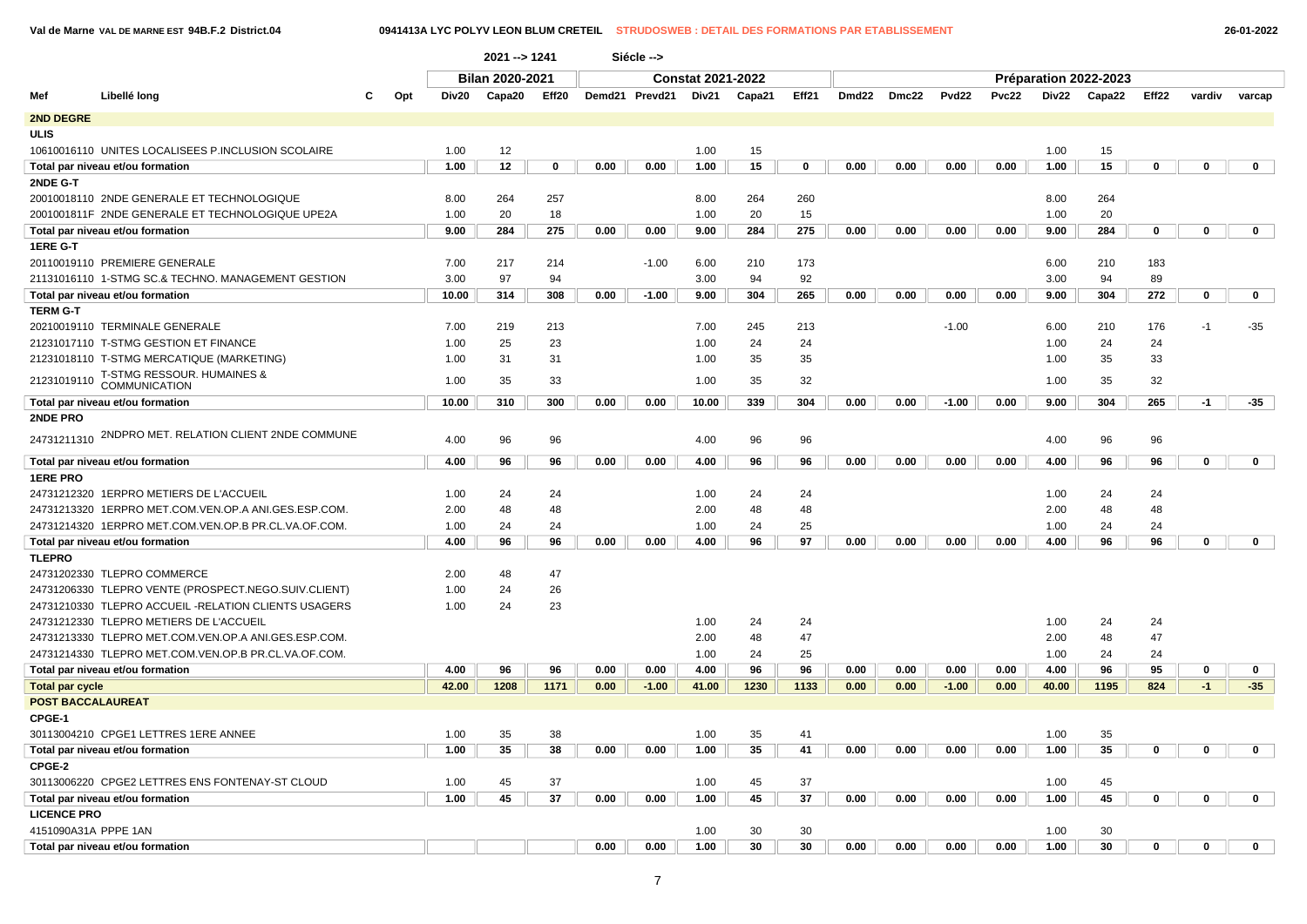|                            |              |     |       | 2021 -- > 1241  |       |                   | Siécle --> |                          |        |       |       |       |         |       |       |                       |       |        |        |
|----------------------------|--------------|-----|-------|-----------------|-------|-------------------|------------|--------------------------|--------|-------|-------|-------|---------|-------|-------|-----------------------|-------|--------|--------|
|                            |              |     |       | Bilan 2020-2021 |       |                   |            | <b>Constat 2021-2022</b> |        |       |       |       |         |       |       | Préparation 2022-2023 |       |        |        |
| Mef                        | Libellé long | Opt | Div20 | Capa20          | Eff20 | Demd21            | Prevd21    | Div21                    | Capa21 | Eff21 | Dmd22 | Dmc22 | Pvd22   | Pvc22 | Div22 | Capa22                | Eff22 | vardiv | varcap |
| <b>Total par cycle</b>     |              |     | 2.00  | 80              | 75    | 0.00              | 0.00       | 3.00                     | 110    | 108   | 0.00  | 0.00  | 0.00    | 0.00  | 3.00  | 110                   |       |        |        |
| <b>Total Etablissement</b> |              |     | 44.00 | 1288            | 1246  | 0.00 <sub>1</sub> | $-1.00$    | 44.00                    | 1340   | 1241  | 0.00  | 0.00  | $-1.00$ | 0.00  | 43.00 | 1305                  | 824   |        | $-35$  |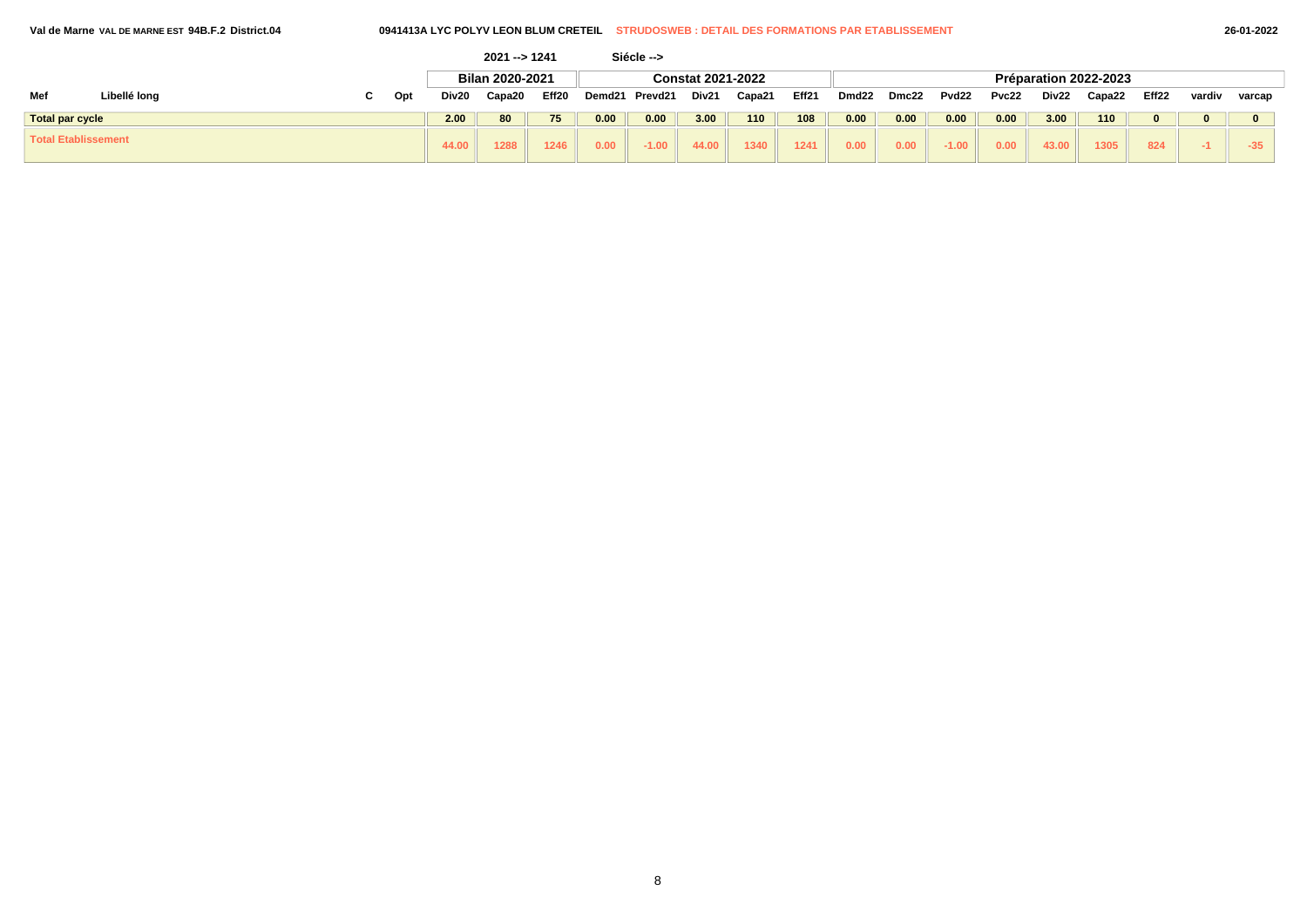$\sqrt{ }$ 

 $\sqrt{2}$ 

**Val de Marne VAL DE MARNE EST 94B.F.2 District.04 0940114N LYC POLYV ANTOINE DE SAINT EXUPERY CRETEIL STRUDOSWEB : DETAIL DES FORMATIONS PAR ETABLISSEMENT 26-01-2022**

|                        |                                                      |              |       | 2021 -- > 1381         |       |      | Siécle -->     |                          |        |       |       |       |         |       |       |                       |       |                |                |
|------------------------|------------------------------------------------------|--------------|-------|------------------------|-------|------|----------------|--------------------------|--------|-------|-------|-------|---------|-------|-------|-----------------------|-------|----------------|----------------|
|                        |                                                      |              |       | <b>Bilan 2020-2021</b> |       |      |                | <b>Constat 2021-2022</b> |        |       |       |       |         |       |       | Préparation 2022-2023 |       |                |                |
| Mef                    | Libellé long                                         | Opt<br>С     | Div20 | Capa20                 | Eff20 |      | Demd21 Prevd21 | Div21                    | Capa21 | Eff21 | Dmd22 | Dmc22 | Pvd22   | Pvc22 | Div22 | Capa22                | Eff22 | vardiv         | varcap         |
| 2ND DEGRE              |                                                      |              |       |                        |       |      |                |                          |        |       |       |       |         |       |       |                       |       |                |                |
| <b>3EME GENE</b>       |                                                      |              |       |                        |       |      |                |                          |        |       |       |       |         |       |       |                       |       |                |                |
|                        | 10310031110 3EME PREPA-METIERS                       |              | 1.00  | 24                     | 24    |      |                | 1.00                     | 24     | 20    |       |       |         |       | 1.00  | 24                    |       |                |                |
|                        | Total par niveau et/ou formation                     |              | 1.00  | 24                     | 24    | 0.00 | 0.00           | 1.00                     | 24     | 20    | 0.00  | 0.00  | 0.00    | 0.00  | 1.00  | 24                    | 0     | $\mathbf 0$    | $\mathbf 0$    |
| 2NDE G-T               |                                                      |              |       |                        |       |      |                |                          |        |       |       |       |         |       |       |                       |       |                |                |
|                        | 20010018110 2NDE GENERALE ET TECHNOLOGIQUE           |              | 9.00  | 270                    | 259   |      |                | 9.00                     | 270    | 267   |       |       |         |       | 9.00  | 270                   |       |                |                |
|                        | Total par niveau et/ou formation                     |              | 9.00  | 270                    | 259   | 0.00 | 0.00           | 9.00                     | 270    | 267   | 0.00  | 0.00  | 0.00    | 0.00  | 9.00  | 270                   | 0     | $\mathbf 0$    | $\mathbf 0$    |
| 1ERE G-T               |                                                      |              |       |                        |       |      |                |                          |        |       |       |       |         |       |       |                       |       |                |                |
|                        | 20110019110 PREMIERE GENERALE                        |              | 5.00  | 170                    | 166   |      |                | 5.00                     | 175    | 170   |       |       | 1.00    |       | 6.00  | 210                   | 180   | $\overline{1}$ | 35             |
|                        | 21131016110 1-STMG SC.& TECHNO. MANAGEMENT GESTION   |              | 2.00  | 59                     | 59    |      |                | 2.00                     | 70     | 72    |       |       |         |       | 2.00  | 70                    | 70    |                |                |
|                        | Total par niveau et/ou formation                     |              | 7.00  | 229                    | 225   | 0.00 | 0.00           | 7.00                     | 245    | 242   | 0.00  | 0.00  | 1.00    | 0.00  | 8.00  | 280                   | 250   | $\mathbf{1}$   | 35             |
| <b>TERM G-T</b>        |                                                      |              |       |                        |       |      |                |                          |        |       |       |       |         |       |       |                       |       |                |                |
|                        | 20210019110 TERMINALE GENERALE                       |              | 6.00  | 183                    | 169   |      |                | 6.00                     | 210    | 168   |       |       | $-1.00$ |       | 5.00  | 175                   | 172   | $-1$           | $-35$          |
|                        | 21231017110 T-STMG GESTION ET FINANCE                |              | 0.70  | 22                     | 14    |      |                | 0.50                     | 20     | 21    |       |       | 0.50    |       | 1.00  | 24                    | 22    | 0.5            | $\overline{4}$ |
|                        | 21231018110 T-STMG MERCATIQUE (MARKETING)            |              | 0.60  | 20                     | 24    |      |                | 0.75                     | 25     | 21    |       |       | 0.25    |       | 1.00  | 30                    | 28    | 0.25           | 5              |
|                        | 21231019110 T-STMG RESSOUR. HUMAINES &               |              | 0.70  | 23                     | 24    |      |                | 0.75                     | 25     | 20    |       |       | 0.25    |       | 1.00  | 30                    | 28    | 0.25           | 5              |
|                        | Total par niveau et/ou formation                     |              | 8.00  | 248                    | 231   | 0.00 | 0.00           | 8.00                     | 280    | 230   | 0.00  | 0.00  | 0.00    | 0.00  | 8.00  | 259                   | 250   | $\mathbf 0$    | $-21$          |
| 2NDE PRO               |                                                      |              |       |                        |       |      |                |                          |        |       |       |       |         |       |       |                       |       |                |                |
|                        | 2473000231F 2NDPRO SERVICES UPE2A                    |              | 1.00  | 20                     | 18    |      |                | 1.00                     | 20     | 18    |       |       |         |       | 1.00  | 20                    |       |                |                |
|                        | 24730003310 2NDPRO MET.GEST.ADM.,TRA.&LOG.2NDE COMM. |              | 3.00  | 72                     | 71    |      |                | 3.00                     | 72     | 71    |       |       |         |       | 3.00  | 72                    | 71    |                |                |
|                        | Total par niveau et/ou formation                     |              | 4.00  | 92                     | 89    | 0.00 | 0.00           | 4.00                     | 92     | 89    | 0.00  | 0.00  | 0.00    | 0.00  | 4.00  | 92                    | 71    | 0              | $\mathbf 0$    |
| <b>1ERE PRO</b>        |                                                      |              |       |                        |       |      |                |                          |        |       |       |       |         |       |       |                       |       |                |                |
|                        | 24730001320 1ERPRO GESTION-ADMINISTRATION            | R            | 3.00  | 72                     | 72    |      |                |                          |        |       |       |       |         |       |       |                       |       |                |                |
|                        | 24730004320 1ERPRO ASSISTANC.GEST.ORGANIS.ACTIVITES  | $\mathsf{R}$ |       |                        |       |      |                | 3.00                     | 72     | 71    |       |       |         |       | 3.00  | 72                    | 72    |                |                |
|                        | 24731108320 1ERPRO TRANSPORT                         |              | 1.00  | 24                     | 20    |      |                |                          |        |       |       |       |         |       |       |                       |       |                |                |
|                        | 24731114320 1ERPRO ORGANIS. TRANSPORT MARCHANDISES   |              |       |                        |       |      |                | 1.00                     | 24     | 17    |       |       |         |       | 1.00  | 24                    | 18    |                |                |
|                        | Total par niveau et/ou formation                     |              | 4.00  | 96                     | 92    | 0.00 | 0.00           | 4.00                     | 96     | 88    | 0.00  | 0.00  | 0.00    | 0.00  | 4.00  | 96                    | 90    | $\mathbf 0$    | $\mathbf 0$    |
| <b>TLEPRO</b>          |                                                      |              |       |                        |       |      |                |                          |        |       |       |       |         |       |       |                       |       |                |                |
|                        | 24730001330 TLE PRO GESTION-ADMINISTRATION           |              | 4.00  | 96                     | 82    |      | $-1.00$        | 3.00                     | 72     | 72    |       |       |         |       |       |                       |       | -3             | $-72$          |
|                        | 24730004330 TLEPRO ASSISTANC.GEST.ORGANIS.ACTIVITES  |              |       |                        |       |      |                |                          |        |       |       |       |         |       | 3.00  | 72                    | 69    | 3              | 72             |
|                        | 24731108330 TLEPRO TRANSPORT                         |              |       |                        |       |      | 1.00           | 1.00                     | 24     | 17    |       |       |         |       |       |                       |       | -1             | $-24$          |
|                        | 24731114330 TLEPRO ORGANIS. TRANSPORT MARCHANDISES   |              |       |                        |       |      |                |                          |        |       |       |       |         |       | 1.00  | 18                    | 15    | $\mathbf 1$    | 18             |
|                        | Total par niveau et/ou formation                     |              | 4.00  | 96                     | 82    | 0.00 | 0.00           | 4.00                     | 96     | 89    | 0.00  | 0.00  | 0.00    | 0.00  | 4.00  | 90                    | 84    | $\mathbf 0$    | -6             |
| МC                     |                                                      |              |       |                        |       |      |                |                          |        |       |       |       |         |       |       |                       |       |                |                |
|                        | 25333501110 MC ANIM.-GEST. PROJETS SECT. SPORTIF     |              | 1.00  | 15                     | 15    |      |                | 1.00                     | 24     | 14    |       |       |         |       | 1.00  | 24                    |       |                |                |
|                        | Total par niveau et/ou formation                     |              | 1.00  | 15                     | 15    | 0.00 | 0.00           | 1.00                     | 24     | 14    | 0.00  | 0.00  | 0.00    | 0.00  | 1.00  | 24                    | 0     | 0              | 0              |
| <b>Total par cycle</b> |                                                      |              | 38.00 | 1070                   | 1017  | 0.00 | 0.00           | 38.00                    | 1127   | 1039  | 0.00  | 0.00  | 1.00    | 0.00  | 39.00 | 1135                  | 745   | $\mathbf{1}$   | 8              |
|                        | <b>POST BACCALAUREAT</b>                             |              |       |                        |       |      |                |                          |        |       |       |       |         |       |       |                       |       |                |                |
| 1BTS2                  |                                                      |              |       |                        |       |      |                |                          |        |       |       |       |         |       |       |                       |       |                |                |
|                        | 31131213210 1BTS2 MANAGEMENT COMMERC. OPERATIONNEL   |              | 1.00  | 35                     | 35    |      |                | 1.00                     | 35     | 34    |       |       |         |       | 1.00  | 35                    |       |                |                |
|                        | 31131408210 1BTS2 COMPTABILITE ET GESTION            |              | 1.00  | 35                     | 35    |      |                | 1.00                     | 35     | 33    |       |       |         |       | 1.00  | 35                    |       |                |                |
|                        | 31131409210 1BTS2 GESTION DE LA PME                  |              | 1.00  | 35                     | 35    |      |                | 1.00                     | 35     | 34    |       |       |         |       | 1.00  | 35                    |       |                |                |
|                        | 31132409210 1BTS2 SUPPORT A L'ACTION MANAGERIALE     |              | 1.00  | 35                     | 35    |      |                | 1.00                     | 35     | 33    |       |       |         |       | 1.00  | 35                    |       |                |                |
|                        | Total par niveau et/ou formation                     |              | 4.00  | 140                    | 140   | 0.00 | 0.00           | 4.00                     | 140    | 134   | 0.00  | 0.00  | 0.00    | 0.00  | 4.00  | 140                   | 0     | 0              | 0              |
| <b>2BTS2</b>           |                                                      |              |       |                        |       |      |                |                          |        |       |       |       |         |       |       |                       |       |                |                |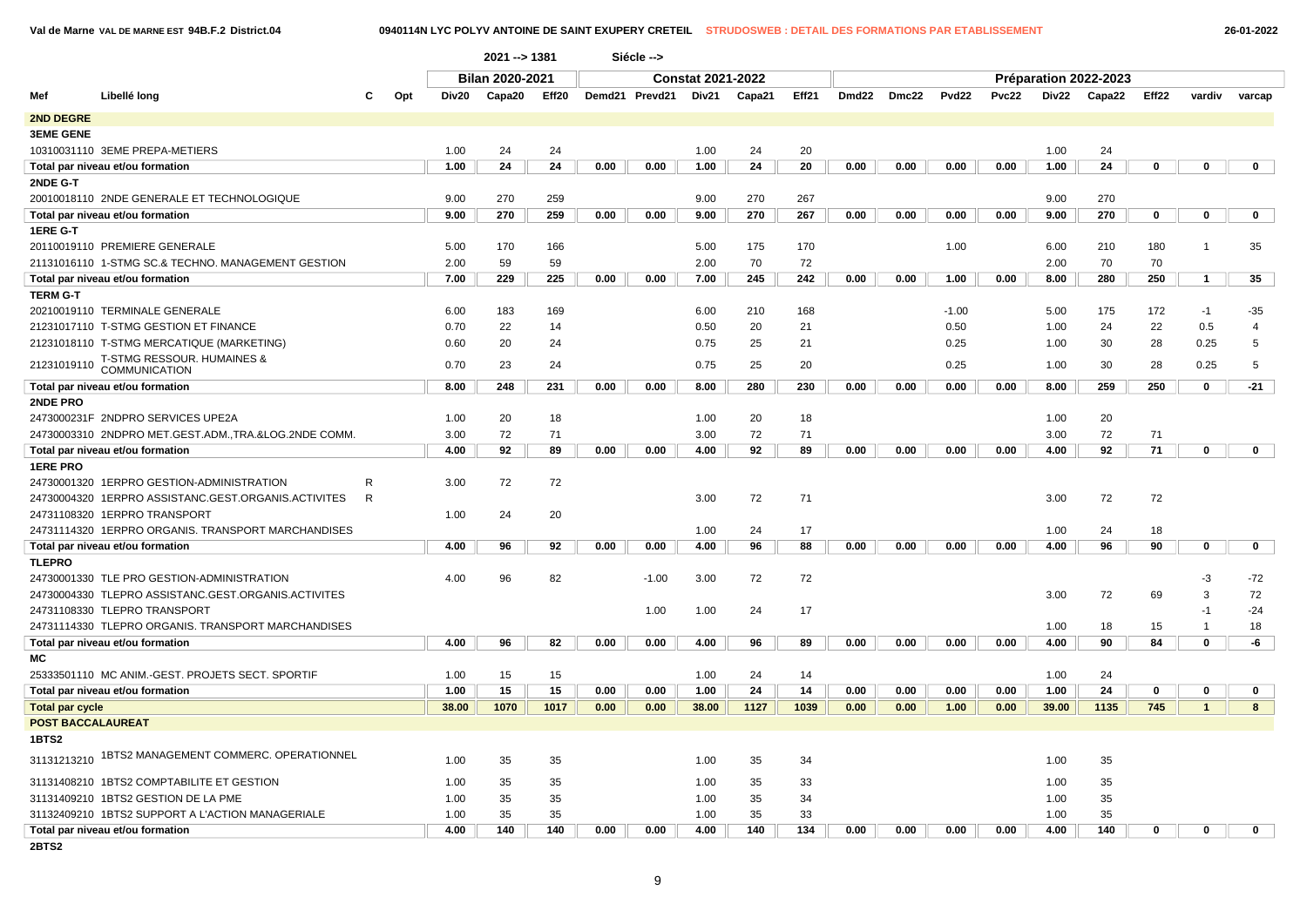|                            |                                                      |     |       | 2021 --> 1381          |                   |      | Siécle -->     |                          |              |             |       |       |       |       |       |                       |                   |                |                 |
|----------------------------|------------------------------------------------------|-----|-------|------------------------|-------------------|------|----------------|--------------------------|--------------|-------------|-------|-------|-------|-------|-------|-----------------------|-------------------|----------------|-----------------|
|                            |                                                      |     |       | <b>Bilan 2020-2021</b> |                   |      |                | <b>Constat 2021-2022</b> |              |             |       |       |       |       |       | Préparation 2022-2023 |                   |                |                 |
| Mef                        | Libellé long                                         | Opt | Div20 | Capa20                 | Eff <sub>20</sub> |      | Demd21 Prevd21 | Div21                    | Capa21       | Eff21       | Dmd22 | Dmc22 | Pvd22 | Pvc22 | Div22 | Capa22                | Eff <sub>22</sub> | vardiv         | varcap          |
| 31131213220                | 2BTS2 MANAGEMENT COMMERC. OPERATIONNEL               |     | 1.00  | 35                     | 29                |      |                | 1.00                     | 35           | 24          |       |       |       |       | 1.00  | 35                    |                   |                |                 |
|                            | 31131408220 2BTS2 COMPTABILITE ET GESTION            |     | 1.00  | 35                     | 24                |      |                | 1.00                     | 35           | 21          |       |       |       |       | 1.00  | 24                    |                   |                | $-11$           |
|                            | 31131409220 2BTS2 GESTION DE LA PME                  |     | 1.00  | 35                     | 28                |      |                | 1.00                     | 35           | 32          |       |       |       |       | 1.00  | 35                    |                   |                |                 |
|                            | 31132409220 2BTS2 SUPPORT A L'ACTION MANAGERIALE     |     | 1.00  | 35                     | 25                |      |                | 1.00                     | 35           | 23          |       |       |       |       | 1.00  | 24                    |                   |                | $-11$           |
|                            | Total par niveau et/ou formation                     |     | 4.00  | 140                    | 106               | 0.00 | 0.00           | 4.00                     | 140          | 100         | 0.00  | 0.00  | 0.00  | 0.00  | 4.00  | 118                   | 0                 | $\mathbf 0$    | $-22$           |
| 1BTS3                      |                                                      |     |       |                        |                   |      |                |                          |              |             |       |       |       |       |       |                       |                   |                |                 |
|                            | 31333109310 1DTS3 IMAGERIE MEDICALE RADIOLO.THERAP.  |     | 1.00  | 35                     | 36                |      |                |                          |              |             |       |       |       |       |       |                       |                   |                |                 |
|                            | Total par niveau et/ou formation                     |     | 1.00  | 35                     | 36                | 0.00 | 0.00           | 0.00                     | $\mathbf{0}$ | $\bf{0}$    | 0.00  | 0.00  | 0.00  | 0.00  | 0.00  | 0                     | 0                 | 0              | $\mathbf 0$     |
| 2BTS3                      |                                                      |     |       |                        |                   |      |                |                          |              |             |       |       |       |       |       |                       |                   |                |                 |
|                            | 31333109320 2DTS3 IMAGERIE MEDICALE RADIOLO.THERAP.  |     | 1.00  | 30                     | 26                |      |                |                          |              |             |       |       |       |       |       |                       |                   |                |                 |
|                            | Total par niveau et/ou formation                     |     | 1.00  | 30                     | 26                | 0.00 | 0.00           | 0.00                     | $\mathbf 0$  | $\mathbf 0$ | 0.00  | 0.00  | 0.00  | 0.00  | 0.00  | 0                     | 0                 | 0              | $\mathbf{0}$    |
| 3BTS3                      |                                                      |     |       |                        |                   |      |                |                          |              |             |       |       |       |       |       |                       |                   |                |                 |
|                            | 31333109330 3DTS3 IMAGERIE MEDICALE RADIOLO.THERAP.  |     | 1.00  | 24                     | 27                |      |                | 1.00                     | 30           | 22          |       |       |       |       |       |                       |                   | -1             | $-30$           |
|                            | Total par niveau et/ou formation                     |     | 1.00  | 24                     | 27                | 0.00 | 0.00           | 1.00                     | 30           | 22          | 0.00  | 0.00  | 0.00  | 0.00  | 0.00  | 0                     | 0                 | $-1$           | $-30$           |
| <b>Total par cycle</b>     |                                                      |     | 11.00 | 369                    | 335               | 0.00 | 0.00           | 9.00                     | 310          | 256         | 0.00  | 0.00  | 0.00  | 0.00  | 8.00  | 258                   | $\mathbf{0}$      | $-1$           | $-52$           |
| <b>INSERTION</b>           |                                                      |     |       |                        |                   |      |                |                          |              |             |       |       |       |       |       |                       |                   |                |                 |
| <b>FCIL NIV-4</b>          |                                                      |     |       |                        |                   |      |                |                          |              |             |       |       |       |       |       |                       |                   |                |                 |
|                            | 74130001110 CLASSE PASSERELLE BTS SERVICES           |     | 1.00  | 24                     | 22                |      |                | 1.00                     | 24           | 21          |       |       |       |       | 1.00  | 24                    |                   |                |                 |
|                            | Total par niveau et/ou formation                     |     | 1.00  | 24                     | 22                | 0.00 | 0.00           | 1.00                     | 24           | 21          | 0.00  | 0.00  | 0.00  | 0.00  | 1.00  | 24                    | 0                 | 0              | 0               |
| <b>Total par cycle</b>     |                                                      |     | 1.00  | 24                     | 22                | 0.00 | 0.00           | 1.00                     | 24           | 21          | 0.00  | 0.00  | 0.00  | 0.00  | 1.00  | 24                    | $\mathbf{0}$      | $\mathbf{0}$   | $\mathbf{0}$    |
|                            | <b>PREPARATIONS DIVERSES</b>                         |     |       |                        |                   |      |                |                          |              |             |       |       |       |       |       |                       |                   |                |                 |
| PDPOSTBAC1                 |                                                      |     |       |                        |                   |      |                |                          |              |             |       |       |       |       |       |                       |                   |                |                 |
|                            | 44133107310 1PD2-3 IMAGERIE MEDICALE RADIOLO.THERAP. |     |       |                        |                   |      |                | 1.00                     | 35           | 36          |       |       |       |       | 1.00  | 35                    |                   |                |                 |
|                            | Total par niveau et/ou formation                     |     | 0.00  | 0                      | $\Omega$          | 0.00 | 0.00           | 1.00                     | 35           | 36          | 0.00  | 0.00  | 0.00  | 0.00  | 1.00  | 35                    | 0                 | 0              | $\mathbf{0}$    |
| PDPOSTBAC2                 |                                                      |     |       |                        |                   |      |                |                          |              |             |       |       |       |       |       |                       |                   |                |                 |
|                            | 44133107320 2PD2-3 IMAGERIE MEDICALE RADIOLO.THERAP. |     |       |                        |                   |      |                | 1.00                     | 30           | 29          |       |       |       |       | 1.00  | 30                    |                   |                |                 |
|                            | Total par niveau et/ou formation                     |     | 0.00  | 0                      | $\Omega$          | 0.00 | 0.00           | 1.00                     | 30           | 29          | 0.00  | 0.00  | 0.00  | 0.00  | 1.00  | 30                    | 0                 | 0              | $\mathbf{0}$    |
| PDPOSTBAC3                 |                                                      |     |       |                        |                   |      |                |                          |              |             |       |       |       |       |       |                       |                   |                |                 |
|                            | 44133107330 3PD2-3 IMAGERIE MEDICALE RADIOLO.THERAP. |     |       |                        |                   |      |                |                          |              |             |       |       |       |       | 1.00  | 30                    |                   |                | 30              |
|                            | Total par niveau et/ou formation                     |     |       |                        |                   | 0.00 | 0.00           | 0.00                     | 0            | $\mathbf 0$ | 0.00  | 0.00  | 0.00  | 0.00  | 1.00  | 30                    | 0                 | -1             | 30              |
| <b>Total par cycle</b>     |                                                      |     | 0.00  | $\mathbf{0}$           | $\mathbf{0}$      | 0.00 | 0.00           | 2.00                     | 65           | 65          | 0.00  | 0.00  | 0.00  | 0.00  | 3.00  | 95                    | $\mathbf{0}$      | $\overline{1}$ | 30 <sup>°</sup> |
| <b>Total Etablissement</b> |                                                      |     | 50.00 | 1463                   | 1374              | 0.00 | 0.00           | 50.00                    | 1526         | 1381        | 0.00  | 0.00  | 1.00  | 0.00  | 51.00 | 1512                  | 745               |                | $-14$           |

## **C Commentaires**

R 1 division à 24 pour élèves réorientés de 2nde GT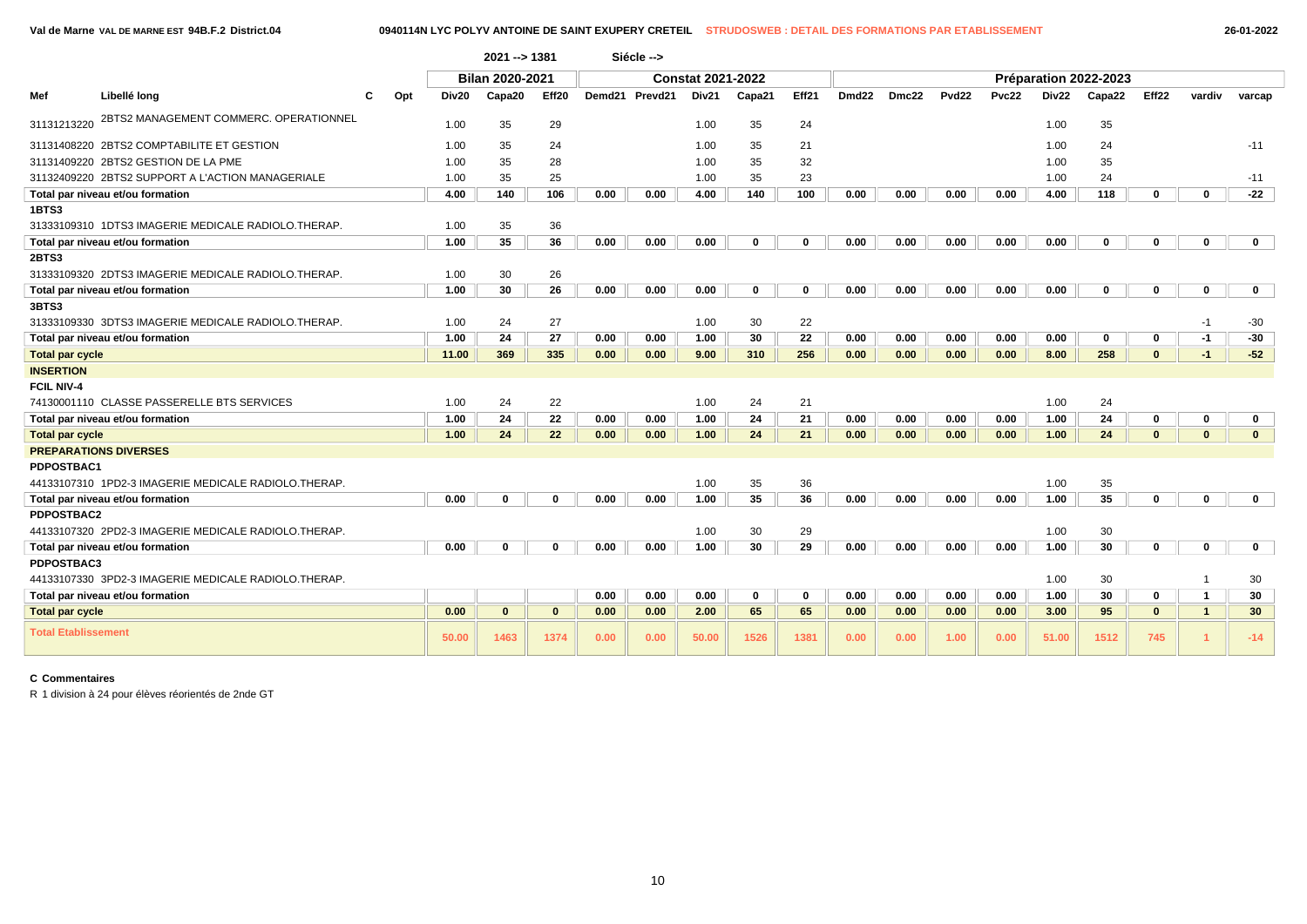$\sqrt{2}$ 

**Val de Marne VAL DE MARNE EST 94B.F.2 District.04 0941930M LYC POLYV JOHANNES GUTENBERG CRETEIL STRUDOSWEB : DETAIL DES FORMATIONS PAR ETABLISSEMENT 26-01-2022**

|                            |                                                                          |     |              | 2021 --> 1169          |        |      | Siécle -->     |                          |           |           |       |       |       |              |              |                       |              |                |              |
|----------------------------|--------------------------------------------------------------------------|-----|--------------|------------------------|--------|------|----------------|--------------------------|-----------|-----------|-------|-------|-------|--------------|--------------|-----------------------|--------------|----------------|--------------|
|                            |                                                                          |     |              | <b>Bilan 2020-2021</b> |        |      |                | <b>Constat 2021-2022</b> |           |           |       |       |       |              |              | Préparation 2022-2023 |              |                |              |
| Mef                        | Libellé long<br>С                                                        | Opt | Div20        | Capa20                 | Eff20  |      | Demd21 Prevd21 | Div21                    | Capa21    | Eff21     | Dmd22 | Dmc22 | Pvd22 | <b>Pvc22</b> | Div22        | Capa22                | Eff22        | vardiv         | varcap       |
| 2ND DEGRE                  |                                                                          |     |              |                        |        |      |                |                          |           |           |       |       |       |              |              |                       |              |                |              |
| 2NDE G-T                   |                                                                          |     |              |                        |        |      |                |                          |           |           |       |       |       |              |              |                       |              |                |              |
|                            | 20010018110 2NDE GENERALE ET TECHNOLOGIQUE                               |     | 8.00         | 240                    | 244    |      |                | 8.00                     | 240       | 248       |       |       |       |              | 8.00         | 240                   |              |                |              |
|                            | Total par niveau et/ou formation                                         |     | 8.00         | 240                    | 244    | 0.00 | 0.00           | 8.00                     | 240       | 248       | 0.00  | 0.00  | 0.00  | 0.00         | 8.00         | 240                   | $\mathbf 0$  | $\mathbf 0$    | $\mathbf 0$  |
| 1ERE G-T                   |                                                                          |     |              |                        |        |      |                |                          |           |           |       |       |       |              |              |                       |              |                |              |
|                            | 20110019110 PREMIERE GENERALE                                            |     | 5.00         | 143                    | 138    |      |                | 5.00                     | 175       | 139       |       |       |       |              | 5.00         | 175                   | 145          |                |              |
|                            | 21131016110 1-STMG SC.& TECHNO. MANAGEMENT GESTION                       |     | 3.00         | 83                     | 81     |      |                | 4.00                     | 118       | 114       |       |       |       |              | 4.00         | 118                   | 102          |                |              |
|                            | 21133104110 1-ST2S SC. & TECHNO. SANTE & SOCIAL                          |     | 2.00         | 70                     | 69     |      |                | 2.00                     | 70        | 71        |       |       |       |              | 2.00         | 70                    | 70           |                |              |
|                            | Total par niveau et/ou formation                                         |     | 10.00        | 296                    | 288    | 0.00 | 0.00           | 11.00                    | 363       | 324       | 0.00  | 0.00  | 0.00  | 0.00         | 11.00        | 363                   | 317          | $\mathbf 0$    | $\mathbf 0$  |
| <b>TERM G-T</b>            |                                                                          |     |              |                        |        |      |                |                          |           |           |       |       |       |              |              |                       |              |                |              |
|                            | 20210019110 TERMINALE GENERALE                                           |     | 5.00         | 166                    | 147    |      |                | 5.00                     | 175       | 135       |       |       |       |              | 5.00         | 175                   | 175          |                |              |
|                            | 21231017110 T-STMG GESTION ET FINANCE                                    |     | 1.25         | 44                     | 24     |      |                | 1.00                     | 24        | 23        |       |       |       |              | 1.00         | 35                    | 33           |                | 11           |
|                            | 21231018110 T-STMG MERCATIQUE (MARKETING)                                |     | 1.50         | 47                     | 66     |      |                | 1.75                     | 65        | 70        |       |       | 1.00  |              | 2.75         | 100                   | 95           | $\overline{1}$ | 35           |
|                            | 21231020110 T-STMG SYSTEMES D'INFORMATION DE GESTION                     |     | 0.25         | $\overline{2}$         |        |      |                | 0.25                     | 5         |           |       |       |       |              | 0.25         | 5                     |              |                |              |
|                            | 21233104110 T-ST2S SC. & TECHNO. SANTE & SOCIAL                          |     | 3.00         | 66<br>325              | 69     |      |                | 3.00                     | 72<br>341 | 71<br>299 | 0.00  |       |       |              | 3.00         | 72<br>387             | 72<br>375    | $\mathbf{1}$   |              |
| 2NDE PRO                   | Total par niveau et/ou formation                                         |     | 11.00        |                        | 306    | 0.00 | 0.00           | 11.00                    |           |           |       | 0.00  | 1.00  | 0.00         | 12.00        |                       |              |                | 46           |
|                            | 2NDPRO ACC.SOINS-SERV.PERS. 2NDE                                         |     |              |                        |        |      |                |                          |           |           |       |       |       |              |              |                       |              |                |              |
| 24733005310                | <b>COMMUNE</b>                                                           |     | 2.00         | 60                     | 59     |      |                | 2.00                     | 60        | 59        |       |       |       |              | 2.00         | 60                    | 59           |                |              |
| 24733006310                | 2NDPRO ANIMAT. ENFANCE& PERSONNES AGEES                                  |     | 1.00         | 24                     | 24     |      |                | 1.00                     | 24        | 24        |       |       |       |              | 1.00         | 24                    | 24           |                |              |
|                            | Total par niveau et/ou formation                                         |     | 3.00         | 84                     | 83     | 0.00 | 0.00           | 3.00                     | 84        | 83        | 0.00  | 0.00  | 0.00  | 0.00         | 3.00         | 84                    | 83           | $\mathbf 0$    | $\mathbf 0$  |
| <b>1ERE PRO</b>            |                                                                          |     |              |                        |        |      |                |                          |           |           |       |       |       |              |              |                       |              |                |              |
|                            | 24733002320 1ERPRO SERVICES DE PROXIMITE VIE LOCALE                      |     | 1.00         | 24                     | 25     |      |                |                          |           |           |       |       |       |              |              |                       |              |                |              |
|                            | 24733004320 1ERPRO ACC.SOINS-S.PERS. OPT.EN STRUCTUR                     |     | 2.00         | 60                     | 58     |      |                | 2.00                     | 60        | 60        |       |       |       |              | 2.00         | 60                    | 59           |                |              |
| 24733006320                | 1ERPRO ANIMAT. ENFANCE& PERSONNES AGEES                                  |     |              |                        |        |      |                | 1.00                     | 24        | 23        |       |       |       |              | 1.00         | 24                    | 24           |                |              |
|                            | Total par niveau et/ou formation                                         |     | 3.00         | 84                     | 83     | 0.00 | 0.00           | 3.00                     | 84        | 83        | 0.00  | 0.00  | 0.00  | 0.00         | 3.00         | 84                    | 83           | $\mathbf 0$    | $\mathbf 0$  |
| <b>TLEPRO</b>              |                                                                          |     |              |                        |        |      |                |                          |           |           |       |       |       |              |              |                       |              |                |              |
|                            | 24733002330 TLEPRO SERVICES DE PROXIMITE VIE LOCALE                      |     | 1.00         | 24                     | 23     |      |                | 1.00                     | 24        | 20        |       |       |       |              |              |                       |              | $-1$           | $-24$        |
|                            | 24733004330 TLEPRO. ASSP OPTION EN STRUCTURE                             |     | 2.00         | 60                     | 60     |      |                | 2.00                     | 60        | 56        |       |       |       |              | 2.00         | 60                    | 58           |                |              |
|                            | 24733006330 TLEPRO ANIMAT. ENFANCE& PERSONNES AGEES                      |     |              |                        |        |      |                |                          |           |           |       |       |       |              | 1.00         | 24                    | 20           | $\mathbf{1}$   | 24           |
|                            | Total par niveau et/ou formation                                         |     | 3.00         | 84                     | 83     | 0.00 | 0.00           | 3.00                     | 84        | 76        | 0.00  | 0.00  | 0.00  | 0.00         | 3.00         | 84                    | 78           | $\mathbf 0$    | $\mathbf 0$  |
| МC                         |                                                                          |     |              |                        |        |      |                |                          |           |           |       |       |       |              |              |                       |              |                |              |
|                            | 25333001110 MC AIDE A DOMICILE (MC5)<br>Total par niveau et/ou formation |     | 1.00<br>1.00 | 18<br>18               | 9<br>9 | 0.00 | 0.00           | 1.00<br>1.00             | 18<br>18  | 6<br>6    | 0.00  | 0.00  | 0.00  | 0.00         | 1.00<br>1.00 | 18<br>18              | $\mathbf 0$  | $\mathbf 0$    | $\mathbf 0$  |
| <b>Total par cycle</b>     |                                                                          |     | 39.00        | 1131                   | 1096   | 0.00 | 0.00           | 40.00                    | 1214      | 1119      | 0.00  | 0.00  | 1.00  | 0.00         | 41.00        | 1260                  | 936          | $\mathbf{1}$   | 46           |
|                            | <b>PREPARATIONS DIVERSES</b>                                             |     |              |                        |        |      |                |                          |           |           |       |       |       |              |              |                       |              |                |              |
| PDPREBAC1                  |                                                                          |     |              |                        |        |      |                |                          |           |           |       |       |       |              |              |                       |              |                |              |
|                            | 29333102110 AIDE SOIGNANT                                                |     | 2.00         | 36                     | 23     |      |                | 2.00                     | 36        | 26        |       |       |       |              | 2.00         | 36                    |              |                |              |
|                            | 29333103110 AUXILIAIRE DE PUERICULTURE                                   |     | 1.00         | 24                     | 24     |      |                | 1.00                     | 24        | 24        |       |       |       |              | 1.00         | 24                    |              |                |              |
|                            | Total par niveau et/ou formation                                         |     | 3.00         | 60                     | 47     | 0.00 | 0.00           | 3.00                     | 60        | 50        | 0.00  | 0.00  | 0.00  | 0.00         | 3.00         | 60                    | 0            | 0              | 0            |
| <b>Total par cycle</b>     |                                                                          |     | 3.00         | 60                     | 47     | 0.00 | 0.00           | 3.00                     | 60        | 50        | 0.00  | 0.00  | 0.00  | 0.00         | 3.00         | 60                    | $\mathbf{0}$ | $\mathbf{0}$   | $\mathbf{0}$ |
| <b>Total Etablissement</b> |                                                                          |     | 42.00        | 1191                   | 1143   | 0.00 | 0.00           | 43.00                    | 1274      | 1169      | 0.00  | 0.00  | 1.00  | 0.00         | 44.00        | 1320                  | 936          |                | 46           |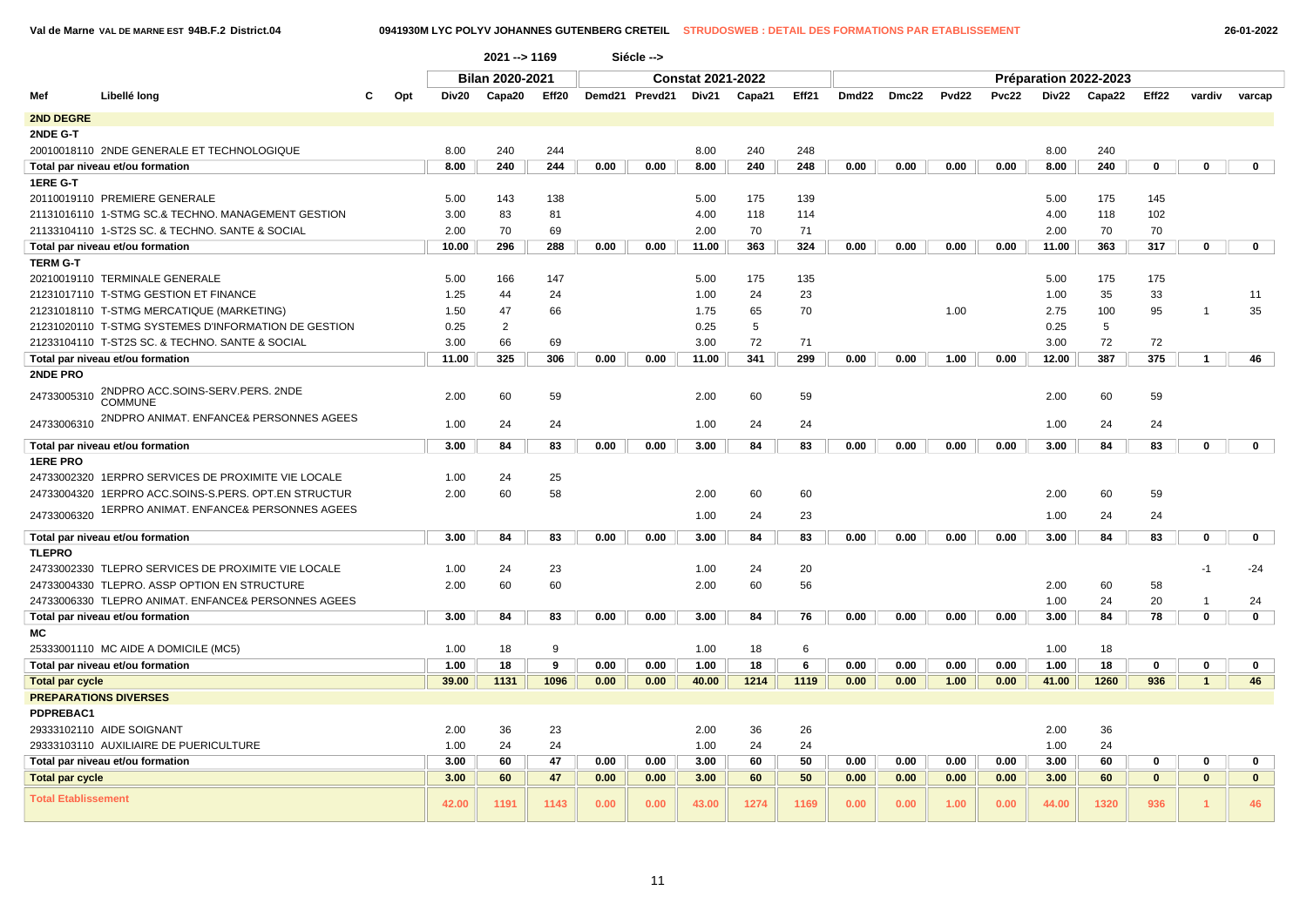**Val de Marne VAL DE MARNE EST 94B.F.2 District.03 0940122X LYC POLYV CONDORCET SAINT-MAUR-DES-FOSSES STRUDOSWEB : DETAIL DES FORMATIONS PAR ETABLISSEMENT 26-01-2022**

|                            |                                                      |     |       | 2021 -- > 937   |                   |      | Siécle -->     |                          |        |       |                   |       |              |              |       |                       |                   |                |                |
|----------------------------|------------------------------------------------------|-----|-------|-----------------|-------------------|------|----------------|--------------------------|--------|-------|-------------------|-------|--------------|--------------|-------|-----------------------|-------------------|----------------|----------------|
|                            |                                                      |     |       | Bilan 2020-2021 |                   |      |                | <b>Constat 2021-2022</b> |        |       |                   |       |              |              |       | Préparation 2022-2023 |                   |                |                |
| Mef                        | Libellé long                                         | Opt | Div20 | Capa20          | Eff <sub>20</sub> |      | Demd21 Prevd21 | Div21                    | Capa21 | Eff21 | Dmd <sub>22</sub> | Dmc22 | <b>Pvd22</b> | <b>Pvc22</b> | Div22 | Capa22                | Eff <sub>22</sub> | vardiv         | varcap         |
| <b>2ND DEGRE</b>           |                                                      |     |       |                 |                   |      |                |                          |        |       |                   |       |              |              |       |                       |                   |                |                |
| 2NDE G-T                   |                                                      |     |       |                 |                   |      |                |                          |        |       |                   |       |              |              |       |                       |                   |                |                |
|                            | 20010018110 2NDE GENERALE ET TECHNOLOGIQUE           |     | 7.00  | 245             | 245               |      |                | 7.00                     | 245    | 245   |                   |       |              |              | 7.00  | 245                   |                   |                |                |
|                            | Total par niveau et/ou formation                     |     | 7.00  | 245             | 245               | 0.00 | 0.00           | 7.00                     | 245    | 245   | 0.00              | 0.00  | 0.00         | 0.00         | 7.00  | 245                   | 0                 | $\mathbf 0$    | $\mathbf 0$    |
| 1ERE G-T                   |                                                      |     |       |                 |                   |      |                |                          |        |       |                   |       |              |              |       |                       |                   |                |                |
|                            | 20110019110 PREMIERE GENERALE                        |     | 6.00  | 183             | 207               |      |                | 6.00                     | 210    | 195   |                   |       |              |              | 6.00  | 210                   | 201               |                |                |
|                            | 21131016110 1-STMG SC.& TECHNO. MANAGEMENT GESTION   |     | 2.00  | 48              | 48                |      |                | 2.00                     | 48     | 48    |                   |       |              |              | 2.00  | 48                    | 48                |                |                |
|                            | Total par niveau et/ou formation                     |     | 8.00  | 231             | 255               | 0.00 | 0.00           | 8.00                     | 258    | 243   | 0.00              | 0.00  | 0.00         | 0.00         | 8.00  | 258                   | 249               | $\mathbf 0$    | $\mathbf 0$    |
| <b>TERM G-T</b>            |                                                      |     |       |                 |                   |      |                |                          |        |       |                   |       |              |              |       |                       |                   |                |                |
|                            | 20210019110 TERMINALE GENERALE                       |     | 6.00  | 188             | 188               |      |                | 6.00                     | 210    | 201   |                   |       |              |              | 6.00  | 210                   | 193               |                |                |
|                            | 21231017110 T-STMG GESTION ET FINANCE                |     | 0.50  | 12              | 9                 |      |                | 0.50                     | 10     | 14    |                   |       |              |              | 0.50  | 12                    | 12                |                | $\overline{2}$ |
|                            | 21231018110 T-STMG MERCATIQUE (MARKETING)            |     | 1.00  | 23              | 24                |      |                | 1.00                     | 24     | 23    |                   |       |              |              | 1.00  | 24                    | 24                |                |                |
| 21231019110                | T-STMG RESSOUR. HUMAINES &<br>COMMUNICATION          |     | 0.50  | 13              | 15                |      |                | 0.50                     | 14     | 10    |                   |       |              |              | 0.50  | 12                    | 12                |                | $-2$           |
|                            | Total par niveau et/ou formation                     |     | 8.00  | 236             | 236               | 0.00 | 0.00           | 8.00                     | 258    | 248   | 0.00              | 0.00  | 0.00         | 0.00         | 8.00  | 258                   | 241               | $\mathbf 0$    | $\mathbf 0$    |
| 2NDE PRO                   |                                                      |     |       |                 |                   |      |                |                          |        |       |                   |       |              |              |       |                       |                   |                |                |
|                            | 24730003310 2NDPRO MET.GEST.ADM.,TRA.&LOG.2NDE COMM  |     | 1.00  | 24              | 24                |      |                | 1.00                     | 24     | 23    |                   |       |              |              | 1.00  | 24                    | 23                |                |                |
| 24731211310                | 2NDPRO MET. RELATION CLIENT 2NDE COMMUNE             |     | 1.00  | 24              | 24                |      |                | 1.00                     | 24     | 24    |                   |       |              |              | 1.00  | 24                    | 24                |                |                |
|                            | Total par niveau et/ou formation                     |     | 2.00  | 48              | 48                | 0.00 | 0.00           | 2.00                     | 48     | 47    | 0.00              | 0.00  | 0.00         | 0.00         | 2.00  | 48                    | 47                | $\mathbf 0$    | $\mathbf{0}$   |
| <b>1ERE PRO</b>            |                                                      |     |       |                 |                   |      |                |                          |        |       |                   |       |              |              |       |                       |                   |                |                |
|                            | 24730001320 1ERPRO GESTION-ADMINISTRATION            |     | 1.00  | 24              | 23                |      |                |                          |        |       |                   |       |              |              |       |                       |                   |                |                |
|                            | 24730004320 1ERPRO ASSISTANC.GEST.ORGANIS.ACTIVITES  |     |       |                 |                   |      |                | 1.00                     | 24     | 22    |                   |       |              |              | 1.00  | 24                    | 23                |                |                |
|                            | 24731212320 1ERPRO METIERS DE L'ACCUEIL              |     | 1.00  | 24              | 24                |      |                | 1.00                     | 24     | 24    |                   |       |              |              | 1.00  | 24                    | 24                |                |                |
|                            | Total par niveau et/ou formation                     |     | 2.00  | 48              | 47                | 0.00 | 0.00           | 2.00                     | 48     | 46    | 0.00              | 0.00  | 0.00         | 0.00         | 2.00  | 48                    | 47                | $\mathbf 0$    | $\mathbf 0$    |
| <b>TLEPRO</b>              |                                                      |     |       |                 |                   |      |                |                          |        |       |                   |       |              |              |       |                       |                   |                |                |
|                            | 24730001330 TLE PRO GESTION-ADMINISTRATION           |     | 1.00  | 24              | 24                |      |                | 1.00                     | 24     | 23    |                   |       |              |              |       |                       |                   | $-1$           | $-24$          |
|                            | 24730004330 TLEPRO ASSISTANC.GEST.ORGANIS.ACTIVITES  |     |       |                 |                   |      |                |                          |        |       |                   |       |              |              | 1.00  | 24                    | 23                | $\overline{1}$ | 24             |
|                            | 24731210330 TLEPRO ACCUEIL -RELATION CLIENTS USAGERS |     | 1.00  | 24              | 23                |      |                |                          |        |       |                   |       |              |              |       |                       |                   |                |                |
|                            | 24731212330 TLEPRO METIERS DE L'ACCUEIL              |     |       |                 |                   |      |                | 1.00                     | 24     | 22    |                   |       |              |              | 1.00  | 24                    | 23                |                |                |
|                            | Total par niveau et/ou formation                     |     | 2.00  | 48              | 47                | 0.00 | 0.00           | 2.00                     | 48     | 45    | 0.00              | 0.00  | 0.00         | 0.00         | 2.00  | 48                    | 46                | $\mathbf 0$    | $\mathbf 0$    |
| <b>Total par cycle</b>     |                                                      |     | 29.00 | 856             | 878               | 0.00 | 0.00           | 29.00                    | 905    | 874   | 0.00              | 0.00  | 0.00         | 0.00         | 29.00 | 905                   | 630               | $\mathbf{0}$   | $\mathbf{0}$   |
| <b>POST BACCALAUREAT</b>   |                                                      |     |       |                 |                   |      |                |                          |        |       |                   |       |              |              |       |                       |                   |                |                |
| <b>1BTS2</b>               |                                                      |     |       |                 |                   |      |                |                          |        |       |                   |       |              |              |       |                       |                   |                |                |
| 31131213210                | 1BTS2 MANAGEMENT COMMERC. OPERATIONNEL               |     | 1.00  | 35              | 35                |      |                | 1.00                     | 35     | 35    |                   |       |              |              | 1.00  | 35                    |                   |                |                |
|                            | Total par niveau et/ou formation                     |     | 1.00  | 35              | 35                | 0.00 | 0.00           | 1.00                     | 35     | 35    | 0.00              | 0.00  | 0.00         | 0.00         | 1.00  | 35                    | 0                 | 0              | $\mathbf 0$    |
| 2BTS2                      |                                                      |     |       |                 |                   |      |                |                          |        |       |                   |       |              |              |       |                       |                   |                |                |
| 31131213220                | 2BTS2 MANAGEMENT COMMERC. OPERATIONNEL               |     | 1.00  | 30              | 25                |      |                | 1.00                     | 30     | 28    |                   |       |              |              | 1.00  | 30                    |                   |                |                |
|                            | Total par niveau et/ou formation                     |     | 1.00  | 30              | 25                | 0.00 | 0.00           | 1.00                     | 30     | 28    | 0.00              | 0.00  | 0.00         | 0.00         | 1.00  | 30                    | $\mathbf 0$       | $\mathbf 0$    | 0              |
| <b>Total par cycle</b>     |                                                      |     | 2.00  | 65              | 60                | 0.00 | 0.00           | 2.00                     | 65     | 63    | 0.00              | 0.00  | 0.00         | 0.00         | 2.00  | 65                    | $\mathbf{0}$      | $\mathbf{0}$   | $\mathbf{0}$   |
| <b>Total Etablissement</b> |                                                      |     | 31.00 | 921             | 938               | 0.00 | 0.00           | 31.00                    | 970    | 937   | 0.00              | 0.00  | 0.00         | 0.00         | 31.00 | 970                   | 630               | $\bf{0}$       | $\Omega$       |

**C Commentaires**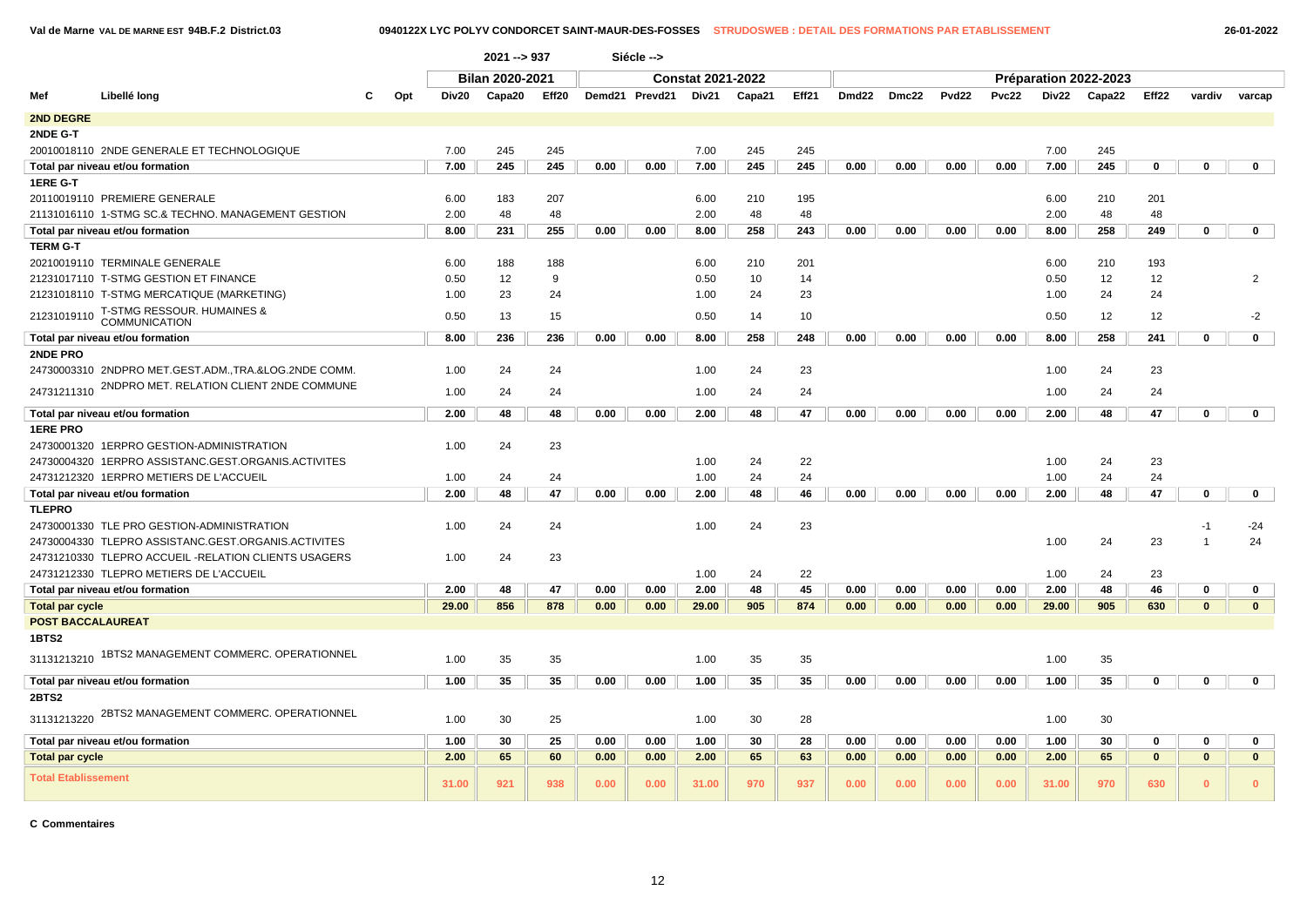|                  |                                                        |     |       | 2021 -- > 829          |                |      | Siécle -->     |                          |        |       |       |       |       |       |      |                       |                   |             |              |
|------------------|--------------------------------------------------------|-----|-------|------------------------|----------------|------|----------------|--------------------------|--------|-------|-------|-------|-------|-------|------|-----------------------|-------------------|-------------|--------------|
|                  |                                                        |     |       | <b>Bilan 2020-2021</b> |                |      |                | <b>Constat 2021-2022</b> |        |       |       |       |       |       |      | Préparation 2022-2023 |                   |             |              |
| Mef              | Libellé long                                           | Opt | Div20 | Capa20                 | Eff20          |      | Demd21 Prevd21 | Div21                    | Capa21 | Eff21 | Dmd22 | Dmc22 | Pvd22 | Pvc22 |      | Div22 Capa22          | Eff <sub>22</sub> | vardiv      | varcap       |
| <b>2ND DEGRE</b> |                                                        |     |       |                        |                |      |                |                          |        |       |       |       |       |       |      |                       |                   |             |              |
| <b>3EME GENE</b> |                                                        |     |       |                        |                |      |                |                          |        |       |       |       |       |       |      |                       |                   |             |              |
|                  | 10310031110 3EME PREPA-METIERS                         |     | 1.00  | 24                     | 24             |      |                | 1.00                     | 24     | 24    |       |       |       |       | 1.00 | 24                    |                   |             |              |
|                  | Total par niveau et/ou formation                       |     | 1.00  | 24                     | 24             | 0.00 | 0.00           | 1.00                     | 24     | 24    | 0.00  | 0.00  | 0.00  | 0.00  | 1.00 | 24                    | 0                 | $\mathbf 0$ | $\mathbf 0$  |
| 2NDE G-T         |                                                        |     |       |                        |                |      |                |                          |        |       |       |       |       |       |      |                       |                   |             |              |
|                  | 20010018110 2NDE GENERALE ET TECHNOLOGIQUE             |     | 6.00  | 174                    | 154            |      |                | 6.00                     | 174    | 159   |       |       |       |       | 6.00 | 174                   |                   |             |              |
|                  | Total par niveau et/ou formation                       |     | 6.00  | 174                    | 154            | 0.00 | 0.00           | 6.00                     | 174    | 159   | 0.00  | 0.00  | 0.00  | 0.00  | 6.00 | 174                   | $\mathbf 0$       | $\mathbf 0$ | $\mathbf{0}$ |
| 1ERE G-T         |                                                        |     |       |                        |                |      |                |                          |        |       |       |       |       |       |      |                       |                   |             |              |
|                  | 20110019110 PREMIERE GENERALE                          |     | 2.00  | 70                     | 69             |      |                | 2.00                     | 70     | 70    |       |       |       |       | 2.00 | 70                    | 70                |             |              |
|                  | 21113403110 1STD2A SC.& TEC.DESIGN-ARTS APPLIQ         |     | 1.00  | 24                     | 24             |      |                | 1.00                     | 24     | 24    |       |       |       |       | 1.00 | 24                    | 24                |             |              |
|                  | 21120010110 1STI2D SC. & TECHN. INGEN.INNOV.DEV.DUR.   |     | 1.00  | 32                     | 32             |      |                | 1.00                     | 32     | 32    |       |       |       |       | 1.00 | 32                    | 32                |             |              |
|                  | 21131016110 1-STMG SC.& TECHNO. MANAGEMENT GESTION     |     | 1.00  | 32                     | 31             |      |                | 1.00                     | 32     | 31    |       |       |       |       | 1.00 | 32                    | 32                |             |              |
|                  | Total par niveau et/ou formation                       |     | 5.00  | 158                    | 156            | 0.00 | 0.00           | 5.00                     | 158    | 157   | 0.00  | 0.00  | 0.00  | 0.00  | 5.00 | 158                   | 158               | $\mathbf 0$ | $\mathbf 0$  |
| <b>TERM G-T</b>  |                                                        |     |       |                        |                |      |                |                          |        |       |       |       |       |       |      |                       |                   |             |              |
|                  | 20210019110 TERMINALE GENERALE                         |     | 3.00  | 76                     | 71             |      |                | 3.00                     | 105    | 73    |       |       |       |       | 3.00 | 105                   | 73                |             |              |
|                  | 21213403110 TSTD2A SC.& TEC.DESIGN-ARTS APPLIQ         |     | 1.00  | 22                     | 23             |      |                | 1.00                     | 24     | 22    |       |       |       |       | 1.00 | 24                    | 23                |             |              |
|                  | 21220003110 TSTI2D ARCHITECTURE CONSTRUCTION           |     | 0.50  | 14                     | 17             |      |                | 0.50                     | 17     | 17    |       |       |       |       | 0.50 | 18                    | 18                |             |              |
|                  | 21220005110 TSTI2D INNOV.TECHNO, ECO CONCEPT.          |     | 0.50  | 16                     | 13             |      |                | 0.50                     | 15     | 13    |       |       |       |       | 0.50 | 14                    | 14                |             | -1           |
|                  | 21231018110 T-STMG MERCATIQUE (MARKETING)              |     | 1.00  | 30                     | 30             |      |                | 1.00                     | 30     | 30    |       |       |       |       | 1.00 | 30                    | 30                |             |              |
|                  | Total par niveau et/ou formation                       |     | 6.00  | 158                    | 154            | 0.00 | 0.00           | 6.00                     | 191    | 155   | 0.00  | 0.00  | 0.00  | 0.00  | 6.00 | 191                   | 158               | $\mathbf 0$ | $\mathbf 0$  |
| 1CAP2            |                                                        |     |       |                        |                |      |                |                          |        |       |       |       |       |       |      |                       |                   |             |              |
|                  | 24123441210 1CAP2 MENUISIER FABRICT MEN MOB AGENCMT    |     | 1.00  | 15                     | 9              |      |                |                          |        |       |       |       |       |       |      |                       |                   |             |              |
|                  | 24123446210 1CAP2 CHARPENTIER BOIS                     |     | 1.00  | 15                     | $\overline{7}$ |      |                | 1.00                     | 15     | 11    |       |       |       |       | 1.00 | 15                    | 10                |             |              |
|                  | 24123447210 1CAP2 MENUISIER FABRICANT                  |     |       |                        |                |      |                | 1.00                     | 15     | 15    |       |       |       |       | 1.00 | 15                    | 11                |             |              |
|                  | Total par niveau et/ou formation                       |     | 2.00  | 30                     | 16             | 0.00 | 0.00           | 2.00                     | 30     | 26    | 0.00  | 0.00  | 0.00  | 0.00  | 2.00 | 30                    | 21                | $\mathbf 0$ | $\mathbf 0$  |
| 2CAP2            |                                                        |     |       |                        |                |      |                |                          |        |       |       |       |       |       |      |                       |                   |             |              |
|                  | 24123439220 2CAP2 CHARPENTIER BOIS                     |     | 0.50  | 12                     | 5              |      |                |                          |        |       |       |       |       |       |      |                       |                   |             |              |
|                  | 24123441220 2CAP2 MENUISIER FABRICT MEN MOB AGENCMT    |     | 0.50  | 12                     | 14             |      |                | 0.50                     | 12     | 8     |       |       |       |       | 0.50 | 12                    | 15                |             |              |
|                  | 24123446220 2CAP2 CHARPENTIER BOIS                     |     |       |                        |                |      |                | 0.50                     | 12     | 3     |       |       |       |       | 0.50 | 12                    | 5                 |             |              |
|                  | Total par niveau et/ou formation                       |     | 1.00  | 24                     | 19             | 0.00 | 0.00           | 1.00                     | 24     | 11    | 0.00  | 0.00  | 0.00  | 0.00  | 1.00 | 24                    | 20                | $\mathbf 0$ | $\mathbf 0$  |
| 2NDE PRO         |                                                        |     |       |                        |                |      |                |                          |        |       |       |       |       |       |      |                       |                   |             |              |
|                  | 24723404310 2NDPRO TECHNICIEN CONSTRUCTEUR BOIS        |     | 0.50  | 12                     | 6              |      |                | 0.50                     | 12     | 9     |       |       |       |       | 0.50 | 12                    | $\overline{7}$    |             |              |
|                  | 24723405310 2NDPRO TECHNICIEN MENUISIER AGENCEUR       | a   | 1.00  | 24                     | 10             |      |                |                          |        |       |       |       |       |       |      |                       |                   |             |              |
|                  | 24723407310 2NDPRO TECHNIC FAB BOIS ET MATERX ASSOC. b |     | 0.50  | 12                     | 6              |      |                |                          |        |       |       |       |       |       |      |                       |                   |             |              |
| 24723409310      | 2NDPRO MET.AGENC.MENUIS.AMEUB.2NDE                     |     |       |                        |                |      |                | 1.50                     | 36     | 30    |       |       |       |       | 1.50 | 36                    | 23                |             |              |
|                  | COMM.                                                  |     |       |                        |                |      |                |                          |        |       |       |       |       |       |      |                       |                   |             |              |
|                  | Total par niveau et/ou formation                       |     | 2.00  | 48                     | 22             | 0.00 | 0.00           | 2.00                     | 48     | 39    | 0.00  | 0.00  | 0.00  | 0.00  | 2.00 | 48                    | 30                | $\mathbf 0$ | $\mathbf 0$  |
| <b>1ERE PRO</b>  |                                                        |     |       |                        |                |      |                |                          |        |       |       |       |       |       |      |                       |                   |             |              |
|                  | 24723404320 1ERPRO TECHNICIEN CONSTRUCTEUR BOIS        |     | 0.50  | 15                     | 9              |      |                | 0.50                     | 12     | 7     |       |       |       |       | 0.50 | 12                    | 10                |             |              |
|                  | 24723405320 1ERPRO TECHNICIEN MENUISIER AGENCEUR       |     | 1.00  | 15                     | 15             |      |                | 1.00                     | 15     | 15    |       |       |       |       | 1.00 | 24                    | 24                |             | $\mathbf{q}$ |
|                  | 24723407320 1ERPRO TECHNIC.FAB.BOIS ET MATERX ASSOC.   |     | 0.50  | 15                     | 8              |      |                | 0.50                     | 12     | 10    |       |       |       |       | 0.50 | 12                    | 12                |             |              |
|                  | Total par niveau et/ou formation                       |     | 2.00  | 45                     | 32             | 0.00 | 0.00           | 2.00                     | 39     | 32    | 0.00  | 0.00  | 0.00  | 0.00  | 2.00 | 48                    | 46                | $\mathbf 0$ | 9            |
| <b>TLEPRO</b>    |                                                        |     |       |                        |                |      |                |                          |        |       |       |       |       |       |      |                       |                   |             |              |
|                  | 24723404330 TLEPRO TECHNICIEN CONSTRUCTEUR BOIS        |     | 0.50  | 15                     | 12             |      |                | 0.50                     | 12     | 9     |       |       |       |       | 0.50 | 12                    | $\overline{7}$    |             |              |
|                  | 24723405330 TLEPRO TECHNICIEN MENUISIER AGENCEUR       |     | 1.00  | 15                     | 12             |      |                | 1.00                     | 15     | 12    |       |       |       |       | 1.00 | 15                    | 15                |             |              |
|                  | 24723407330 TLEPRO TECHNIC.FAB.BOIS ET MATERX ASSOC.   |     | 0.50  | 15                     | 13             |      |                | 0.50                     | 12     | 9     |       |       |       |       | 0.50 | 12                    | 10                |             |              |
|                  | Total par niveau et/ou formation                       |     | 2.00  | 45                     | 37             | 0.00 | 0.00           | 2.00                     | 39     | 30    | 0.00  | 0.00  | 0.00  | 0.00  | 2.00 | 39                    | 32                | $\mathbf 0$ | $\mathbf{0}$ |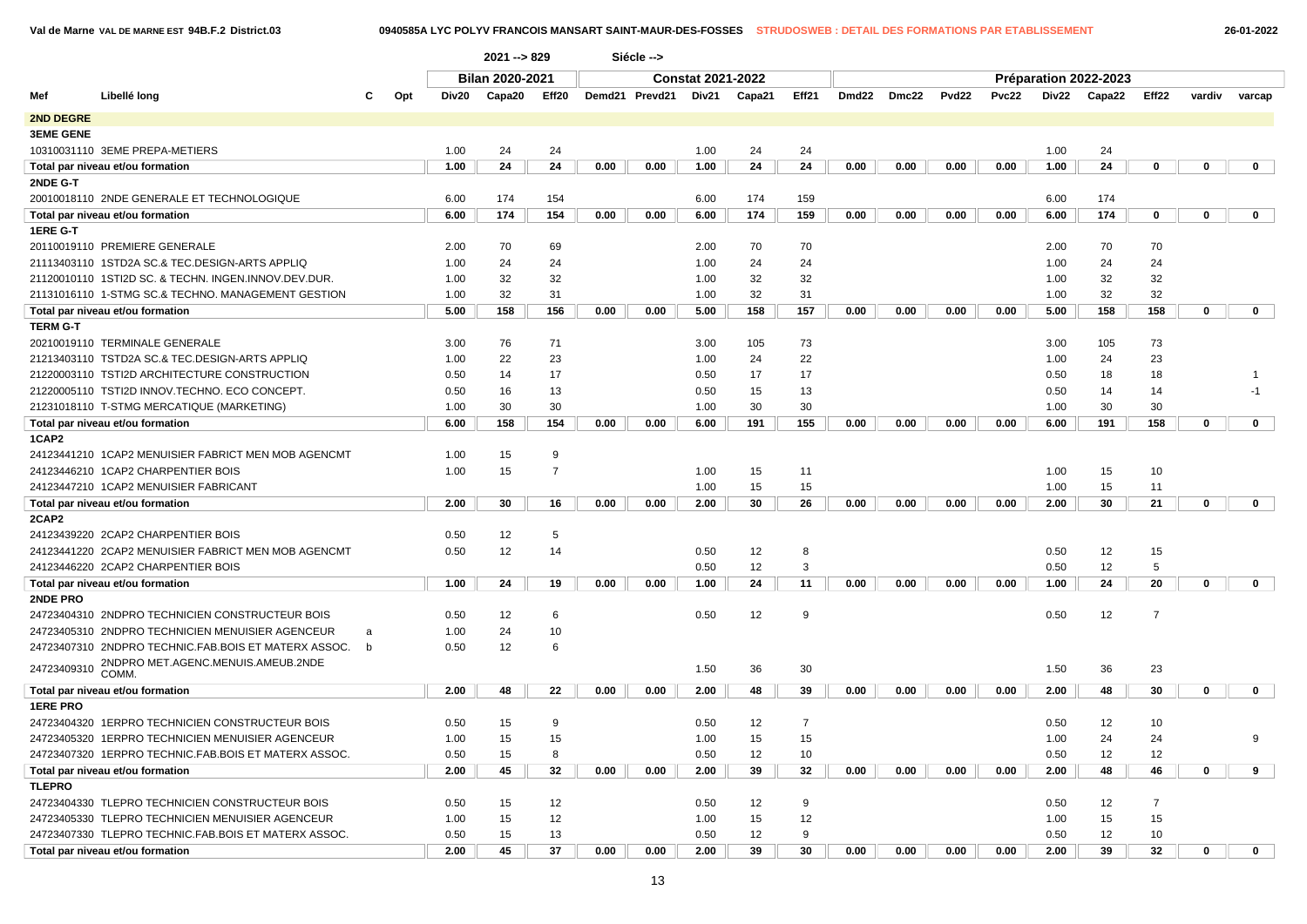|  | 26-01-2022 |
|--|------------|
|  |            |

|                            |                                                     |                          | <b>Bilan 2020-2021</b> |             |        |         | <b>Constat 2021-2022</b> |        |              |       |       |                   |              |       | Préparation 2022-2023 |                   |              |              |
|----------------------------|-----------------------------------------------------|--------------------------|------------------------|-------------|--------|---------|--------------------------|--------|--------------|-------|-------|-------------------|--------------|-------|-----------------------|-------------------|--------------|--------------|
| Mef                        | Libellé long                                        | Div <sub>20</sub><br>Opt | Capa20                 | Eff20       | Demd21 | Prevd21 | Div21                    | Capa21 | Eff21        | Dmd22 | Dmc22 | Pvd <sub>22</sub> | <b>Pvc22</b> | Div22 | Capa22                | Eff <sub>22</sub> | vardiv       | varcap       |
| <b>Total par cycle</b>     |                                                     | 27.00                    | 706                    | 614         | 0.00   | 0.00    | 27.00                    | 727    | 633          | 0.00  | 0.00  | 0.00              | 0.00         | 27.00 | 736                   | 465               | $\mathbf{0}$ | $9^{\circ}$  |
| <b>POST BACCALAUREAT</b>   |                                                     |                          |                        |             |        |         |                          |        |              |       |       |                   |              |       |                       |                   |              |              |
| 1BTS2                      |                                                     |                          |                        |             |        |         |                          |        |              |       |       |                   |              |       |                       |                   |              |              |
|                            | 31120008210 1BTS2 TECHNICO-COMMERCIAL               | 1.00                     | 24                     | 30          |        |         |                          |        |              |       |       |                   |              |       |                       |                   |              |              |
|                            | 31123010210 1BTS2 ETUDES ET ECONOMIE CONSTRUCTION   | 1.00                     | 18                     | 26          |        |         |                          |        |              |       |       |                   |              |       |                       |                   |              |              |
|                            | 31123013210 1BTS2 MANAGT. ECONOM. DE LA CONSTRUC.   |                          |                        |             |        |         | 1.00                     | 18     | 24           |       |       |                   |              | 1.00  | 18                    |                   |              |              |
|                            | 31123411210 1BTS2 DEVELOPPEMENT ET REALISATION BOIS | 1.00                     | 18                     | 21          |        |         | 1.00                     | 18     | 18           |       |       |                   |              | 1.00  | 18                    |                   |              |              |
|                            | 31123412210 1BTS2 SYST, CONSTRUCTIFS BOIS & HABITAT | 1.00                     | 24                     | 25          |        |         | 1.00                     | 24     | 26           |       |       |                   |              | 1.00  | 24                    |                   |              |              |
|                            | 31131216210 1BTS2 CONSEIL&COMMERC. SOLUT. TECHNIQ.  |                          |                        |             |        |         | 1.00                     | 24     | 22           |       |       |                   |              | 1.00  | 24                    |                   |              |              |
|                            | Total par niveau et/ou formation                    | 4.00                     | 84                     | 102         | 0.00   | 0.00    | 4.00                     | 84     | 90           | 0.00  | 0.00  | 0.00              | 0.00         | 4.00  | 84                    | $\mathbf{0}$      | $\bf{0}$     | $\mathbf{0}$ |
| <b>2BTS2</b>               |                                                     |                          |                        |             |        |         |                          |        |              |       |       |                   |              |       |                       |                   |              |              |
|                            | 31120008220 2BTS2 TECHNICO-COMMERCIAL               | 1.00                     | 18                     | 16          |        |         | 1.00                     | 18     | 16           |       |       |                   |              | 1.00  | 18                    |                   |              |              |
|                            | 31123010220 2BTS2 ETUDES ET ECONOMIE CONSTRUCTION   | 1.00                     | 24                     | 16          |        |         | 1.00                     | 24     | 19           |       |       |                   |              | 1.00  | 24                    |                   |              |              |
|                            | 31123411220 2BTS2 DEVELOPPEMENT ET REALISATION BOIS | 1.00                     | 18                     | 18          |        |         | 1.00                     | 18     | 15           |       |       |                   |              | 1.00  | 18                    |                   |              |              |
|                            | 31123412220 2BTS2 SYST, CONSTRUCTIFS BOIS & HABITAT | 1.00                     | 24                     | 16          |        |         | 1.00                     | 24     | 18           |       |       |                   |              | 1.00  | 24                    |                   |              |              |
|                            | Total par niveau et/ou formation                    | 4.00                     | 84                     | 66          | 0.00   | 0.00    | 4.00                     | 84     | 68           | 0.00  | 0.00  | 0.00              | 0.00         | 4.00  | 84                    | $\mathbf{0}$      | $\bf{0}$     | $\mathbf 0$  |
| 1DMA3                      |                                                     |                          |                        |             |        |         |                          |        |              |       |       |                   |              |       |                       |                   |              |              |
|                            | 4181340O31A 1MADE3 DNMADE MENTION OBJET             | 1.00                     | 15                     | 15          |        |         | 1.00                     | 15     | 14           |       |       |                   |              | 1.00  | 15                    |                   |              |              |
|                            | Total par niveau et/ou formation                    | 1.00                     | 15                     | 15          | 0.00   | 0.00    | 1.00                     | 15     | 14           | 0.00  | 0.00  | 0.00              | 0.00         | 1.00  | 15                    | $\bf{0}$          | $\mathbf{0}$ | $\mathbf{0}$ |
| 2DMA3                      |                                                     |                          |                        |             |        |         |                          |        |              |       |       |                   |              |       |                       |                   |              |              |
|                            | 4181340O32A 2MADE3 DNMADE MENTION OBJET             | 1.00                     | 15                     | 13          |        |         | 1.00                     | 15     | 12           |       |       |                   |              | 1.00  | 15                    |                   |              |              |
|                            | Total par niveau et/ou formation                    | 1.00                     | 15                     | 13          | 0.00   | 0.00    | 1.00                     | 15     | 12           | 0.00  | 0.00  | 0.00              | 0.00         | 1.00  | 15                    | $\bf{0}$          | $\bf{0}$     | $\mathbf{0}$ |
| 3DMA3                      |                                                     |                          |                        |             |        |         |                          |        |              |       |       |                   |              |       |                       |                   |              |              |
|                            | 4181340O33A 3MADE3 DNMADE MENTION OBJET             | 1.00                     | 15                     | 10          |        |         | 1.00                     | 15     | 12           |       |       |                   |              | 1.00  | 15                    |                   |              |              |
|                            | Total par niveau et/ou formation                    | 1.00                     | 15                     | 10          | 0.00   | 0.00    | 1.00                     | 15     | 12           | 0.00  | 0.00  | 0.00              | 0.00         | 1.00  | 15                    | $\bf{0}$          | 0            | $\mathbf 0$  |
| <b>Total par cycle</b>     |                                                     | 11.00                    | 213                    | 206         | 0.00   | 0.00    | 11.00                    | 213    | 196          | 0.00  | 0.00  | 0.00              | 0.00         | 11.00 | 213                   | $\mathbf{0}$      | $\mathbf{0}$ | $\mathbf{0}$ |
| <b>INSERTION</b>           |                                                     |                          |                        |             |        |         |                          |        |              |       |       |                   |              |       |                       |                   |              |              |
| <b>FCIL NIV-4</b>          |                                                     |                          |                        |             |        |         |                          |        |              |       |       |                   |              |       |                       |                   |              |              |
|                            | 7419990C11A AGENT MAITRISE BUREAU ETUDES BOIS       | 1.00                     | 12                     |             |        |         | 1.00                     | 12     |              |       |       |                   |              | 1.00  | 12                    |                   |              |              |
|                            | Total par niveau et/ou formation                    | 1.00                     | 12                     | $\mathbf 0$ | 0.00   | 0.00    | 1.00                     | 12     | 0            | 0.00  | 0.00  | 0.00              | 0.00         | 1.00  | 12                    | 0                 | 0            | 0            |
| <b>Total par cycle</b>     |                                                     | 1.00                     | 12                     | $\mathbf 0$ | 0.00   | 0.00    | 1.00                     | 12     | $\mathbf{0}$ | 0.00  | 0.00  | 0.00              | 0.00         | 1.00  | 12                    | $\mathbf{0}$      | $\mathbf{0}$ | $\mathbf{0}$ |
| <b>Total Etablissement</b> |                                                     | 39.00                    | 931                    | 820         | 0.00   | 0.00    | 39.00                    | 952    | 829          | 0.00  | 0.00  | 0.00              | 0.00         | 39.00 | 961                   | 465               | $\mathbf{0}$ | 9            |

**2021 --> 829 Siécle -->**

**C Commentaires**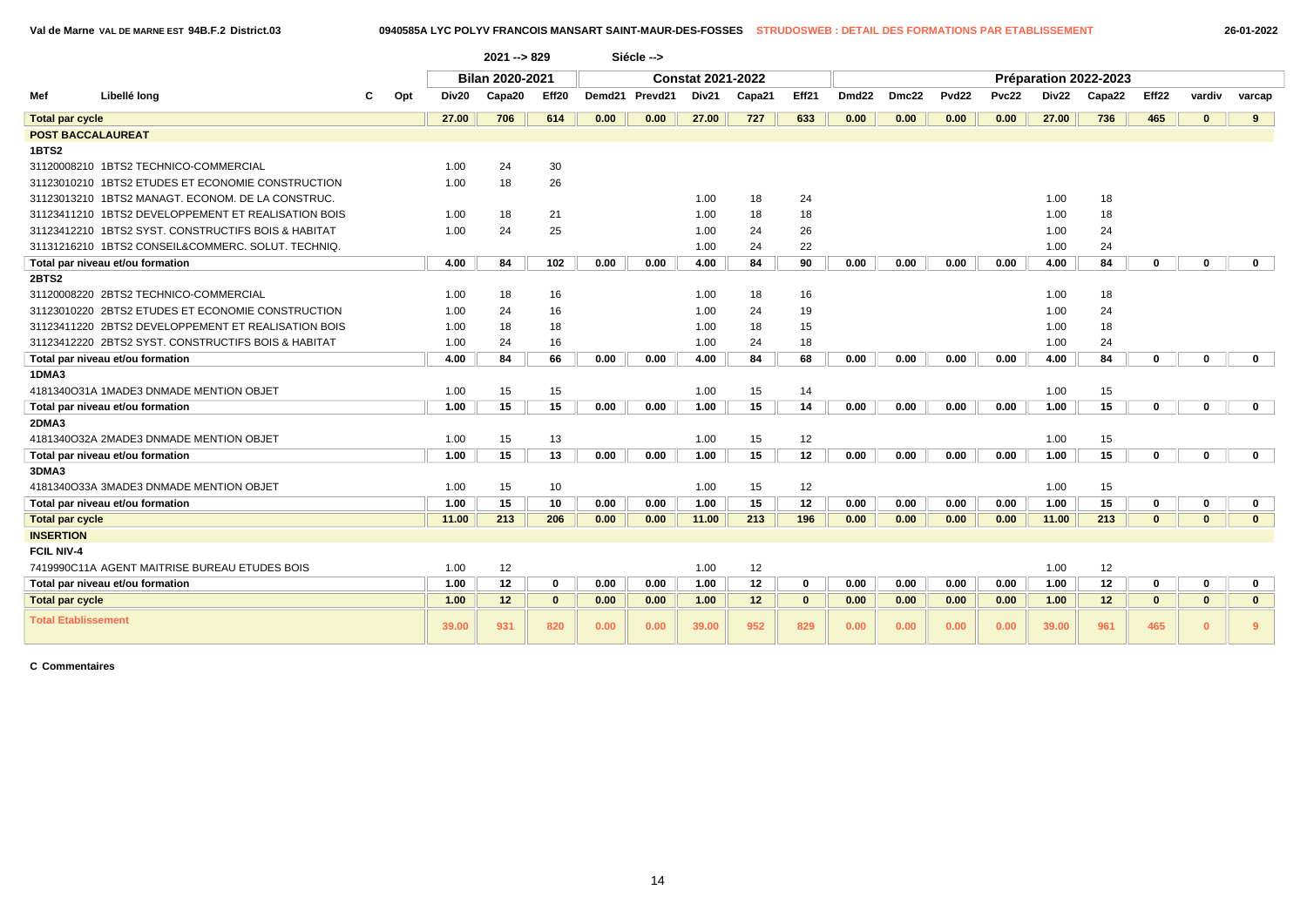**Val de Marne VAL DE MARNE EST 94B.F.2 District.03 0940140S LYC PROF GOURDOU-LESEURRE SAINT-MAUR-DES-FOSSES STRUDOSWEB : DETAIL DES FORMATIONS PAR ETABLISSEMENT 26-01-2022**

|                            |                                                        |     |       | $2021 - 300$    |                |      | Siécle -->     |                          |        |                |                   |       |                   |       |       |                       |                |                      |              |
|----------------------------|--------------------------------------------------------|-----|-------|-----------------|----------------|------|----------------|--------------------------|--------|----------------|-------------------|-------|-------------------|-------|-------|-----------------------|----------------|----------------------|--------------|
|                            |                                                        |     |       | Bilan 2020-2021 |                |      |                | <b>Constat 2021-2022</b> |        |                |                   |       |                   |       |       | Préparation 2022-2023 |                |                      |              |
| Mef                        | Libellé long                                           | Opt | Div20 | Capa20          | Eff20          |      | Demd21 Prevd21 | Div21                    | Capa21 | Eff21          | Dmd <sub>22</sub> | Dmc22 | Pvd <sub>22</sub> | Pvc22 | Div22 | Capa22                | Eff22          | vardiv               | varcap       |
| 2ND DEGRE                  |                                                        |     |       |                 |                |      |                |                          |        |                |                   |       |                   |       |       |                       |                |                      |              |
| <b>3EME GENE</b>           |                                                        |     |       |                 |                |      |                |                          |        |                |                   |       |                   |       |       |                       |                |                      |              |
|                            | 10310031110 3EME PREPA-METIERS                         |     | 1.00  | 24              | 15             |      |                | 1.00                     | 24     | 14             |                   |       |                   |       | 1.00  | 24                    |                |                      |              |
|                            | Total par niveau et/ou formation                       |     | 1.00  | 24              | 15             | 0.00 | 0.00           | 1.00                     | 24     | 14             | 0.00              | 0.00  | 0.00              | 0.00  | 1.00  | 24                    | 0              | $\mathbf 0$          | $\mathbf 0$  |
| 1CAP2                      |                                                        |     |       |                 |                |      |                |                          |        |                |                   |       |                   |       |       |                       |                |                      |              |
|                            | 24125524210 1CAP2 ELECTRICIEN                          |     | 1.00  | 24              | 24             |      |                | 1.00                     | 24     | 23             |                   |       |                   |       | 1.00  | 24                    | 23             |                      |              |
|                            | Total par niveau et/ou formation                       |     | 1.00  | 24              | 24             | 0.00 | 0.00           | 1.00                     | 24     | 23             | 0.00              | 0.00  | 0.00              | 0.00  | 1.00  | 24                    | 23             | $\bf{0}$             | $\mathbf 0$  |
| 2CAP2                      |                                                        |     |       |                 |                |      |                |                          |        |                |                   |       |                   |       |       |                       |                |                      |              |
|                            | 24125524220 2CAP2 ELECTRICIEN                          |     | 1.00  | 18              | 24             |      |                | 1.00                     | 24     | 20             |                   |       |                   |       | 1.00  | 24                    | 22             |                      |              |
|                            | Total par niveau et/ou formation                       |     | 1.00  | 18              | 24             | 0.00 | 0.00           | 1.00                     | 24     | 20             | 0.00              | 0.00  | 0.00              | 0.00  | 1.00  | 24                    | 22             | $\mathbf 0$          | $\mathbf 0$  |
| 2NDE PRO                   |                                                        |     |       |                 |                |      |                |                          |        |                |                   |       |                   |       |       |                       |                |                      |              |
|                            | 24720002310 2NDPRO ETUD.DEFINITION PRDTS INDUSTRIELS   |     | 0.50  | 12              | 12             |      |                | 0.50                     | 12     | $\overline{2}$ |                   |       |                   |       | 0.50  | 12                    | $\overline{7}$ |                      |              |
| 24720008310                | 2NDPRO MET.TRANSIT.NUMER.ENERG.2NDE<br>COMM            |     |       |                 |                |      |                | 3.00                     | 60     | 60             |                   |       |                   |       | 3.00  | 60                    | 60             |                      |              |
|                            | 24720104310 2NDPRO MET.PIL.MAINT.INST.AUTO.2NDE COMM   |     |       |                 |                |      |                | 0.50                     | 12     | 8              |                   |       |                   |       | 0.50  | 12                    | 9              |                      |              |
|                            | 24725007310 2NDPRO MAINTENANCE EQUIPEMENTS INDUST.     |     | 0.50  | 12              | 11             |      |                |                          |        |                |                   |       |                   |       |       |                       |                |                      |              |
|                            | 24725510310 2NDPRO METIERS ELECT. ENVIRON. CONNECTES   |     | 1.00  | 24              | 24             |      |                |                          |        |                |                   |       |                   |       |       |                       |                |                      |              |
| 24725516310                | 2NDPRO SYSTEMES NUMERIQUES 2NDE<br>COMMUNE             |     | 2.00  | 36              | 36             |      |                |                          |        |                |                   |       |                   |       |       |                       |                |                      |              |
|                            | Total par niveau et/ou formation                       |     | 4.00  | 84              | 83             | 0.00 | 0.00           | 4.00                     | 84     | 70             | 0.00              | 0.00  | 0.00              | 0.00  | 4.00  | 84                    | 76             | $\mathbf 0$          | $\mathbf{0}$ |
| <b>1ERE PRO</b>            |                                                        |     |       |                 |                |      |                |                          |        |                |                   |       |                   |       |       |                       |                |                      |              |
|                            | 24720002320 1ERPRO ETUD. DEFINITION PRDTS INDUSTRIELS  |     | 0.50  | 12              | $\overline{7}$ |      |                | 0.50                     | 12     | 10             |                   |       |                   |       | 0.50  | 12                    | 2              |                      |              |
|                            | 24725007320 1ERPRO MAINTENANCE EQUIPEMENTS INDUST.     |     | 0.50  | 12              | 11             |      |                | 0.50                     | 12     | 11             |                   |       |                   |       | 0.50  | 12                    | 9              |                      |              |
|                            | 24725510320 1ERPRO METIERS ELECT. ENVIRON. CONNECTES R |     | 2.00  | 48              | 45             |      |                | 2.00                     | 36     | 33             |                   |       |                   |       | 2.00  | 36                    | 36             |                      |              |
|                            | 24725513320 1ERPRO SYST.NUM.OPT.A SURETE SECURITE      |     | 0.50  | 12              | 12             |      |                | 1.00                     | 12     | 11             |                   |       |                   |       | 1.00  | 12                    | 12             |                      |              |
|                            | 24725515320 1ERPRO SYST.NUM.OPT.C RES.INF.SYST.COMM.   |     | 0.50  | 12              | 12             |      |                | 1.00                     | 24     | 24             |                   |       |                   |       | 1.00  | 24                    | 19             |                      |              |
|                            | Total par niveau et/ou formation                       |     | 4.00  | 96              | 87             | 0.00 | 0.00           | 5.00                     | 96     | 89             | 0.00              | 0.00  | 0.00              | 0.00  | 5.00  | 96                    | 78             | $\mathbf 0$          | $\mathbf{0}$ |
| <b>TLEPRO</b>              |                                                        |     |       |                 |                |      |                |                          |        |                |                   |       |                   |       |       |                       |                |                      |              |
|                            | 24720002330 TLEPRO ETUD. DEFINITION PRDTS INDUSTRIELS  |     | 0.50  | 12              | 12             |      |                | 0.50                     | 12     | 8              |                   |       |                   |       | 0.50  | 12                    | 11             |                      |              |
|                            | 24725007330 TLEPRO MAINTENANCE EQUIPEMENTS INDUST.     |     | 0.50  | 12              | 9              |      |                | 0.50                     | 12     | 11             |                   |       |                   |       | 0.50  | 12                    | 12             |                      |              |
|                            | 24725510330 TLEPRO METIERS ELECT. ENVIRON. CONNECTES   |     | 2.00  | 48              | 43             |      |                | 2.00                     | 48     | 41             |                   |       |                   |       | 2.00  | 36                    | 34             |                      | $-12$        |
|                            | 24725513330 TLEPRO SYST.NUM.OPT.A SURETE SECURITE      |     | 0.50  | 12              | 11             |      |                | 0.50                     | 12     | 12             |                   |       |                   |       | 1.00  | 12                    | 11             | 0.5                  |              |
|                            | 24725515330 TLEPRO SYST.NUM.OPT.C RES.INF.SYST.COMM    |     | 0.50  | 12              | 12             |      |                | 0.50                     | 12     | 12             |                   |       |                   |       | 1.00  | 24                    | 24             | 0.5                  | 12           |
|                            | Total par niveau et/ou formation                       |     | 4.00  | 96              | 87             | 0.00 | 0.00           | 4.00                     | 96     | 84             | 0.00              | 0.00  | 0.00              | 0.00  | 5.00  | 96                    | 92             | $\mathbf{1}$         | $\mathbf 0$  |
| <b>Total par cycle</b>     |                                                        |     | 15.00 | 342             | 320            | 0.00 | 0.00           | 16.00                    | 348    | 300            | 0.00              | 0.00  | 0.00              | 0.00  | 17.00 | 348                   | 291            | $\mathbf{1}$         | $\mathbf{0}$ |
| <b>Total Etablissement</b> |                                                        |     | 15.00 | 342             | 320            | 0.00 | 0.00           | 16.00                    | 348    | 300            | 0.00              | 0.00  | 0.00              | 0.00  | 17.00 | 348                   | 291            | $\blacktriangleleft$ | $\mathbf{0}$ |

**C Commentaires**

R 12 places pour réo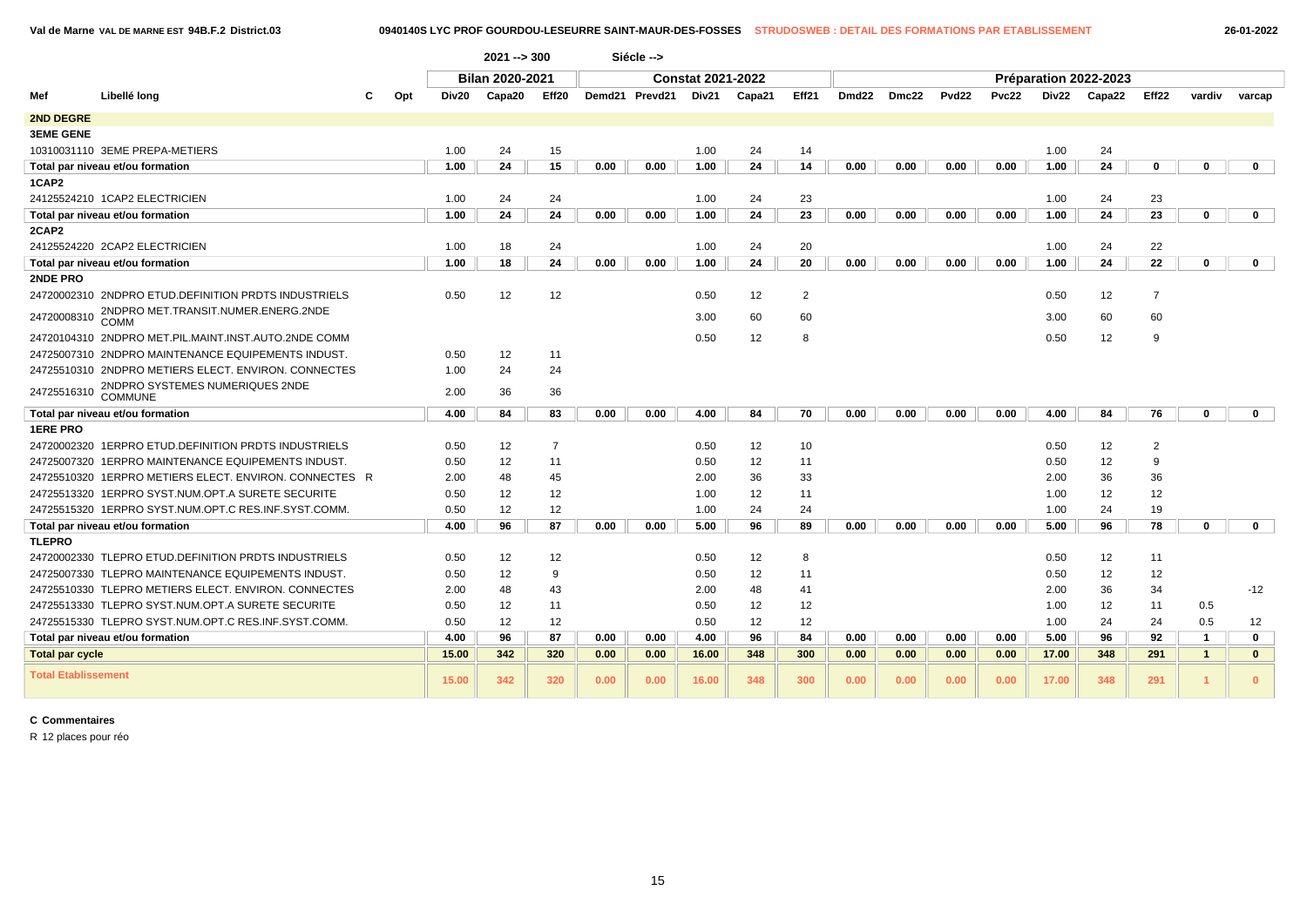$\sqrt{2}$ 

**Val de Marne VAL DE MARNE EST 94B.F.2 District.10 0940742W LYC POLYV GUILLAUME BUDE LIMEIL-BREVANNES STRUDOSWEB : DETAIL DES FORMATIONS PAR ETABLISSEMENT 26-01-2022**

|                        |                                                               |       | 2021 -- > 1763         |       |      | Siécle -->     |                          |        |       |       |       |                   |       |       |                       |              |                |              |
|------------------------|---------------------------------------------------------------|-------|------------------------|-------|------|----------------|--------------------------|--------|-------|-------|-------|-------------------|-------|-------|-----------------------|--------------|----------------|--------------|
|                        |                                                               |       | <b>Bilan 2020-2021</b> |       |      |                | <b>Constat 2021-2022</b> |        |       |       |       |                   |       |       | Préparation 2022-2023 |              |                |              |
| Mef                    | Libellé long<br>Opt<br>С                                      | Div20 | Capa20                 | Eff20 |      | Demd21 Prevd21 | Div21                    | Capa21 | Eff21 | Dmd22 | Dmc22 | Pvd <sub>22</sub> | Pvc22 | Div22 | Capa22                | Eff22        | vardiv         | varcap       |
| <b>2ND DEGRE</b>       |                                                               |       |                        |       |      |                |                          |        |       |       |       |                   |       |       |                       |              |                |              |
| 2NDE G-T               |                                                               |       |                        |       |      |                |                          |        |       |       |       |                   |       |       |                       |              |                |              |
|                        | 20010018110 2NDE GENERALE ET TECHNOLOGIQUE                    | 14.00 | 490                    | 486   |      |                | 15.00                    | 525    | 521   |       |       |                   |       | 15.00 | 525                   |              |                |              |
|                        | Total par niveau et/ou formation                              | 14.00 | 490                    | 486   | 0.00 | 0.00           | 15.00                    | 525    | 521   | 0.00  | 0.00  | 0.00              | 0.00  | 15.00 | 525                   | 0            | 0              | $\mathbf{0}$ |
| 1ERE G-T               |                                                               |       |                        |       |      |                |                          |        |       |       |       |                   |       |       |                       |              |                |              |
|                        | 20110019110 PREMIERE GENERALE                                 | 8.00  | 272                    | 268   |      |                | 9.00                     | 315    | 304   |       |       |                   |       | 9.00  | 315                   | 311          |                |              |
|                        | 21131016110 1-STMG SC.& TECHNO. MANAGEMENT GESTION            | 4.00  | 114                    | 116   |      |                | 3.00                     | 90     | 89    |       |       |                   |       | 3.00  | 90                    | 90           |                |              |
|                        | 21133104110  1-ST2S SC. & TECHNO. SANTE & SOCIAL              | 2.00  | 48                     | 48    |      |                | 2.00                     | 48     | 44    |       |       |                   |       | 2.00  | 48                    | 48           |                |              |
|                        | Total par niveau et/ou formation                              | 14.00 | 434                    | 432   | 0.00 | 0.00           | 14.00                    | 453    | 437   | 0.00  | 0.00  | 0.00              | 0.00  | 14.00 | 453                   | 449          | $\mathbf 0$    | $\mathbf 0$  |
| <b>TERM G-T</b>        |                                                               |       |                        |       |      |                |                          |        |       |       |       |                   |       |       |                       |              |                |              |
|                        | 20210019110 TERMINALE GENERALE                                | 10.00 | 314                    | 286   |      |                | 8.00                     | 280    | 259   |       |       |                   |       | 9.00  | 315                   | 294          | $\overline{1}$ | 35           |
|                        | 21231017110 T-STMG GESTION ET FINANCE                         | 0.80  | 28                     | 22    |      |                | 1.00                     | 35     | 27    |       |       |                   |       | 1.00  | 24                    | 22           |                | $-11$        |
|                        | 21231018110 T-STMG MERCATIQUE (MARKETING)                     | 1.50  | 42                     | 58    |      |                | 2.00                     | 70     | 68    |       |       |                   |       | 1.50  | 56                    | 56           | $-0.5$         | $-14$        |
| 21231019110            | <b>T-STMG RESSOUR. HUMAINES &amp;</b><br><b>COMMUNICATION</b> | 0.70  | 24                     | 12    |      |                | 1.00                     | 24     | 17    |       |       |                   |       | 0.50  | 14                    | 13           | $-0.5$         | $-10$        |
|                        | 21233104110 T-ST2S SC. & TECHNO. SANTE & SOCIAL               | 2.00  | 56                     | 57    |      |                | 2.00                     | 54     | 46    |       |       |                   |       | 2.00  | 48                    | 46           |                | -6           |
|                        | Total par niveau et/ou formation                              | 15.00 | 464                    | 435   | 0.00 | 0.00           | 14.00                    | 463    | 417   | 0.00  | 0.00  | 0.00              | 0.00  | 14.00 | 457                   | 431          | 0              | -6           |
| 2NDE PRO               |                                                               |       |                        |       |      |                |                          |        |       |       |       |                   |       |       |                       |              |                |              |
| 24733005310            | 2NDPRO ACC.SOINS-SERV.PERS. 2NDE<br><b>COMMUNE</b>            | 2.00  | 60                     | 59    |      |                | 2.00                     | 60     | 56    |       |       |                   |       | 2.00  | 60                    | 57           |                |              |
| 24733006310            | 2NDPRO ANIMAT. ENFANCE& PERSONNES AGEES                       | 1.00  | 24                     | 25    |      |                | 1.00                     | 24     | 23    |       |       |                   |       | 1.00  | 24                    | 24           |                |              |
|                        | Total par niveau et/ou formation                              | 3.00  | 84                     | 84    | 0.00 | 0.00           | 3.00                     | 84     | 79    | 0.00  | 0.00  | 0.00              | 0.00  | 3.00  | 84                    | 81           | $\mathbf 0$    | $\mathbf 0$  |
| <b>1ERE PRO</b>        |                                                               |       |                        |       |      |                |                          |        |       |       |       |                   |       |       |                       |              |                |              |
|                        | 24733002320 1ERPRO SERVICES DE PROXIMITE VIE LOCALE           | 1.00  | 24                     | 24    |      |                |                          |        |       |       |       |                   |       |       |                       |              |                |              |
|                        | 24733004320 1ERPRO ACC.SOINS-S.PERS. OPT.EN STRUCTUR          | 2.00  | 60                     | 51    |      |                | 2.00                     | 60     | 56    |       |       |                   |       | 2.00  | 60                    | 52           |                |              |
| 24733006320            | 1ERPRO ANIMAT. ENFANCE& PERSONNES AGEES                       |       |                        |       |      |                | 1.00                     | 24     | 22    |       |       |                   |       | 1.00  | 24                    | 23           |                |              |
|                        | Total par niveau et/ou formation                              | 3.00  | 84                     | 75    | 0.00 | 0.00           | 3.00                     | 84     | 78    | 0.00  | 0.00  | 0.00              | 0.00  | 3.00  | 84                    | 75           | $\mathbf 0$    | $\mathbf{0}$ |
| TLEPRO                 |                                                               |       |                        |       |      |                |                          |        |       |       |       |                   |       |       |                       |              |                |              |
|                        | 24733002330 TLEPRO SERVICES DE PROXIMITE VIE LOCALE           | 1.00  | 24                     | 20    |      |                | 1.00                     | 24     | 23    |       |       |                   |       |       |                       |              | -1             | $-24$        |
|                        | 24733004330 TLEPRO. ASSP OPTION EN STRUCTURE                  | 2.00  | 60                     | 48    |      |                | 2.00                     | 54     | 46    |       |       |                   |       | 2.00  | 54                    | 52           |                |              |
|                        | 24733006330 TLEPRO ANIMAT. ENFANCE& PERSONNES AGEES           |       |                        |       |      |                |                          |        |       |       |       |                   |       | 1.00  | 24                    | 20           | -1             | 24           |
|                        | Total par niveau et/ou formation                              | 3.00  | 84                     | 68    | 0.00 | 0.00           | 3.00                     | 78     | 69    | 0.00  | 0.00  | 0.00              | 0.00  | 3.00  | 78                    | 72           | 0              | 0            |
| <b>Total par cycle</b> |                                                               | 52.00 | 1640                   | 1580  | 0.00 | 0.00           | 52.00                    | 1687   | 1601  | 0.00  | 0.00  | 0.00              | 0.00  | 52.00 | 1681                  | 1108         | $\mathbf{0}$   | -6           |
|                        | <b>POST BACCALAUREAT</b>                                      |       |                        |       |      |                |                          |        |       |       |       |                   |       |       |                       |              |                |              |
| 1BTS2                  |                                                               |       |                        |       |      |                |                          |        |       |       |       |                   |       |       |                       |              |                |              |
| 31131213210            | 1BTS2 MANAGEMENT COMMERC. OPERATIONNEL                        | 1.00  | 35                     | 33    |      |                | 1.00                     | 35     | 33    |       |       |                   |       | 1.00  | 35                    |              |                |              |
|                        | 31131408210 1BTS2 COMPTABILITE ET GESTION                     | 1.00  | 35                     | 32    |      |                | 1.00                     | 35     | 35    |       |       |                   |       | 1.00  | 35                    |              |                |              |
|                        | 31133204210 1BTS2 ECONOMIE SOCIALE ET FAMILIALE               | 1.00  | 24                     | 24    |      |                | 1.00                     | 24     | 22    |       |       |                   |       | 1.00  | 24                    |              |                |              |
|                        | Total par niveau et/ou formation                              | 3.00  | 94                     | 89    | 0.00 | 0.00           | 3.00                     | 94     | 90    | 0.00  | 0.00  | 0.00              | 0.00  | 3.00  | 94                    | 0            | $\mathbf{0}$   | 0            |
| 2BTS2                  |                                                               |       |                        |       |      |                |                          |        |       |       |       |                   |       |       |                       |              |                |              |
|                        | 31131213220 2BTS2 MANAGEMENT COMMERC. OPERATIONNEL            | 1.00  | 35                     | 34    |      |                | 1.00                     | 35     | 29    |       |       |                   |       | 1.00  | 35                    |              |                |              |
|                        | 31131408220 2BTS2 COMPTABILITE ET GESTION                     | 1.00  | 24                     | 19    |      |                | 1.00                     | 35     | 23    |       |       |                   |       | 1.00  | 35                    |              |                |              |
|                        | 31133204220 2BTS2 ECONOMIE SOCIALE FAMILIALE                  | 1.00  | 24                     | 18    |      |                | 1.00                     | 24     | 20    |       |       |                   |       | 1.00  | 24                    |              |                |              |
|                        | Total par niveau et/ou formation                              | 3.00  | 83                     | 71    | 0.00 | 0.00           | 3.00                     | 94     | 72    | 0.00  | 0.00  | 0.00              | 0.00  | 3.00  | 94                    | $\mathbf{0}$ | $\mathbf{0}$   | 0            |
| <b>Total par cycle</b> |                                                               | 6.00  | 177                    | 160   | 0.00 | 0.00           | 6.00                     | 188    | 162   | 0.00  | 0.00  | 0.00              | 0.00  | 6.00  | 188                   | $\mathbf{0}$ | $\mathbf{0}$   | $\mathbf{0}$ |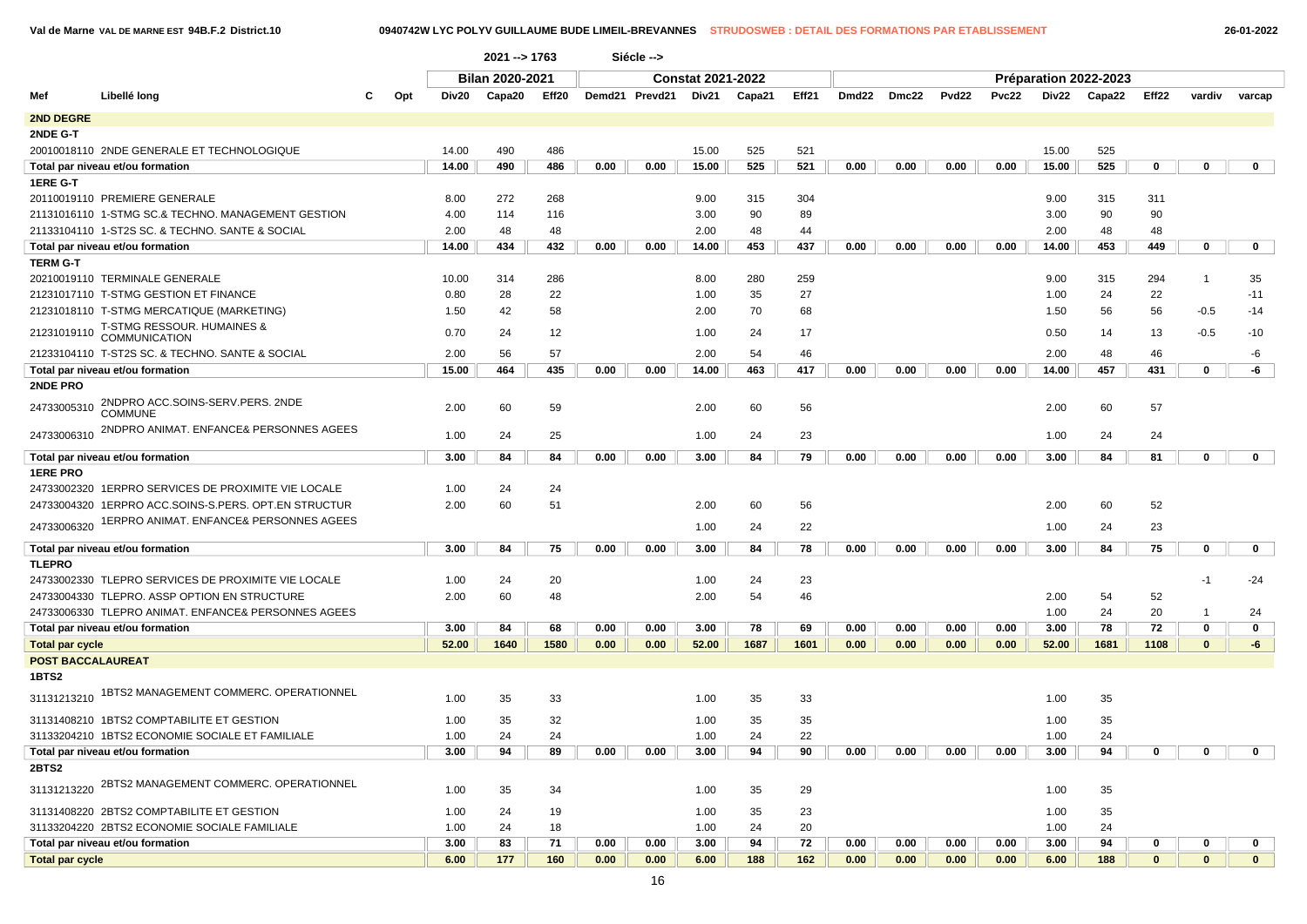|  | al de Marne val de marne est 94B.F.2 District.10 |  |
|--|--------------------------------------------------|--|
|  |                                                  |  |

|                            |              |              | $2021 - 1763$   |       |               | Siécle --> |                          |        |       |       |       |       |       |       |                       |       |        |        |
|----------------------------|--------------|--------------|-----------------|-------|---------------|------------|--------------------------|--------|-------|-------|-------|-------|-------|-------|-----------------------|-------|--------|--------|
|                            |              |              | Bilan 2020-2021 |       |               |            | <b>Constat 2021-2022</b> |        |       |       |       |       |       |       | Préparation 2022-2023 |       |        |        |
| Mef                        | Libellé long | Div20<br>Opt | Capa20          | Eff20 | <b>Demd21</b> | Prevd21    | Div21                    | Capa21 | Eff21 | Dmd22 | Dmc22 | Pvd22 | Pvc22 | Div22 | Capa22                | Eff22 | vardiv | varcap |
| <b>Total Etablissement</b> |              | 58.00        | 1817            | 1740  | 0.00          | 0.00       | 58.00                    | 1875   | 1763  | 0.00  | 0.00  | 0.00  | 0.00  | 58.00 | 1869                  | 1108  |        |        |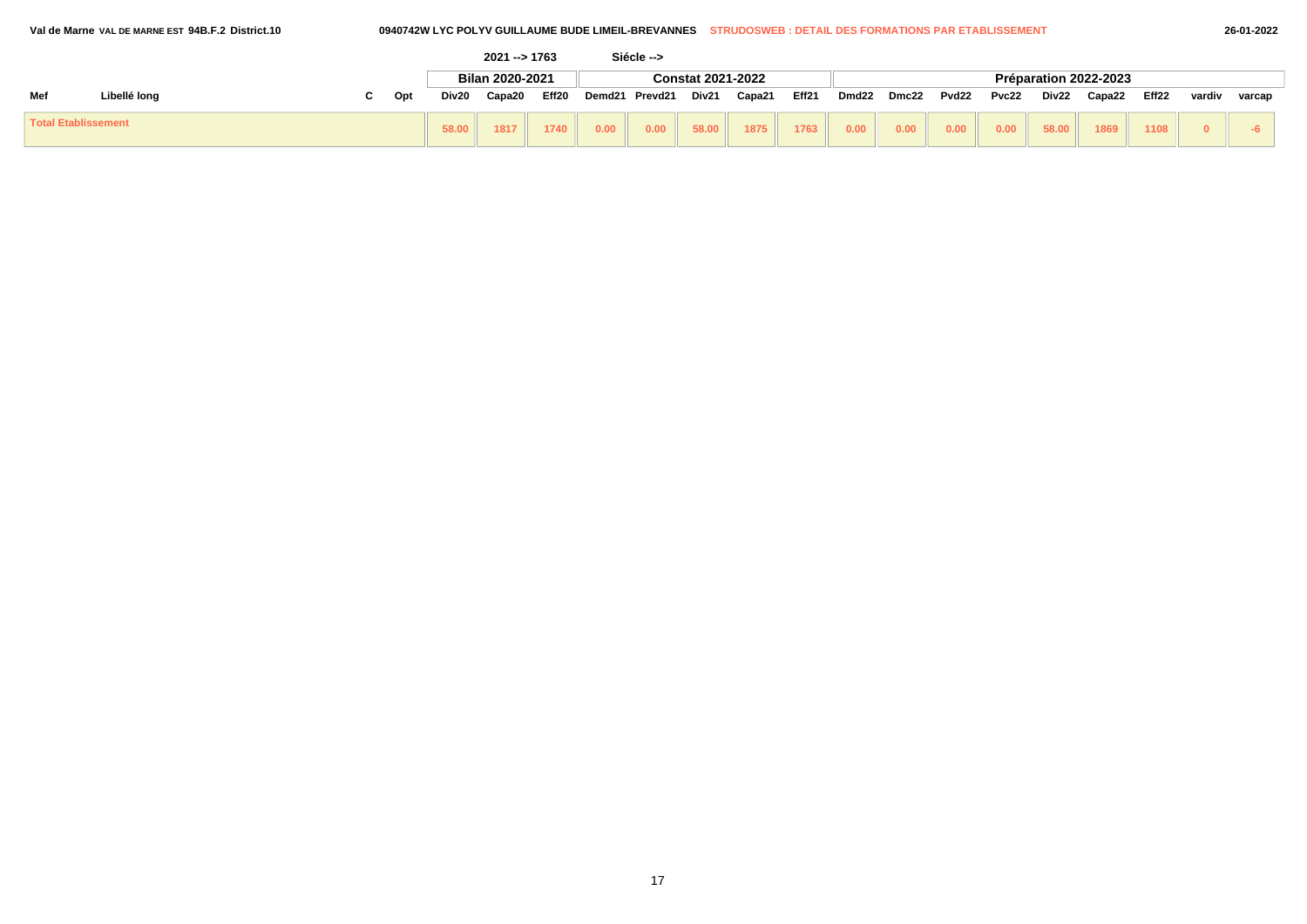### **Val de Marne VAL DE MARNE EST 94B.F.2 District.05 0941355M LYC POLYV PAUL BERT MAISONS-ALFORT STRUDOSWEB : DETAIL DES FORMATIONS PAR ETABLISSEMENT 26-01-2022**

|                          |                                                      |     |       | $2021 - 581$           |                   |      | Siécle -->     |                          |                |                |       |       |                   |              |       |                       |          |                |              |
|--------------------------|------------------------------------------------------|-----|-------|------------------------|-------------------|------|----------------|--------------------------|----------------|----------------|-------|-------|-------------------|--------------|-------|-----------------------|----------|----------------|--------------|
|                          |                                                      |     |       | <b>Bilan 2020-2021</b> |                   |      |                | <b>Constat 2021-2022</b> |                |                |       |       |                   |              |       | Préparation 2022-2023 |          |                |              |
| Mef                      | Libellé long                                         | Opt | Div20 | Capa20                 | Eff <sub>20</sub> |      | Demd21 Prevd21 | Div21                    | Capa21         | Eff21          | Dmd22 | Dmc22 | Pvd <sub>22</sub> | <b>Pvc22</b> | Div22 | Capa22                | Eff22    | vardiv         | varcap       |
| 2ND DEGRE                |                                                      |     |       |                        |                   |      |                |                          |                |                |       |       |                   |              |       |                       |          |                |              |
| <b>3EME GENE</b>         |                                                      |     |       |                        |                   |      |                |                          |                |                |       |       |                   |              |       |                       |          |                |              |
|                          | 10310031110 3EME PREPA-METIERS                       |     | 1.00  | 24                     | 23                |      |                | 1.00                     | 24             | 22             |       |       |                   |              | 1.00  | 24                    |          |                |              |
|                          |                                                      |     |       | 24                     | 23                | 0.00 |                |                          | 24             | 22             | 0.00  | 0.00  | 0.00              | 0.00         |       | 24                    |          | 0              |              |
|                          | Total par niveau et/ou formation                     |     | 1.00  |                        |                   |      | 0.00           | 1.00                     |                |                |       |       |                   |              | 1.00  |                       | 0        |                | 0            |
| 1CAP2                    |                                                      |     |       |                        |                   |      |                |                          |                |                |       |       |                   |              |       |                       |          |                |              |
|                          | 24131224210 1CAP2 EQUIPIER POLYVALENT DU COMMERCE    |     | 1.00  | 24                     | 25                |      |                | 1.00                     | 24             | 24             |       |       |                   |              | 1.00  | 24                    | 24<br>24 | $\mathbf 0$    |              |
|                          | Total par niveau et/ou formation                     |     | 1.00  | 24                     | 25                | 0.00 | 0.00           | 1.00                     | 24             | 24             | 0.00  | 0.00  | 0.00              | 0.00         | 1.00  | 24                    |          |                | $\mathbf 0$  |
| 2CAP2                    |                                                      |     |       |                        |                   |      |                |                          |                |                |       |       |                   |              |       |                       |          |                |              |
|                          | 24131214220 2CAP2 EMPLOYE COMMERCE MULTISPECIALITES  |     | 1.00  | 24                     | 21                |      |                |                          |                |                |       |       |                   |              |       |                       |          |                |              |
|                          | 24131224220 2CAP2 EQUIPIER POLYVALENT DU COMMERCE    |     |       |                        |                   |      |                | 1.00                     | 24             | 24             |       |       |                   |              | 1.00  | 24                    | 23       | $\mathbf{0}$   |              |
|                          | Total par niveau et/ou formation                     |     | 1.00  | 24                     | 21                | 0.00 | 0.00           | 1.00                     | 24             | 24             | 0.00  | 0.00  | 0.00              | 0.00         | 1.00  | 24                    | 23       |                | $\mathbf 0$  |
| 2NDE PRO                 |                                                      |     |       |                        |                   |      |                |                          |                |                |       |       |                   |              |       |                       |          |                |              |
| 24720008310              | 2NDPRO MET.TRANSIT.NUMER.ENERG.2NDE<br>COMM          |     |       |                        |                   |      |                | 2.00                     | 48             | 48             |       |       |                   |              | 2.00  | 48                    | 48       |                |              |
|                          | 2NDPRO MET.REAL.ENS.MEC.IND.2NDE                     |     |       |                        |                   |      |                |                          |                |                |       |       |                   |              |       |                       |          |                |              |
| 24720103310              | <b>COMMUNE</b>                                       |     |       |                        |                   |      |                | 1.00                     | 24             | $\overline{7}$ |       |       |                   |              | 1.00  | 24                    | 12       |                |              |
|                          | 24725106310 2NDPRO TECHNICIEN D'USINAGE              |     | 0.50  | 12                     | 17                |      |                |                          |                |                |       |       |                   |              |       |                       |          |                |              |
|                          | 24725107310 2NDPRO TECHNICIEN OUTILLEUR              |     | 0.50  | 12                     |                   |      |                |                          |                |                |       |       |                   |              |       |                       |          |                |              |
| 24725516310              | 2NDPRO SYSTEMES NUMERIQUES 2NDE<br><b>COMMUNE</b>    |     | 2.00  | 48                     | 48                |      |                |                          |                |                |       |       |                   |              |       |                       |          |                |              |
|                          | 24730003310 2NDPRO MET.GEST.ADM.,TRA.&LOG.2NDE COMM. |     | 2.00  | 48                     | 47                |      |                | 2.00                     | 48             | 47             |       |       |                   |              | 2.00  | 48                    | 47       |                |              |
|                          | 2NDPRO MET. RELATION CLIENT 2NDE COMMUNE             |     |       |                        |                   |      |                |                          |                |                |       |       |                   |              |       |                       |          |                |              |
| 24731211310              |                                                      |     | 2.00  | 48                     | 47                |      |                | 2.00                     | 48             | 47             |       |       |                   |              | 2.00  | 48                    | 47       |                |              |
|                          | Total par niveau et/ou formation                     |     | 7.00  | 168                    | 159               | 0.00 | 0.00           | 7.00                     | 168            | 149            | 0.00  | 0.00  | 0.00              | 0.00         | 7.00  | 168                   | 154      | 0              | 0            |
| <b>1ERE PRO</b>          |                                                      |     |       |                        |                   |      |                |                          |                |                |       |       |                   |              |       |                       |          |                |              |
|                          | 24725106320 1ERPRO TECHNICIEN D'USINAGE              |     | 0.50  | 12                     | 16                |      |                | 0.50                     | 12             | 12             |       |       |                   |              | 0.50  | 12                    | 6        |                |              |
|                          | 24725107320 1ERPRO TECHNICIEN OUTILLEUR              |     | 0.50  | 12                     |                   |      |                | 0.50                     | 12             |                |       |       |                   |              | 0.50  | 12                    |          |                |              |
|                          | 24725515320 1ERPRO SYST.NUM.OPT.C RES.INF.SYST.COMM. |     | 2.00  | 48                     | 48                |      |                | 2.00                     | 48             | 48             |       |       |                   |              | 2.00  | 48                    | 48       |                |              |
|                          | 24730001320 1ERPRO GESTION-ADMINISTRATION            |     | 2.00  | 48                     | 47                |      |                |                          |                |                |       |       |                   |              |       |                       |          |                |              |
|                          | 24730004320 1ERPRO ASSISTANC.GEST.ORGANIS.ACTIVITES  |     |       |                        |                   |      |                | 2.00                     | 48             | 47             |       |       |                   |              | 2.00  | 48                    | 47       |                |              |
|                          | 24731213320 1ERPRO MET.COM.VEN.OP.A ANI.GES.ESP.COM. |     | 2.00  | 48                     | 48                |      |                | 2.00                     | 48             | 47             |       |       |                   |              | 2.00  | 48                    | 47       |                |              |
|                          | Total par niveau et/ou formation                     |     | 7.00  | 168                    | 159               | 0.00 | 0.00           | 7.00                     | 168            | 154            | 0.00  | 0.00  | 0.00              | 0.00         | 7.00  | 168                   | 148      | 0              | $\mathbf 0$  |
| <b>TLEPRO</b>            |                                                      |     |       |                        |                   |      |                |                          |                |                |       |       |                   |              |       |                       |          |                |              |
|                          | 24725106330 TLEPRO TECHNICIEN D'USINAGE              |     | 0.50  | 8                      | 9                 |      |                | 0.50                     | 8              | 14             |       |       |                   |              | 0.50  | 8                     | 11       |                |              |
|                          | 24725107330 TLEPRO TECHNICIEN OUTILLEUR              |     | 0.50  | $\overline{7}$         |                   |      |                | 0.50                     | $\overline{7}$ |                |       |       |                   |              | 0.50  | $\overline{7}$        |          |                |              |
|                          | 24725515330 TLEPRO SYST.NUM.OPT.C RES.INF.SYST.COMM. |     | 2.00  | 48                     | 47                |      |                | 2.00                     | 48             | 48             |       |       |                   |              | 2.00  | 48                    | 48       |                |              |
|                          | 24730001330 TLE PRO GESTION-ADMINISTRATION           |     | 2.00  | 48                     | 48                |      |                | 2.00                     | 48             | 48             |       |       |                   |              |       |                       |          | $-2$           | -48          |
|                          | 24730004330 TLEPRO ASSISTANC.GEST.ORGANIS.ACTIVITES  |     |       |                        |                   |      |                |                          |                |                |       |       |                   |              | 2.00  | 48                    | 48       | $\overline{2}$ | 48           |
|                          | 24731202330 TLEPRO COMMERCE                          |     | 1.00  | 24                     | 24                |      |                |                          |                |                |       |       |                   |              |       |                       |          |                |              |
|                          | 24731210330 TLEPRO ACCUEIL -RELATION CLIENTS USAGERS |     | 1.00  | 24                     | 23                |      | $-1.00$        |                          |                |                |       |       |                   |              |       |                       |          |                |              |
|                          | 24731213330 TLEPRO MET.COM.VEN.OP.A ANI.GES.ESP.COM. |     |       |                        |                   |      | 1.00           | 2.00                     | 48             | 46             |       |       |                   |              | 2.00  | 48                    | 47       |                |              |
|                          |                                                      |     |       | 159                    |                   |      |                |                          |                | 156            |       |       |                   |              |       | 159                   |          |                |              |
|                          | Total par niveau et/ou formation                     |     | 7.00  |                        | 151               | 0.00 | 0.00           | 7.00                     | 159            |                | 0.00  | 0.00  | 0.00              | 0.00         | 7.00  |                       | 154      | 0              | 0            |
| <b>Total par cycle</b>   |                                                      |     | 24.00 | 567                    | 538               | 0.00 | 0.00           | 24.00                    | 567            | 529            | 0.00  | 0.00  | 0.00              | 0.00         | 24.00 | 567                   | 503      | $\mathbf{0}$   | $\mathbf{0}$ |
| <b>POST BACCALAUREAT</b> |                                                      |     |       |                        |                   |      |                |                          |                |                |       |       |                   |              |       |                       |          |                |              |
| 1BTS2                    |                                                      |     |       |                        |                   |      |                |                          |                |                |       |       |                   |              |       |                       |          |                |              |
|                          | 31131409210 1BTS2 GESTION DE LA PME                  |     | 1.00  | 35                     | 32                |      |                | 1.00                     | 35             | 27             |       |       |                   |              | 1.00  | 35                    |          |                |              |
| 2BTS2                    | Total par niveau et/ou formation                     |     | 1.00  | 35                     | 32                | 0.00 | 0.00           | 1.00                     | 35             | 27             | 0.00  | 0.00  | 0.00              | 0.00         | 1.00  | 35                    | 0        | $\mathbf{0}$   | $\mathbf 0$  |
|                          |                                                      |     |       |                        |                   |      |                |                          |                |                |       |       |                   |              |       |                       |          |                |              |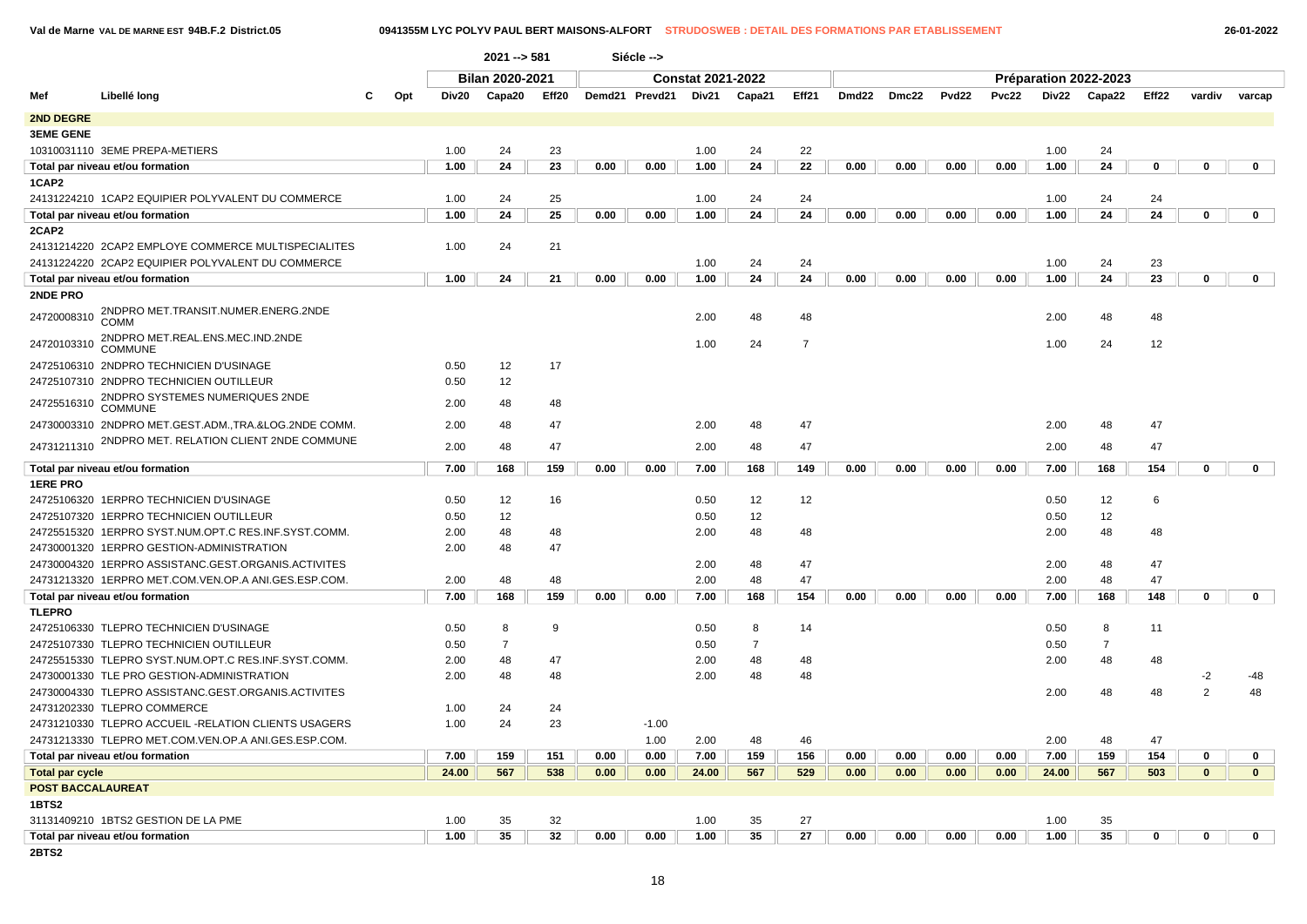| Val de Marne VAL DE MARNE EST 94B.F.2 District.05 |  |
|---------------------------------------------------|--|
|---------------------------------------------------|--|

|                            |                                     |   |     |       | $2021 - 581$    |                   |        | Siécle --> |                          |        |       |       |       |                   |       |       |                       |       |        |        |
|----------------------------|-------------------------------------|---|-----|-------|-----------------|-------------------|--------|------------|--------------------------|--------|-------|-------|-------|-------------------|-------|-------|-----------------------|-------|--------|--------|
|                            |                                     |   |     |       | Bilan 2020-2021 |                   |        |            | <b>Constat 2021-2022</b> |        |       |       |       |                   |       |       | Préparation 2022-2023 |       |        |        |
| Mef                        | Libellé long                        | C | Opt | Div20 | Capa20          | Eff <sub>20</sub> | Demd21 | Prevd21    | Div21                    | Capa21 | Eff21 | Dmd22 | Dmc22 | Pvd <sub>22</sub> | Pvc22 | Div22 | Capa22                | Eff22 | vardiv | varcap |
|                            | 31131409220 2BTS2 GESTION DE LA PME |   |     | 1.00  | 24              | 24                |        |            | 1.00                     | 30     | 25    |       |       |                   |       | 1.00  | 24                    |       |        | -6     |
|                            | Total par niveau et/ou formation    |   |     | 1.00  | 24              | 24                | 0.00   | 0.00       | 1.00                     | 30     | 25    | 0.00  | 0.00  | 0.00              | 0.00  | 1.00  | 24                    |       |        | -6     |
| <b>Total par cycle</b>     |                                     |   |     | 2.00  | 59              | 56                | 0.00   | 0.00       | 2.00                     | 65     | 52    | 0.00  | 0.00  | 0.00              | 0.00  | 2.00  | 59                    |       |        |        |
| <b>Total Etablissement</b> |                                     |   |     | 26.00 | 626             | 594               | 0.00   | 0.00       | 26.00                    | 632    | 581   | 0.00  | 0.00  | 0.00              | 0.00  | 26.00 | 626                   | 503   |        |        |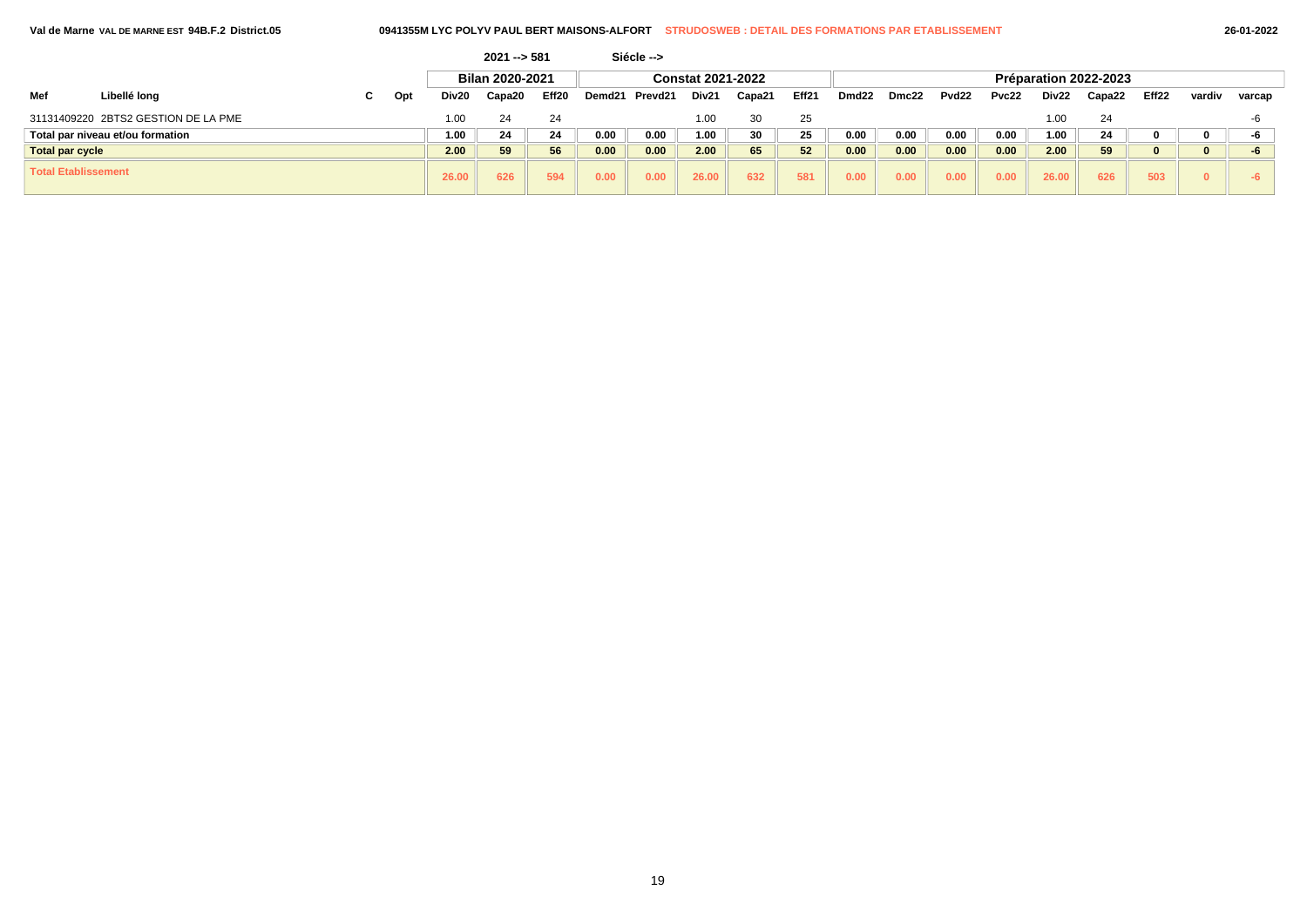**Val de Marne VAL DE MARNE EST 94B.F.2 District.05 0940116R LYC GT EUGENE DELACROIX MAISONS-ALFORT STRUDOSWEB : DETAIL DES FORMATIONS PAR ETABLISSEMENT 26-01-2022**

|                            |                                                    |     |                   | 2021 -- > 1331  |       |      | Siécle -->     |                          |              |             |                   |       |                   |              |       |                       |                   |                      |                 |
|----------------------------|----------------------------------------------------|-----|-------------------|-----------------|-------|------|----------------|--------------------------|--------------|-------------|-------------------|-------|-------------------|--------------|-------|-----------------------|-------------------|----------------------|-----------------|
|                            |                                                    |     |                   | Bilan 2020-2021 |       |      |                | <b>Constat 2021-2022</b> |              |             |                   |       |                   |              |       | Préparation 2022-2023 |                   |                      |                 |
| Mef                        | Libellé long                                       | Opt | Div <sub>20</sub> | Capa20          | Eff20 |      | Demd21 Prevd21 | Div21                    | Capa21       | Eff21       | Dmd <sub>22</sub> | Dmc22 | Pvd <sub>22</sub> | <b>Pvc22</b> | Div22 | Capa22                | Eff <sub>22</sub> | vardiv               | varcap          |
| 2ND DEGRE                  |                                                    |     |                   |                 |       |      |                |                          |              |             |                   |       |                   |              |       |                       |                   |                      |                 |
| 2NDE G-T                   |                                                    |     |                   |                 |       |      |                |                          |              |             |                   |       |                   |              |       |                       |                   |                      |                 |
|                            | 20010018110 2NDE GENERALE ET TECHNOLOGIQUE         |     | 12.00             | 420             | 407   |      |                | 12.00                    | 420          | 410         |                   |       |                   |              | 12.00 | 420                   |                   |                      |                 |
|                            | Total par niveau et/ou formation                   |     | 12.00             | 420             | 407   | 0.00 | 0.00           | 12.00                    | 420          | 410         | 0.00              | 0.00  | 0.00              | 0.00         | 12.00 | 420                   | 0                 | 0                    | $\mathbf{0}$    |
| 1ERE G-T                   |                                                    |     |                   |                 |       |      |                |                          |              |             |                   |       |                   |              |       |                       |                   |                      |                 |
|                            | 20110019110 PREMIERE GENERALE                      |     | 10.00             | 350             | 317   |      |                | 10.00                    | 350          | 323         |                   |       |                   |              | 10.00 | 350                   | 323               |                      |                 |
|                            | 21131016110 1-STMG SC.& TECHNO. MANAGEMENT GESTION |     | 2.00              | 70              | 70    |      |                | 2.00                     | 70           | 67          |                   |       |                   |              | 2.00  | 70                    | 70                |                      |                 |
|                            | Total par niveau et/ou formation                   |     | 12.00             | 420             | 387   | 0.00 | 0.00           | 12.00                    | 420          | 390         | 0.00              | 0.00  | 0.00              | 0.00         | 12.00 | 420                   | 393               | $\mathbf 0$          | $\mathbf 0$     |
| <b>TERM G-T</b>            |                                                    |     |                   |                 |       |      |                |                          |              |             |                   |       |                   |              |       |                       |                   |                      |                 |
|                            | 20210019110 TERMINALE GENERALE                     |     | 10.00             | 317             | 299   |      |                | 10.00                    | 350          | 316         |                   |       |                   |              | 10.00 | 350                   | 318               |                      |                 |
|                            | 21231017110 T-STMG GESTION ET FINANCE              |     | 1.00              | 33              | 33    |      |                | 1.00                     | 35           | 23          |                   |       |                   |              | 1.00  | 35                    | 32                |                      |                 |
| 21231019110                | T-STMG RESSOUR. HUMAINES &<br>COMMUNICATION        |     | 1.00              | 34              | 35    |      |                | 1.00                     | 35           | 45          |                   |       |                   |              | 1.00  | 35                    | 35                |                      |                 |
|                            | Total par niveau et/ou formation                   |     | 12.00             | 384             | 367   | 0.00 | 0.00           | 12.00                    | 420          | 384         | 0.00              | 0.00  | 0.00              | 0.00         | 12.00 | 420                   | 385               | $\bf{0}$             | $\mathbf 0$     |
| <b>Total par cycle</b>     |                                                    |     | 36.00             | 1224            | 1161  | 0.00 | 0.00           | 36.00                    | 1260         | 1184        | 0.00              | 0.00  | 0.00              | 0.00         | 36.00 | 1260                  | 778               | $\mathbf{0}$         | $\mathbf{0}$    |
| <b>POST BACCALAUREAT</b>   |                                                    |     |                   |                 |       |      |                |                          |              |             |                   |       |                   |              |       |                       |                   |                      |                 |
| 1BTS2                      |                                                    |     |                   |                 |       |      |                |                          |              |             |                   |       |                   |              |       |                       |                   |                      |                 |
|                            | 31131408210 1BTS2 COMPTABILITE ET GESTION          |     | 2.00              | 48              | 46    |      |                | 2.00                     | 48           | 45          |                   |       |                   |              | 2.00  | 48                    |                   |                      |                 |
|                            | 31132409210 1BTS2 SUPPORT A L'ACTION MANAGERIALE   |     | 1.00              | 35              | 35    |      |                | 1.00                     | 35           | 34          |                   |       |                   |              | 1.00  | 35                    |                   |                      |                 |
|                            | Total par niveau et/ou formation                   |     | 3.00              | 83              | 81    | 0.00 | 0.00           | 3.00                     | 83           | 79          | 0.00              | 0.00  | 0.00              | 0.00         | 3.00  | 83                    | 0                 | $\bf{0}$             | $\mathbf 0$     |
| 2BTS2                      |                                                    |     |                   |                 |       |      |                |                          |              |             |                   |       |                   |              |       |                       |                   |                      |                 |
|                            | 31131408220 2BTS2 COMPTABILITE ET GESTION          |     | 1.00              | 24              | 21    |      | 1.00           | 2.00                     | 48           | 37          |                   |       |                   |              | 2.00  | 48                    |                   |                      |                 |
|                            | 31132409220 2BTS2 SUPPORT A L'ACTION MANAGERIALE   |     | 1.00              | 35              | 30    |      |                | 1.00                     | 35           | 31          |                   |       |                   |              | 1.00  | 35                    |                   |                      |                 |
|                            | Total par niveau et/ou formation                   |     | 2.00              | 59              | 51    | 0.00 | 1.00           | 3.00                     | 83           | 68          | 0.00              | 0.00  | 0.00              | 0.00         | 3.00  | 83                    | $\mathbf{0}$      | $\mathbf{0}$         | $\mathbf 0$     |
| <b>LICENCE PRO</b>         |                                                    |     |                   |                 |       |      |                |                          |              |             |                   |       |                   |              |       |                       |                   |                      |                 |
| 4151090A31A PPPE 1AN       |                                                    |     |                   |                 |       |      |                |                          |              |             |                   |       | 1.00              |              | 1.00  | 30                    |                   |                      | 30              |
|                            | Total par niveau et/ou formation                   |     |                   |                 |       | 0.00 | 0.00           | 0.00                     | $\mathbf{0}$ | $\mathbf 0$ | 0.00              | 0.00  | 1.00              | 0.00         | 1.00  | 30                    | 0                 | $\mathbf{1}$         | 30              |
| <b>Total par cycle</b>     |                                                    |     | 5.00              | 142             | 132   | 0.00 | 1.00           | 6.00                     | 166          | 147         | 0.00              | 0.00  | 1.00              | 0.00         | 7.00  | 196                   | $\mathbf{0}$      | $\blacktriangleleft$ | 30              |
| <b>Total Etablissement</b> |                                                    |     | 41.00             | 1366            | 1293  | 0.00 | 1.00           | 42.00                    | 1426         | 1331        | 0.00              | 0.00  | 1.00              | 0.00         | 43.00 | 1456                  | 778               |                      | 30 <sup>°</sup> |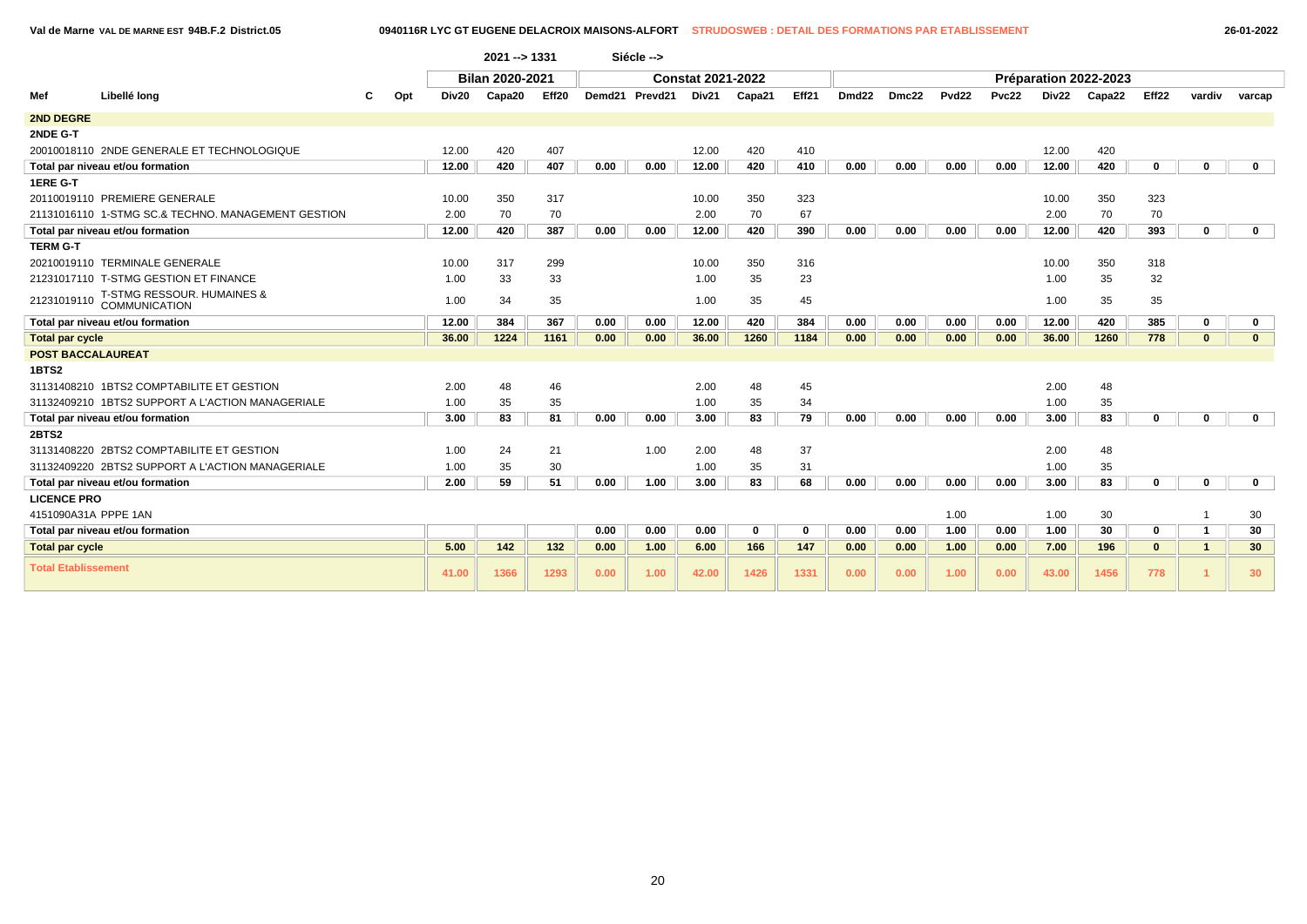**Val de Marne VAL DE MARNE EST 94B.F.2 District.03 0940121W LYC GT D'ARSONVAL SAINT-MAUR-DES-FOSSES STRUDOSWEB : DETAIL DES FORMATIONS PAR ETABLISSEMENT 26-01-2022**

|                            |                                                     |   |     |       | 2021 -- > 1131  |       |      | Siécle -->     |                          |        |       |                   |       |                   |       |       |                       |              |                |              |  |
|----------------------------|-----------------------------------------------------|---|-----|-------|-----------------|-------|------|----------------|--------------------------|--------|-------|-------------------|-------|-------------------|-------|-------|-----------------------|--------------|----------------|--------------|--|
|                            |                                                     |   |     |       | Bilan 2020-2021 |       |      |                | <b>Constat 2021-2022</b> |        |       |                   |       |                   |       |       | Préparation 2022-2023 |              |                |              |  |
| Mef                        | Libellé long                                        | С | Opt | Div20 | Capa20          | Eff20 |      | Demd21 Prevd21 | Div21                    | Capa21 | Eff21 | Dmd <sub>22</sub> | Dmc22 | Pvd <sub>22</sub> | Pvc22 | Div22 | Capa22                | Eff22        | vardiv         | varcap       |  |
| 2ND DEGRE                  |                                                     |   |     |       |                 |       |      |                |                          |        |       |                   |       |                   |       |       |                       |              |                |              |  |
| 2NDE G-T                   |                                                     |   |     |       |                 |       |      |                |                          |        |       |                   |       |                   |       |       |                       |              |                |              |  |
|                            | 20010018110 2NDE GENERALE ET TECHNOLOGIQUE          |   |     | 10.00 | 350             | 350   |      |                | 10.00                    | 350    | 350   |                   |       |                   |       | 10.00 | 350                   |              |                |              |  |
|                            | Total par niveau et/ou formation                    |   |     | 10.00 | 350             | 350   | 0.00 | 0.00           | 10.00                    | 350    | 350   | 0.00              | 0.00  | 0.00              | 0.00  | 10.00 | 350                   | 0            | $\bf{0}$       | $\mathbf 0$  |  |
| 1ERE G-T                   |                                                     |   |     |       |                 |       |      |                |                          |        |       |                   |       |                   |       |       |                       |              |                |              |  |
|                            | 20110019110 PREMIERE GENERALE                       |   |     | 7.00  | 239             | 245   |      |                | 8.00                     | 280    | 268   |                   |       |                   |       | 8.00  | 280                   | 259          |                |              |  |
|                            | 21120008110 1-STL SC.PHYS.CHIM. EN LABORATOIRE      | a |     | 1.50  | 48              | 34    |      |                | 1.50                     | 47     | 43    |                   |       |                   |       | 1.50  | 44                    | 39           |                | $-3$         |  |
|                            | 21120009110 1-STL BIOCHIMIE-BIOLOGIE-BIOTECHNOLOGIE |   |     | 1.50  | 27              | 24    |      |                | 1.50                     | 28     | 26    |                   |       |                   |       | 1.50  | 28                    | 26           |                |              |  |
|                            | Total par niveau et/ou formation                    |   |     | 10.00 | 314             | 303   | 0.00 | 0.00           | 11.00                    | 355    | 337   | 0.00              | 0.00  | 0.00              | 0.00  | 11.00 | 352                   | 324          | $\mathbf 0$    | $-3$         |  |
| <b>TERM G-T</b>            |                                                     |   |     |       |                 |       |      |                |                          |        |       |                   |       |                   |       |       |                       |              |                |              |  |
|                            | 20210019110 TERMINALE GENERALE                      |   |     | 8.00  | 256             | 249   |      |                | 8.00                     | 280    | 239   |                   |       |                   |       | 8.00  | 280                   | 262          |                |              |  |
|                            | 21220008110 T-STL SC.PHYS.CHIM. EN LABORATOIRE      |   |     | 2.00  | 46              | 48    |      |                | 1.50                     | 36     | 31    |                   |       |                   |       | 1.50  | 44                    | 42           |                |              |  |
|                            | 21220009110 T-STL BIOCHIMIE-BIOLOGIE-BIOTECHNOLOGIE |   |     | 1.00  | 26              | 25    |      |                | 0.50                     | 24     | 24    |                   |       |                   |       | 1.50  | 28                    | 26           | -1             | $\mathbf 4$  |  |
|                            | Total par niveau et/ou formation                    |   |     | 11.00 | 328             | 322   | 0.00 | 0.00           | 10.00                    | 340    | 294   | 0.00              | 0.00  | 0.00              | 0.00  | 11.00 | 352                   | 330          | $\mathbf{1}$   | 12           |  |
| <b>Total par cycle</b>     |                                                     |   |     | 31.00 | 992             | 975   | 0.00 | 0.00           | 31.00                    | 1045   | 981   | 0.00              | 0.00  | 0.00              | 0.00  | 32.00 | 1054                  | 654          | $\overline{1}$ | 9            |  |
| <b>POST BACCALAUREAT</b>   |                                                     |   |     |       |                 |       |      |                |                          |        |       |                   |       |                   |       |       |                       |              |                |              |  |
| CPGE-1                     |                                                     |   |     |       |                 |       |      |                |                          |        |       |                   |       |                   |       |       |                       |              |                |              |  |
|                            | 30111019210 CPGE1 PCSI (PHYS.CHIM.SCI.INGEN.)       |   |     | 1.00  | 35              | 33    |      |                | 1.00                     | 35     | 33    |                   |       |                   |       | 1.00  | 35                    |              |                |              |  |
|                            | 30111023210 CPGE1 TPC (TECHNO PHYSIQUE CHIMIE)      |   |     | 1.00  | 24              | 21    |      |                | 1.00                     | 24     | 18    |                   |       |                   |       | 1.00  | 24                    |              |                |              |  |
|                            | Total par niveau et/ou formation                    |   |     | 2.00  | 59              | 54    | 0.00 | 0.00           | 2.00                     | 59     | 51    | 0.00              | 0.00  | 0.00              | 0.00  | 2.00  | 59                    | 0            | $\mathbf{0}$   | $\mathbf 0$  |  |
| CPGE-2                     |                                                     |   |     |       |                 |       |      |                |                          |        |       |                   |       |                   |       |       |                       |              |                |              |  |
|                            | 30111023220 CPGE2 TPC (TECHNO PHYSIQUE CHIMIE)      |   |     | 1.00  | 24              | 21    |      |                | 1.00                     | 24     | 17    |                   |       |                   |       | 1.00  | 24                    |              |                |              |  |
|                            | 30111033220 CPGE2 PSI * (PHYSIQUE ET SC. INGENIEUR) |   |     | 1.00  | 35              | 29    |      |                | 1.00                     | 35     | 35    |                   |       |                   |       | 1.00  | 35                    |              |                |              |  |
|                            | Total par niveau et/ou formation                    |   |     | 2.00  | 59              | 50    | 0.00 | 0.00           | 2.00                     | 59     | 52    | 0.00              | 0.00  | 0.00              | 0.00  | 2.00  | 59                    | 0            | $\Omega$       | $\mathbf 0$  |  |
| 1BTS2                      |                                                     |   |     |       |                 |       |      |                |                          |        |       |                   |       |                   |       |       |                       |              |                |              |  |
|                            | 31122208210 1BTS2 METIERS DE LA CHIMIE              |   |     | 1.00  | 24              | 22    |      |                | 1.00                     | 24     | 23    |                   |       |                   |       | 1.00  | 24                    |              |                |              |  |
|                            | Total par niveau et/ou formation                    |   |     | 1.00  | 24              | 22    | 0.00 | 0.00           | 1.00                     | 24     | 23    | 0.00              | 0.00  | 0.00              | 0.00  | 1.00  | 24                    | 0            | $\Omega$       | $\mathbf{0}$ |  |
| 2BTS2                      |                                                     |   |     |       |                 |       |      |                |                          |        |       |                   |       |                   |       |       |                       |              |                |              |  |
|                            | 31122208220 2BTS2 METIERS DE LA CHIMIE              |   |     | 1.00  | 24              | 22    |      |                | 1.00                     | 24     | 24    |                   |       |                   |       | 1.00  | 24                    |              |                |              |  |
|                            | Total par niveau et/ou formation                    |   |     | 1.00  | 24              | 22    | 0.00 | 0.00           | 1.00                     | 24     | 24    | 0.00              | 0.00  | 0.00              | 0.00  | 1.00  | 24                    | $\bf{0}$     | $\mathbf{0}$   | $\mathbf 0$  |  |
| <b>Total par cycle</b>     |                                                     |   |     | 6.00  | 166             | 148   | 0.00 | 0.00           | 6.00                     | 166    | 150   | 0.00              | 0.00  | 0.00              | 0.00  | 6.00  | 166                   | $\mathbf{0}$ | $\mathbf{0}$   | $\mathbf{0}$ |  |
| <b>Total Etablissement</b> |                                                     |   |     | 37.00 | 1158            | 1123  | 0.00 | 0.00           | 37.00                    | 1211   | 1131  | 0.00              | 0.00  | 0.00              | 0.00  | 38.00 | 1220                  | 654          |                | -9           |  |

# **C Commentaires**

a mixité capacité des labo et des TP à 12 Max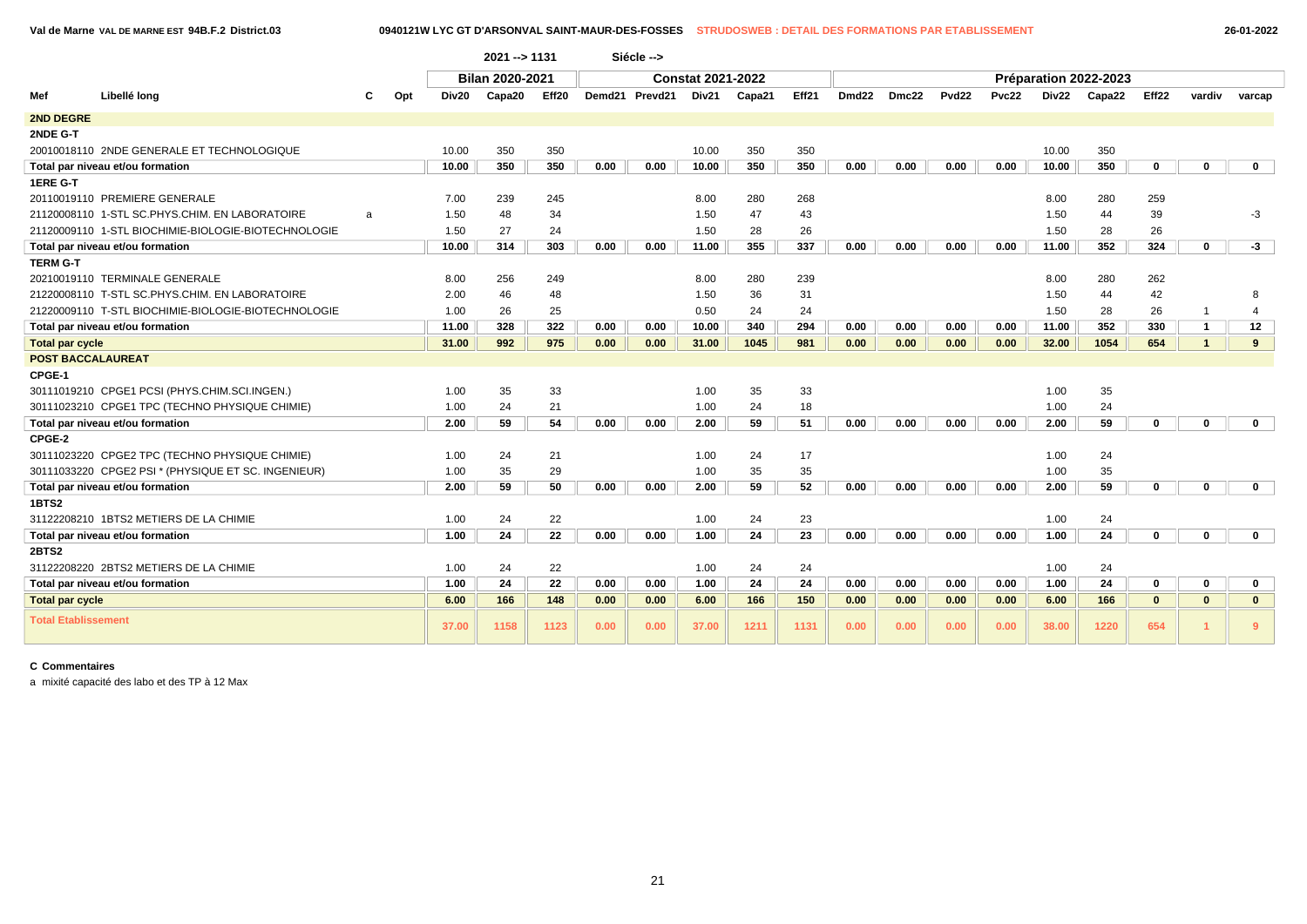|                          |                                                     |     |       | 2021 -- > 2183  |       |      | Siécle -->     |                          |        |       |       |       |                   |       |       |                       |                |              |              |
|--------------------------|-----------------------------------------------------|-----|-------|-----------------|-------|------|----------------|--------------------------|--------|-------|-------|-------|-------------------|-------|-------|-----------------------|----------------|--------------|--------------|
|                          |                                                     |     |       | Bilan 2020-2021 |       |      |                | <b>Constat 2021-2022</b> |        |       |       |       |                   |       |       | Préparation 2022-2023 |                |              |              |
| Mef                      | Libellé long                                        | Opt | Div20 | Capa20          | Eff20 |      | Demd21 Prevd21 | Div21                    | Capa21 | Eff21 | Dmd22 | Dmc22 | Pvd <sub>22</sub> | Pvc22 |       | Div22 Capa22          | Eff22          | vardiv       | varcap       |
| <b>2ND DEGRE</b>         |                                                     |     |       |                 |       |      |                |                          |        |       |       |       |                   |       |       |                       |                |              |              |
| 2NDE G-T                 |                                                     |     |       |                 |       |      |                |                          |        |       |       |       |                   |       |       |                       |                |              |              |
|                          | 20010018110 2NDE GENERALE ET TECHNOLOGIQUE          |     | 10.00 | 350             | 349   |      |                | 10.00                    | 350    | 346   |       |       |                   |       | 10.00 | 350                   |                |              |              |
|                          | 20010018116 2NDE GENERALE ET TECHNOLOGIQUE SHN      |     | 1.00  | 20              | 13    |      |                | 1.00                     | 20     | 14    |       |       |                   |       | 1.00  | 20                    |                |              |              |
|                          | Total par niveau et/ou formation                    |     | 11.00 | 370             | 362   | 0.00 | 0.00           | 11.00                    | 370    | 360   | 0.00  | 0.00  | 0.00              | 0.00  | 11.00 | 370                   | 0              | $\mathbf 0$  | $\mathbf 0$  |
| 1ERE G-T                 |                                                     |     |       |                 |       |      |                |                          |        |       |       |       |                   |       |       |                       |                |              |              |
|                          | 20110019110 PREMIERE GENERALE                       |     | 10.00 | 361             | 337   |      |                | 10.00                    | 350    | 333   |       |       |                   |       | 10.00 | 350                   | 327            |              |              |
|                          | 20110019116 PREMIERE GENERALE SHN                   |     | 1.00  | 18              | 10    |      |                | 1.00                     | 35     | 10    |       |       |                   |       | 1.00  | 35                    | 10             |              |              |
|                          | 21131016110 1-STMG SC.& TECHNO. MANAGEMENT GESTION  |     | 1.00  | 24              | 24    |      |                | 1.00                     | 24     | 23    |       |       |                   |       | 1.00  | 24                    | 24             |              |              |
|                          | 21131016116 1-STMG SC. & TECHNO. MAN. GEST. SHN     |     | 1.00  | 15              | 9     |      |                | 1.00                     | 15     | 6     |       |       |                   |       | 1.00  | 15                    | $\overline{7}$ |              |              |
|                          | Total par niveau et/ou formation                    |     | 13.00 | 418             | 380   | 0.00 | 0.00           | 13.00                    | 424    | 372   | 0.00  | 0.00  | 0.00              | 0.00  | 13.00 | 424                   | 368            | $\mathbf 0$  | $\mathbf{0}$ |
| <b>TERM G-T</b>          |                                                     |     |       |                 |       |      |                |                          |        |       |       |       |                   |       |       |                       |                |              |              |
|                          | 20210019110 TERMINALE GENERALE                      |     | 10.00 | 330             | 338   |      |                | 10.00                    | 350    | 333   |       |       |                   |       | 10.00 | 350                   | 333            |              |              |
|                          | 20210019116 TERMINALE GENERALE SECTION EXCEL. SPORT |     | 1.00  | 24              | 15    |      |                | 1.00                     | 35     | 14    |       |       |                   |       | 1.00  | 35                    | 10             |              |              |
|                          | 21231018110 T-STMG MERCATIQUE (MARKETING)           |     | 1.00  | 24              | 24    |      |                | 1.00                     | 24     | 24    |       |       |                   |       | 1.00  | 24                    | 23             |              |              |
|                          | 21231018116 T-STMG MERCATIQUE (MARKETING) SHN       |     | 1.00  | 15              | 11    |      |                | 1.00                     | 15     | 8     |       |       |                   |       | 1.00  | 15                    | 5              |              |              |
|                          | Total par niveau et/ou formation                    |     | 13.00 | 393             | 388   | 0.00 | 0.00           | 13.00                    | 424    | 379   | 0.00  | 0.00  | 0.00              | 0.00  | 13.00 | 424                   | 371            | 0            | 0            |
| <b>Total par cycle</b>   |                                                     |     | 37.00 | 1181            | 1130  | 0.00 | 0.00           | 37.00                    | 1218   | 1111  | 0.00  | 0.00  | 0.00              | 0.00  | 37.00 | 1218                  | 739            | $\mathbf{0}$ | $\mathbf{0}$ |
| <b>POST BACCALAUREAT</b> |                                                     |     |       |                 |       |      |                |                          |        |       |       |       |                   |       |       |                       |                |              |              |
| CPGE-1                   |                                                     |     |       |                 |       |      |                |                          |        |       |       |       |                   |       |       |                       |                |              |              |
|                          | 30111018210 CPGE1 MPSI (MATH.PHYS SC.INGENIEUR)     |     | 2.00  | 96              | 97    |      |                | 2.00                     | 96     | 92    |       |       |                   |       | 2.00  | 96                    |                |              |              |
|                          | 30111019210 CPGE1 PCSI (PHYS.CHIM.SCI.INGEN.)       |     | 3.00  | 144             | 144   |      |                | 3.00                     | 144    | 143   |       |       |                   |       | 3.00  | 144                   |                |              |              |
|                          | 30111021210 CPGE1 BCPST (BIO.CHI.PHYS.SC TERRE)     |     | 3.00  | 144             | 140   |      |                | 3.00                     | 144    | 111   |       |       |                   |       | 3.00  | 144                   |                |              |              |
|                          | 30112012210 CPGE1 ECO.ET COMMERC.OPT SCIENTIFIQUE   |     | 1.00  | 48              | 48    |      |                |                          |        |       |       |       |                   |       |       |                       |                |              |              |
|                          | 30112013210 CPGE1 ECO.ET COMMERC.OPT ECONOMIQUE     |     | 1.00  | 48              | 43    |      |                |                          |        |       |       |       |                   |       |       |                       |                |              |              |
|                          | 30112019210 CPGE1 CLASSE ECONOM.&COMMERC.GENERALE   |     |       |                 |       |      |                | 2.00                     | 96     | 82    |       |       |                   |       | 2.00  | 96                    |                |              |              |
|                          | 30113004210 CPGE1 LETTRES 1ERE ANNEE                |     | 1.00  | 48              | 45    |      |                | 1.00                     | 48     | 38    |       |       |                   |       | 1.00  | 48                    |                |              |              |
|                          | Total par niveau et/ou formation                    |     | 11.00 | 528             | 517   | 0.00 | 0.00           | 11.00                    | 528    | 466   | 0.00  | 0.00  | 0.00              | 0.00  | 11.00 | 528                   | 0              | 0            | $\mathbf 0$  |
| CPGE-2                   |                                                     |     |       |                 |       |      |                |                          |        |       |       |       |                   |       |       |                       |                |              |              |
|                          | 30111021220 CPGE2 BCPST (BIO.CHIM.PHYS.SC TERRE)    |     | 3.00  | 129             | 143   |      |                | 3.00                     | 129    | 122   |       |       |                   |       | 3.00  | 129                   |                |              |              |
|                          | 30111027220 CPGE2 MP (MATHEMATIQUES ET PHYSIQUE)    |     | 1.00  | 35              | 37    |      |                | 1.00                     | 35     | 39    |       |       |                   |       | 1.00  | 35                    |                |              |              |
|                          | 30111028220 CPGE2 PC (PHYSIQUE ET CHIMIE)           |     | 1.00  | 48              | 42    |      |                | 1.00                     | 48     | 44    |       |       |                   |       | 1.00  | 48                    |                |              |              |
|                          | 30111029220 CPGE2 PSI (PHYSIQUE ET SC. INGENIEUR)   |     | 1.00  | 48              | 42    |      |                | 1.00                     | 48     | 41    |       |       |                   |       | 1.00  | 48                    |                |              |              |
|                          | 30111031220 CPGE2 MP * (MATHEMATIQUE ET PHYSIQUE)   |     | 1.00  | 35              | 36    |      |                | 1.00                     | 35     | 42    |       |       |                   |       | 1.00  | 35                    |                |              |              |
|                          | 30111032220 CPGE2 PC * (PHYSIQUE ET CHIMIE)         |     | 1.00  | 48              | 35    |      |                | 1.00                     | 48     | 37    |       |       |                   |       | 1.00  | 48                    |                |              |              |
|                          | 30111033220 CPGE2 PSI * (PHYSIQUE ET SC. INGENIEUR) |     | 1.00  | 48              | 43    |      |                | 1.00                     | 48     | 39    |       |       |                   |       | 1.00  | 48                    |                |              |              |
|                          | 30112012220 CPGE2 ECO.ET COMMERC.OPT SCIENTIFIQUE   |     | 1.00  | 48              | 36    |      |                | 1.00                     | 48     | 34    |       |       |                   |       | 1.00  | 48                    |                |              |              |
|                          | 30112013220 CPGE2 ECO.ET COMMERC.OPT ECONOMIQUE     |     | 1.00  | 48              | 32    |      |                | 1.00                     | 48     | 40    |       |       |                   |       | 1.00  | 48                    |                |              |              |
|                          | 30113005220 CPGE2 LETTRES ENS 2E ANNEE              |     | 1.00  | 48              | 29    |      |                | 1.00                     | 48     | 36    |       |       |                   |       | 1.00  | 48                    |                |              |              |
|                          | Total par niveau et/ou formation                    |     | 12.00 | 535             | 475   | 0.00 | 0.00           | 12.00                    | 535    | 474   | 0.00  | 0.00  | 0.00              | 0.00  | 12.00 | 535                   | $\Omega$       | n            | 0            |
| 1BTS2                    |                                                     |     |       |                 |       |      |                |                          |        |       |       |       |                   |       |       |                       |                |              |              |
|                          | 31131211210 1BTS2 COMMERCE INTERNATIO. REF.EUROPEEN |     | 2.00  | 70              | 72    |      |                |                          |        |       |       |       |                   |       |       |                       |                |              |              |
|                          | 31131215210 1BTS2 COMMERCE INTERNATIONAL            |     |       |                 |       |      |                | 2.00                     | 70     | 72    |       |       |                   |       | 2.00  | 70                    |                |              |              |
|                          | Total par niveau et/ou formation                    |     | 2.00  | 70              | 72    | 0.00 | 0.00           | 2.00                     | 70     | 72    | 0.00  | 0.00  | 0.00              | 0.00  | 2.00  | 70                    | $\mathbf 0$    | $\mathbf 0$  | $\mathbf 0$  |
| <b>2BTS2</b>             |                                                     |     |       |                 |       |      |                |                          |        |       |       |       |                   |       |       |                       |                |              |              |
|                          | 31131211220 2BTS2 COMMERCE INTERNATIO. REF.EUROPEEN |     | 2.00  | 70              | 61    |      |                | 2.00                     | 70     | 60    |       |       |                   |       | 2.00  | 70                    |                |              |              |
|                          | Total par niveau et/ou formation                    |     | 2.00  | 70              | 61    | 0.00 | 0.00           | 2.00                     | 70     | 60    | 0.00  | 0.00  | 0.00              | 0.00  | 2.00  | 70                    | $\mathbf 0$    | 0            | $\mathbf{0}$ |
|                          |                                                     |     |       |                 |       |      |                |                          |        |       |       |       |                   |       |       |                       |                |              |              |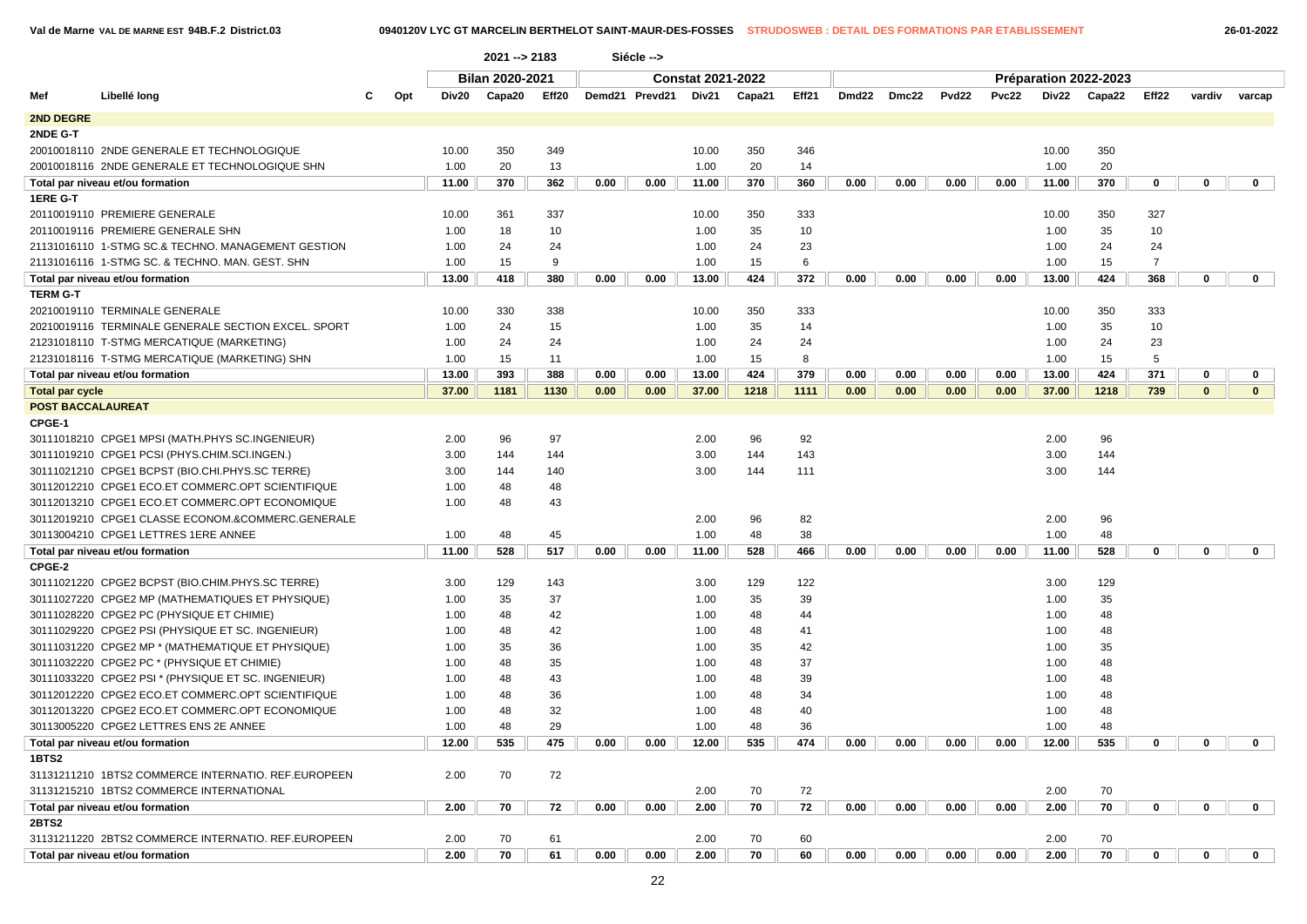| 'al de Marne VAL DE MARNE EST 94B.F.2 District.03 |  |
|---------------------------------------------------|--|
|---------------------------------------------------|--|

|                            |              |    |     |       | $2021 - 2183$   |       |        | Siécle --> |                          |        |       |                   |       |       |       |       |                       |       |        |        |
|----------------------------|--------------|----|-----|-------|-----------------|-------|--------|------------|--------------------------|--------|-------|-------------------|-------|-------|-------|-------|-----------------------|-------|--------|--------|
|                            |              |    |     |       | Bilan 2020-2021 |       |        |            | <b>Constat 2021-2022</b> |        |       |                   |       |       |       |       | Préparation 2022-2023 |       |        |        |
| Mef                        | Libellé long | C. | Opt | Div20 | Capa20          | Eff20 | Demd21 | Prevd21    | Div21                    | Capa21 | Eff21 | Dmd <sub>22</sub> | Dmc22 | Pvd22 | Pvc22 | Div22 | Capa22                | Eff22 | vardiv | varcap |
| <b>Total par cycle</b>     |              |    |     | 27.00 | 1203            | 1125  | 0.00   | 0.00       | 27.00                    | 1203   | 1072  | 0.00              | 0.00  | 0.00  | 0.00  | 27.00 | 1203                  |       |        |        |
| <b>Total Etablissement</b> |              |    |     | 64.00 | 2384            | 2255  | 0.00   | 0.00       | 64.00                    | 2421   | 2183  | 0.00              | 0.00  | 0.00  | 0.00  | 64.00 | 2421                  | 739   |        |        |

**C Commentaires**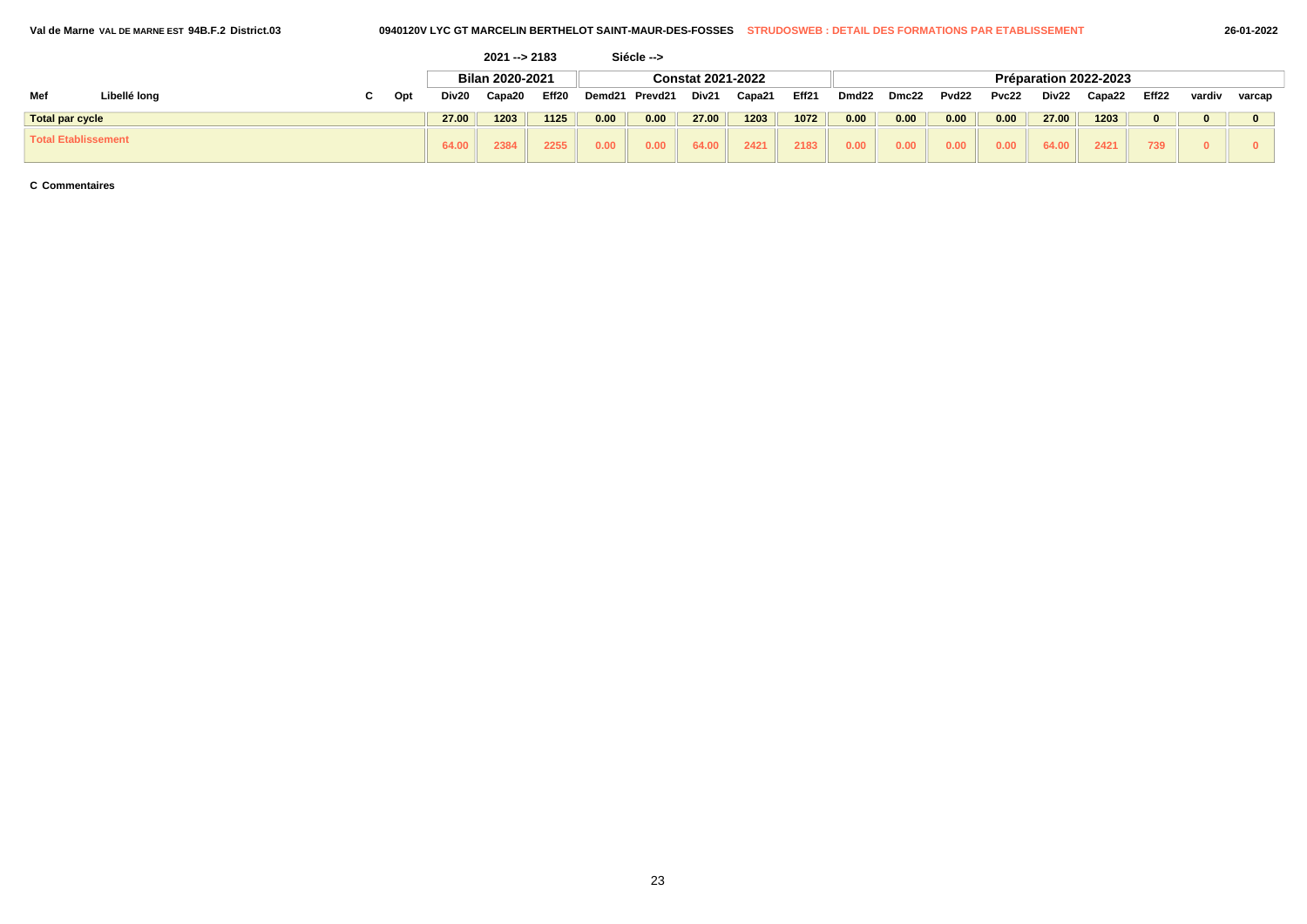**Val de Marne VAL DE MARNE EST 94B.F.2 District.10 0941918Z LYC POLYV CHRISTOPHE COLOMB SUCY-EN-BRIE STRUDOSWEB : DETAIL DES FORMATIONS PAR ETABLISSEMENT 26-01-2022**

|                            |                                                      |     |       | $2021 - 1216$          |       |      | Siécle -->     |                          |        |       |       |       |                   |              |       |                       |              |              |              |
|----------------------------|------------------------------------------------------|-----|-------|------------------------|-------|------|----------------|--------------------------|--------|-------|-------|-------|-------------------|--------------|-------|-----------------------|--------------|--------------|--------------|
|                            |                                                      |     |       | <b>Bilan 2020-2021</b> |       |      |                | <b>Constat 2021-2022</b> |        |       |       |       |                   |              |       | Préparation 2022-2023 |              |              |              |
| Mef                        | Libellé long                                         | Opt | Div20 | Capa20                 | Eff20 |      | Demd21 Prevd21 | Div21                    | Capa21 | Eff21 | Dmd22 | Dmc22 | Pvd <sub>22</sub> | <b>Pvc22</b> | Div22 | Capa22                | Eff22        | vardiv       | varcap       |
| <b>2ND DEGRE</b>           |                                                      |     |       |                        |       |      |                |                          |        |       |       |       |                   |              |       |                       |              |              |              |
| 2NDE G-T                   |                                                      |     |       |                        |       |      |                |                          |        |       |       |       |                   |              |       |                       |              |              |              |
|                            | 20010018110 2NDE GENERALE ET TECHNOLOGIQUE           |     | 10.00 | 350                    | 348   |      |                | 10.00                    | 350    | 350   |       |       |                   |              | 9.00  | 315                   |              | $-1$         | $-35$        |
|                            | Total par niveau et/ou formation                     |     | 10.00 | 350                    | 348   | 0.00 | 0.00           | 10.00                    | 350    | 350   | 0.00  | 0.00  | 0.00              | 0.00         | 9.00  | 315                   | $\mathbf{0}$ | $-1$         | $-35$        |
| 1ERE G-T                   |                                                      |     |       |                        |       |      |                |                          |        |       |       |       |                   |              |       |                       |              |              |              |
|                            | 20110019110 PREMIERE GENERALE                        |     | 8.00  | 262                    | 261   |      |                | 8.00                     | 280    | 257   |       |       |                   |              | 8.00  | 280                   | 263          |              |              |
|                            | 21120010110 1STI2D SC. & TECHN. INGEN.INNOV.DEV.DUR. |     | 2.00  | 48                     | 48    |      |                | 2.00                     | 48     | 49    |       |       |                   |              | 2.00  | 48                    | 48           |              |              |
|                            | Total par niveau et/ou formation                     |     | 10.00 | 310                    | 309   | 0.00 | 0.00           | 10.00                    | 328    | 306   | 0.00  | 0.00  | 0.00              | 0.00         | 10.00 | 328                   | 311          | $\mathbf{0}$ | $\mathbf 0$  |
| <b>TERM G-T</b>            |                                                      |     |       |                        |       |      |                |                          |        |       |       |       |                   |              |       |                       |              |              |              |
|                            | 20210019110 TERMINALE GENERALE                       |     | 9.00  | 286                    | 267   |      |                | 8.00                     | 280    | 254   |       |       |                   |              | 8.00  | 280                   | 251          |              |              |
|                            | 21220005110 TSTI2D INNOV.TECHNO. ECO CONCEPT.        |     | 1.00  | 23                     | 25    |      |                | 1.00                     | 24     | 23    |       |       |                   |              | 1.00  | 24                    | 24           |              |              |
|                            | 21220006110 TSTI2D SYSTE INFO. ET NUMERIQUE          |     | 1.00  | 23                     | 24    |      |                | 1.00                     | 24     | 23    |       |       |                   |              | 1.00  | 24                    | 24           |              |              |
|                            | Total par niveau et/ou formation                     |     | 11.00 | 332                    | 316   | 0.00 | 0.00           | 10.00                    | 328    | 300   | 0.00  | 0.00  | 0.00              | 0.00         | 10.00 | 328                   | 299          | $\bf{0}$     | $\mathbf{0}$ |
| 2NDE PRO                   |                                                      |     |       |                        |       |      |                |                          |        |       |       |       |                   |              |       |                       |              |              |              |
| 24720008310                | 2NDPRO MET.TRANSIT.NUMER.ENERG.2NDE<br>COMM          |     |       |                        |       |      |                | 3.00                     | 72     | 72    |       |       |                   |              | 3.00  | 72                    | 71           |              |              |
| 24725516310                | 2NDPRO SYSTEMES NUMERIQUES 2NDE<br>COMMUNE           |     | 3.00  | 72                     | 71    |      |                |                          |        |       |       |       |                   |              |       |                       |              |              |              |
|                            | Total par niveau et/ou formation                     |     | 3.00  | 72                     | 71    | 0.00 | 0.00           | 3.00                     | 72     | 72    | 0.00  | 0.00  | 0.00              | 0.00         | 3.00  | 72                    | 71           | $\mathbf{0}$ | $\mathbf 0$  |
| <b>1ERE PRO</b>            |                                                      |     |       |                        |       |      |                |                          |        |       |       |       |                   |              |       |                       |              |              |              |
|                            | 24725514320 1ERPRO SYST.NUM.OPT.B AUD.RES.EQUIP.DOM. |     | 1.00  | 24                     | 22    |      |                | 1.00                     | 24     | 24    |       |       |                   |              | 1.00  | 24                    | 24           |              |              |
|                            | 24725515320 1ERPRO SYST.NUM.OPT.C RES.INF.SYST.COMM. |     | 2.00  | 48                     | 48    |      |                | 2.00                     | 48     | 47    |       |       |                   |              | 2.00  | 48                    | 48           |              |              |
|                            | Total par niveau et/ou formation                     |     | 3.00  | 72                     | 70    | 0.00 | 0.00           | 3.00                     | 72     | 71    | 0.00  | 0.00  | 0.00              | 0.00         | 3.00  | 72                    | 72           | $\mathbf{0}$ | $\mathbf 0$  |
| <b>TLEPRO</b>              |                                                      |     |       |                        |       |      |                |                          |        |       |       |       |                   |              |       |                       |              |              |              |
|                            | 24725514330 TLEPRO SYST.NUM.OPT.B AUD.RES.EQUIP.DOM. |     | 1.00  | 24                     | 21    |      |                | 1.00                     | 24     | 24    |       |       |                   |              | 1.00  | 24                    | 24           |              |              |
|                            | 24725515330 TLEPRO SYST.NUM.OPT.C RES.INF.SYST.COMM. |     | 2.00  | 48                     | 47    |      |                | 2.00                     | 48     | 48    |       |       |                   |              | 2.00  | 48                    | 48           |              |              |
|                            | Total par niveau et/ou formation                     |     | 3.00  | 72                     | 68    | 0.00 | 0.00           | 3.00                     | 72     | 72    | 0.00  | 0.00  | 0.00              | 0.00         | 3.00  | 72                    | 72           | $\mathbf 0$  | $\mathbf 0$  |
| <b>Total par cycle</b>     |                                                      |     | 40.00 | 1208                   | 1182  | 0.00 | 0.00           | 39.00                    | 1222   | 1171  | 0.00  | 0.00  | 0.00              | 0.00         | 38.00 | 1187                  | 825          | $-1$         | $-35$        |
| <b>POST BACCALAUREAT</b>   |                                                      |     |       |                        |       |      |                |                          |        |       |       |       |                   |              |       |                       |              |              |              |
| 1BTS2                      |                                                      |     |       |                        |       |      |                |                          |        |       |       |       |                   |              |       |                       |              |              |              |
|                            | 31120112210 1BTS2 SYST.NUMER. OPT.A INFORM.&RESEAUX  |     | 1.00  | 24                     | 24    |      |                | 1.00                     | 24     | 25    |       |       |                   |              | 1.00  | 24                    |              |              |              |
|                            | Total par niveau et/ou formation                     |     | 1.00  | 24                     | 24    | 0.00 | 0.00           | 1.00                     | 24     | 25    | 0.00  | 0.00  | 0.00              | 0.00         | 1.00  | 24                    | $\mathbf 0$  | $\bf{0}$     | $\mathbf 0$  |
| 2BTS2                      |                                                      |     |       |                        |       |      |                |                          |        |       |       |       |                   |              |       |                       |              |              |              |
|                            | 31120112220 2BTS2 SYST.NUMER. OPT.A INFORM.&RESEAUX  |     | 1.00  | 24                     | 18    |      |                | 1.00                     | 24     | 20    |       |       |                   |              | 1.00  | 24                    |              |              |              |
|                            | Total par niveau et/ou formation                     |     | 1.00  | 24                     | 18    | 0.00 | 0.00           | 1.00                     | 24     | 20    | 0.00  | 0.00  | 0.00              | 0.00         | 1.00  | 24                    | 0            | $\mathbf 0$  | $\mathbf 0$  |
| <b>Total par cycle</b>     |                                                      |     | 2.00  | 48                     | 42    | 0.00 | 0.00           | 2.00                     | 48     | 45    | 0.00  | 0.00  | 0.00              | 0.00         | 2.00  | 48                    | $\mathbf{0}$ | $\mathbf{0}$ | $\mathbf{0}$ |
| <b>Total Etablissement</b> |                                                      |     | 42.00 | 1256                   | 1224  | 0.00 | 0.00           | 41.00                    | 1270   | 1216  | 0.00  | 0.00  | 0.00              | 0.00         | 40.00 | 1235                  | 825          | $-1$         | $-35$        |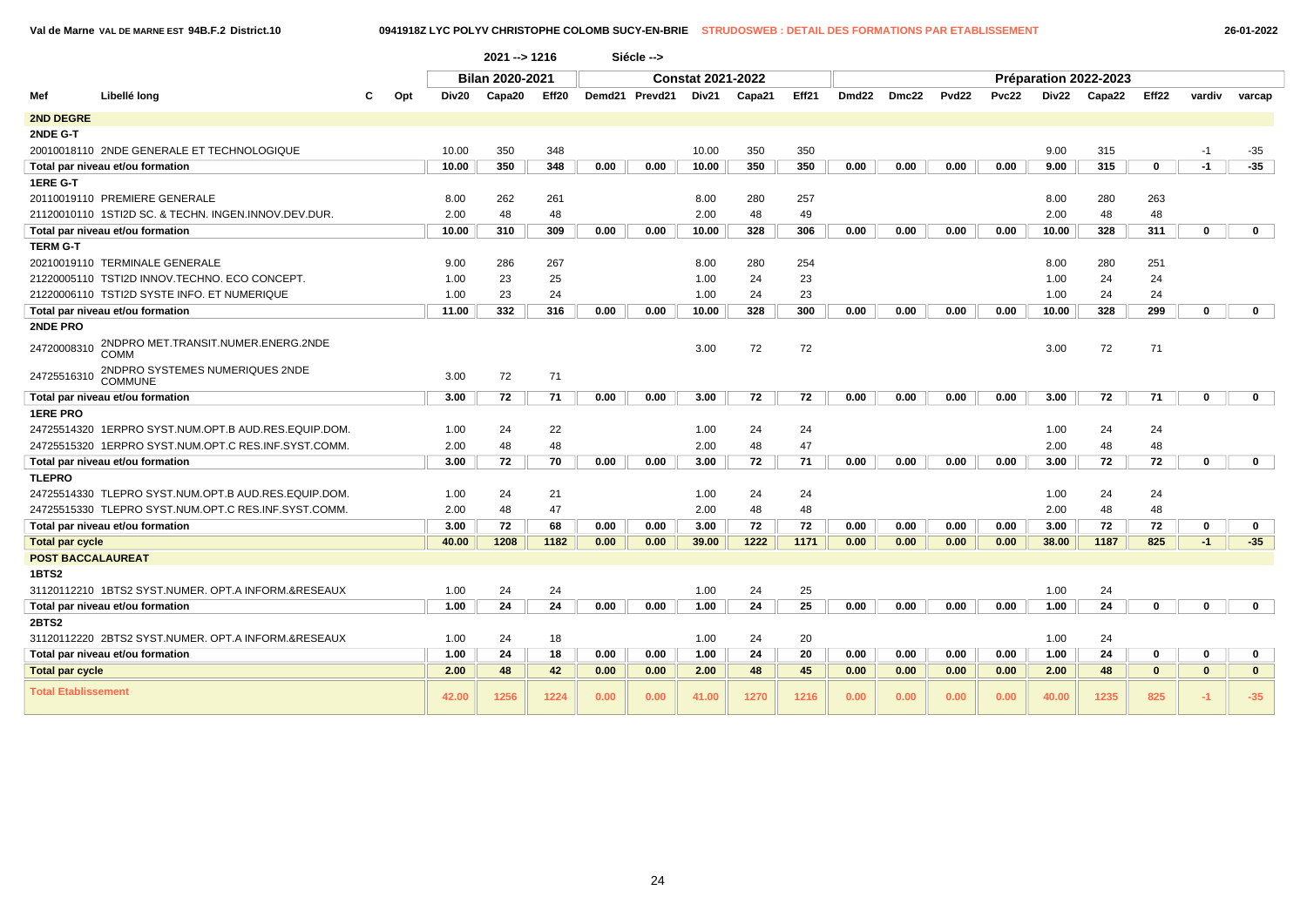### **Val de Marne VAL DE MARNE EST 94B.F.2 District.10 0942130E LYC POLYV MONTALEAU SUCY-EN-BRIE STRUDOSWEB : DETAIL DES FORMATIONS PAR ETABLISSEMENT 26-01-2022**

|                            |                                                                                          |     |              | $2021 - 5415$          |                |      | Siécle -->     |                          |          |             |       |       |       |              |              |                       |          |              |              |  |
|----------------------------|------------------------------------------------------------------------------------------|-----|--------------|------------------------|----------------|------|----------------|--------------------------|----------|-------------|-------|-------|-------|--------------|--------------|-----------------------|----------|--------------|--------------|--|
|                            |                                                                                          |     |              | <b>Bilan 2020-2021</b> |                |      |                | <b>Constat 2021-2022</b> |          |             |       |       |       |              |              | Préparation 2022-2023 |          |              |              |  |
| Mef                        | Libellé long                                                                             | Opt | Div20        | Capa20                 | Eff20          |      | Demd21 Prevd21 | Div21                    | Capa21   | Eff21       | Dmd22 | Dmc22 | Pvd22 | <b>Pvc22</b> | Div22        | Capa22                | Eff22    | vardiv       | varcap       |  |
| <b>2ND DEGRE</b>           |                                                                                          |     |              |                        |                |      |                |                          |          |             |       |       |       |              |              |                       |          |              |              |  |
| ULIS                       |                                                                                          |     |              |                        |                |      |                |                          |          |             |       |       |       |              |              |                       |          |              |              |  |
|                            | 1061000A11A DISPOSITIF ADAPTATION INCLUSION SCOL ACA                                     |     |              |                        |                |      |                | 1.00                     | 24       |             |       |       |       |              | 1.00         | 24                    |          |              |              |  |
|                            | Total par niveau et/ou formation                                                         |     | 0.00         | $\mathbf 0$            | $\mathbf 0$    | 0.00 | 0.00           | 1.00                     | 24       | $\mathbf 0$ | 0.00  | 0.00  | 0.00  | 0.00         | 1.00         | 24                    | 0        | $\bf{0}$     | $\mathbf 0$  |  |
| 2NDE G-T                   |                                                                                          |     |              |                        |                |      |                |                          |          |             |       |       |       |              |              |                       |          |              |              |  |
|                            | 21033402112 2-STHR SC.&TEC. HOTELLER.RESTAURAT. EURO                                     |     | 1.00         | 24                     | 11             |      |                | 1.00                     | 24       | 20          |       |       |       |              | 1.00         | 24                    | 24       |              |              |  |
|                            | Total par niveau et/ou formation                                                         |     | 1.00         | 24                     | 11             | 0.00 | 0.00           | 1.00                     | 24       | 20          | 0.00  | 0.00  | 0.00  | 0.00         | 1.00         | 24                    | 24       | 0            | $\mathbf 0$  |  |
| 1ERE G-T                   |                                                                                          |     |              |                        |                |      |                |                          |          |             |       |       |       |              |              |                       |          |              |              |  |
|                            | 21133402112 1-STHR SC.&TEC. HOTELLER.RESTAURAT. EURO                                     |     | 1.00         | 24                     | 23             |      |                | 1.00                     | 24       | 23          |       |       |       |              | 1.00         | 24                    | 23       |              |              |  |
|                            | Total par niveau et/ou formation                                                         |     | 1.00         | 24                     | 23             | 0.00 | 0.00           | 1.00                     | 24       | 23          | 0.00  | 0.00  | 0.00  | 0.00         | 1.00         | 24                    | 23       | 0            | $\mathbf 0$  |  |
| TERM G-T                   |                                                                                          |     |              |                        |                |      |                |                          |          |             |       |       |       |              |              |                       |          |              |              |  |
|                            | 21233402112 T-STHR SC.&TEC. HOTELLER.RESTAURAT. EURO<br>Total par niveau et/ou formation |     | 1.00<br>1.00 | 24<br>24               | 24<br>24       | 0.00 | 0.00           | 1.00<br>1.00             | 24<br>24 | 20<br>20    | 0.00  | 0.00  | 0.00  | 0.00         | 1.00<br>1.00 | 24<br>24              | 22<br>22 | 0            | $\mathbf 0$  |  |
| 1CAP2                      |                                                                                          |     |              |                        |                |      |                |                          |          |             |       |       |       |              |              |                       |          |              |              |  |
|                            | 24122139210 1CAP2 CUISINE                                                                |     | 0.50         | 12                     | 12             |      |                | 0.50                     | 12       | 12          |       |       |       |              | 0.50         | 12                    | 12       |              |              |  |
|                            | 24122141210 1CAP2 PATISSIER                                                              |     | 1.00         | 24                     | 24             |      |                | 1.00                     | 24       | 25          |       |       |       |              | 1.00         | 24                    | 24       |              |              |  |
|                            | 1CAP2                                                                                    |     |              |                        |                |      |                |                          |          |             |       |       |       |              |              |                       |          |              |              |  |
| 24133412210                | COMMER.SERV.HOTEL-CAFE-RESTAURANT                                                        |     | 0.50         | 12                     | 8              |      |                | 0.50                     | 12       | 10          |       |       |       |              | 0.50         | 12                    | 9        |              |              |  |
|                            | Total par niveau et/ou formation                                                         |     | 2.00         | 48                     | 44             | 0.00 | 0.00           | 2.00                     | 48       | 47          | 0.00  | 0.00  | 0.00  | 0.00         | 2.00         | 48                    | 45       | 0            | $\mathbf 0$  |  |
| 2CAP2                      |                                                                                          |     |              |                        |                |      |                |                          |          |             |       |       |       |              |              |                       |          |              |              |  |
|                            | 24122139220 2CAP2 CUISINE                                                                |     | 0.50         | 12                     | 12             |      |                | 0.50                     | 12       | 11          |       |       |       |              | 0.50         | 12                    | 12       |              |              |  |
|                            | 24122141220 2CAP2 PATISSIER                                                              |     | 1.00         | 24                     | 25             |      |                | 1.00                     | 24       | 22          |       |       |       |              | 1.00         | 24                    | 24       |              |              |  |
| 24133412220                | 2CAP2<br>COMMER.SERV.HOTEL-CAFE-RESTAURANT                                               |     | 0.50         | 12                     | 10             |      |                | 0.50                     | 12       | 8           |       |       |       |              | 0.50         | 12                    | 10       |              |              |  |
|                            | Total par niveau et/ou formation                                                         |     | 2.00         | 48                     | 47             | 0.00 | 0.00           | 2.00                     | 48       | 41          | 0.00  | 0.00  | 0.00  | 0.00         | 2.00         | 48                    | 46       | 0            | $\mathbf 0$  |  |
| <b>2NDE PRO</b>            |                                                                                          |     |              |                        |                |      |                |                          |          |             |       |       |       |              |              |                       |          |              |              |  |
|                            | 24733404310 2NDPRO MET.HOTEL.-RESTAUR. 2NDE COMMUNE                                      |     | 4.00         | 96                     | 86             |      |                | 4.00                     | 96       | 80          |       |       |       |              | 4.00         | 96                    | 83       |              |              |  |
|                            | Total par niveau et/ou formation                                                         |     | 4.00         | 96                     | 86             | 0.00 | 0.00           | 4.00                     | 96       | 80          | 0.00  | 0.00  | 0.00  | 0.00         | 4.00         | 96                    | 83       | $\mathbf 0$  | $\mathbf 0$  |  |
| <b>1ERE PRO</b>            |                                                                                          |     |              |                        |                |      |                |                          |          |             |       |       |       |              |              |                       |          |              |              |  |
|                            | 24722106320 1ERPRO CUISINE                                                               |     | 2.00         | 48                     | 45             |      |                | 2.00                     | 48       | 46          |       |       |       |              | 2.00         | 48                    | 43       |              |              |  |
| 24733403320                | 1ERPRO COMMERC. SERVICES EN<br><b>RESTAURATION</b>                                       |     | 2.00         | 48                     | 43             |      |                | 2.00                     | 48       | 33          |       |       |       |              | 2.00         | 48                    | 36       |              |              |  |
|                            | Total par niveau et/ou formation                                                         |     | 4.00         | 96                     | 88             | 0.00 | 0.00           | 4.00                     | 96       | 79          | 0.00  | 0.00  | 0.00  | 0.00         | 4.00         | 96                    | 79       | $\mathbf 0$  | $\mathbf 0$  |  |
| <b>TLEPRO</b>              |                                                                                          |     |              |                        |                |      |                |                          |          |             |       |       |       |              |              |                       |          |              |              |  |
|                            | 24722106330 TLEPRO CUISINE                                                               |     | 2.00         | 48                     | 35             |      |                | 2.00                     | 48       | 44          |       |       |       |              | 2.00         | 48                    | 41       |              |              |  |
| 24733403330                | TLEPRO COMMERC. SERVICES EN<br><b>RESTAURATION</b>                                       |     | 2.00         | 48                     | 30             |      |                | 2.00                     | 48       | 39          |       |       |       |              | 2.00         | 48                    | 28       |              |              |  |
|                            | Total par niveau et/ou formation                                                         |     | 4.00         | 96                     | 65             | 0.00 | 0.00           | 4.00                     | 96       | 83          | 0.00  | 0.00  | 0.00  | 0.00         | 4.00         | 96                    | 69       | 0            | $\mathbf 0$  |  |
| МC                         |                                                                                          |     |              |                        |                |      |                |                          |          |             |       |       |       |              |              |                       |          |              |              |  |
|                            | 25322103110 MC EMPLOYE TRAITEUR (MC5)                                                    |     | 1.00         | 12                     | 8              |      |                | 1.00                     | 12       | 6           |       |       |       |              | 1.00         | 12                    |          |              |              |  |
|                            | 25322105110 MC CUISINIER DESSERTS RESTAU. (MC5)                                          |     | 1.00         | 12                     | $\overline{7}$ |      |                | 1.00                     | 12       | 6           |       |       |       |              | 1.00         | 12                    |          |              |              |  |
|                            | 25333411110 MC EMPLOYE BARMAN (MC5)                                                      |     | 1.00         | 12                     | 11             |      |                | 1.00                     | 12       | 10          |       |       |       |              | 1.00         | 12                    |          |              |              |  |
|                            | Total par niveau et/ou formation                                                         |     | 3.00         | 36                     | 26             | 0.00 | 0.00           | 3.00                     | 36       | 22          | 0.00  | 0.00  | 0.00  | 0.00         | 3.00         | 36                    | 0        | 0            | $\mathbf 0$  |  |
| <b>Total par cycle</b>     |                                                                                          |     | 22.00        | 492                    | 414            | 0.00 | 0.00           | 23.00                    | 516      | 415         | 0.00  | 0.00  | 0.00  | 0.00         | 23.00        | 516                   | 391      | $\mathbf{0}$ | $\mathbf{0}$ |  |
| <b>Total Etablissement</b> |                                                                                          |     | 22.00        | 492                    | 414            | 0.00 | 0.00           | 23.00                    | 516      | 415         | 0.00  | 0.00  | 0.00  | 0.00         | 23.00        | 516                   | 391      | $\bf{0}$     | $\mathbf{0}$ |  |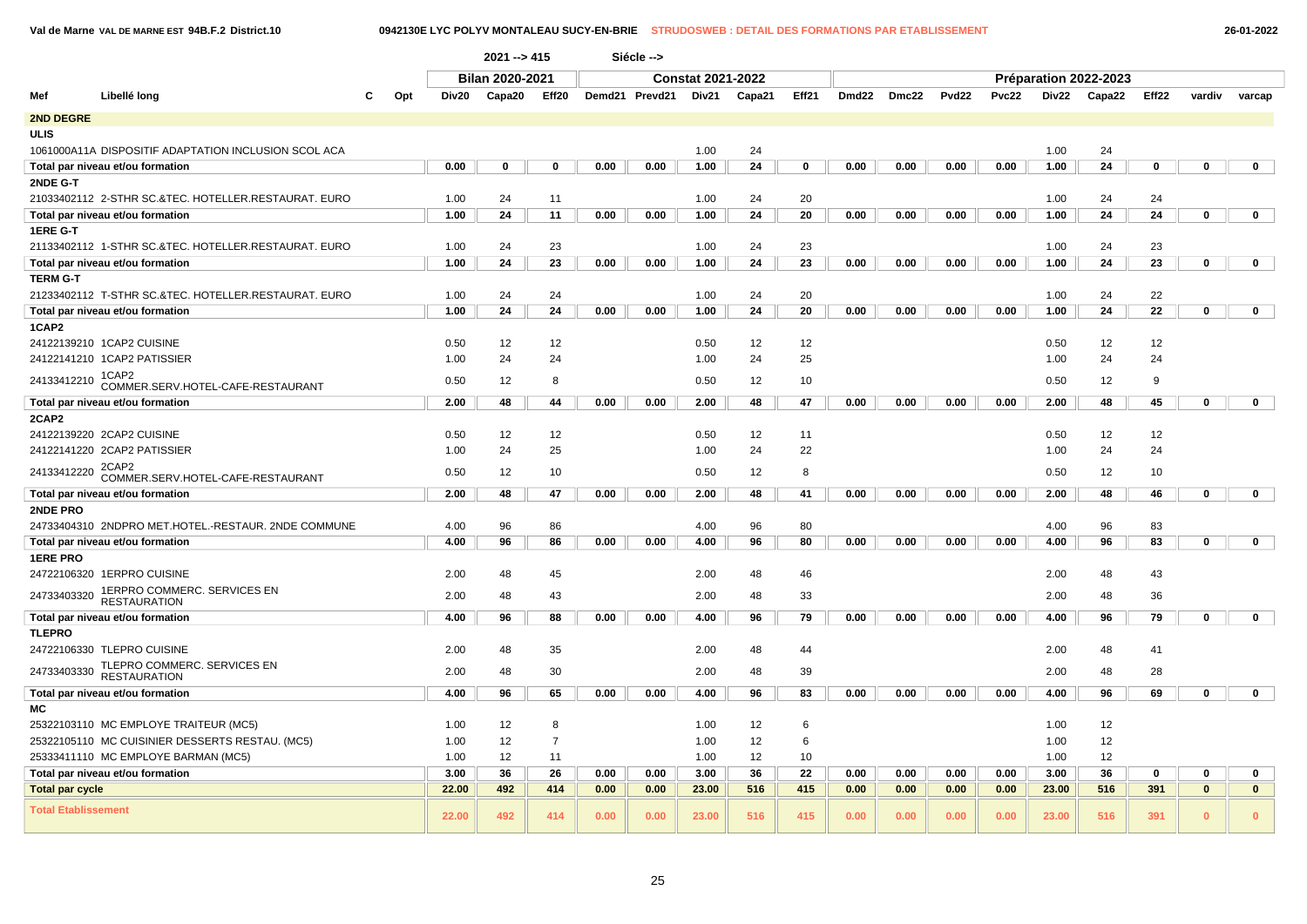| 26-01-2022 |  |  |  |
|------------|--|--|--|
|            |  |  |  |

|                  |                                                      |     |       | 2021 -- > 1131         |                |      | Siécle -->     |                          |        |       |       |       |                   |       |       |                       |                |             |              |
|------------------|------------------------------------------------------|-----|-------|------------------------|----------------|------|----------------|--------------------------|--------|-------|-------|-------|-------------------|-------|-------|-----------------------|----------------|-------------|--------------|
|                  |                                                      |     |       | <b>Bilan 2020-2021</b> |                |      |                | <b>Constat 2021-2022</b> |        |       |       |       |                   |       |       | Préparation 2022-2023 |                |             |              |
| Mef              | Libellé long                                         | Opt | Div20 | Capa20                 | Eff20          |      | Demd21 Prevd21 | Div21                    | Capa21 | Eff21 | Dmd22 | Dmc22 | Pvd <sub>22</sub> | Pvc22 | Div22 | Capa22                | Eff22          | vardiv      | varcap       |
| <b>2ND DEGRE</b> |                                                      |     |       |                        |                |      |                |                          |        |       |       |       |                   |       |       |                       |                |             |              |
| <b>3EME GENE</b> |                                                      |     |       |                        |                |      |                |                          |        |       |       |       |                   |       |       |                       |                |             |              |
|                  | 10310031110 3EME PREPA-METIERS                       |     | 1.00  | 24                     | 24             |      |                | 1.00                     | 24     | 21    |       |       |                   |       | 1.00  | 24                    |                |             |              |
|                  | Total par niveau et/ou formation                     |     | 1.00  | 24                     | 24             | 0.00 | 0.00           | 1.00                     | 24     | 21    | 0.00  | 0.00  | 0.00              | 0.00  | 1.00  | 24                    | 0              | $\mathbf 0$ | $\mathbf 0$  |
| 2NDE G-T         |                                                      |     |       |                        |                |      |                |                          |        |       |       |       |                   |       |       |                       |                |             |              |
|                  | 20010018110 2NDE GENERALE ET TECHNOLOGIQUE           |     | 8.00  | 240                    | 242            |      |                | 9.00                     | 270    | 270   |       |       |                   |       | 9.00  | 270                   |                |             |              |
|                  | 2001001811F 2NDE GENERALE ET TECHNOLOGIQUE UPE2A     |     | 1.00  | 20                     | 13             |      |                | 1.00                     | 20     | 10    |       |       |                   |       | 1.00  | 20                    |                |             |              |
|                  | Total par niveau et/ou formation                     |     | 9.00  | 260                    | 255            | 0.00 | 0.00           | 10.00                    | 290    | 280   | 0.00  | 0.00  | 0.00              | 0.00  | 10.00 | 290                   | $\mathbf 0$    | $\mathbf 0$ | $\mathbf 0$  |
| 1ERE G-T         |                                                      |     |       |                        |                |      |                |                          |        |       |       |       |                   |       |       |                       |                |             |              |
|                  | 20110019110 PREMIERE GENERALE                        |     | 4.00  | 116                    | 109            |      |                | 4.00                     | 140    | 110   |       |       |                   |       | 4.00  | 140                   | 129            |             |              |
|                  | 21120010110 1STI2D SC. & TECHN. INGEN.INNOV.DEV.DUR  |     | 1.00  | 24                     | 24             |      |                | 1.00                     | 24     | 22    |       |       |                   |       | 1.00  | 24                    | 24             |             |              |
|                  | 21131016110 1-STMG SC.& TECHNO. MANAGEMENT GESTION   |     | 2.00  | 60                     | 60             |      |                | 2.00                     | 60     | 61    |       |       |                   |       | 2.00  | 60                    | 60             |             |              |
|                  | Total par niveau et/ou formation                     |     | 7.00  | 200                    | 193            | 0.00 | 0.00           | 7.00                     | 224    | 193   | 0.00  | 0.00  | 0.00              | 0.00  | 7.00  | 224                   | 213            | $\mathbf 0$ | $\mathbf 0$  |
| <b>TERM G-T</b>  |                                                      |     |       |                        |                |      |                |                          |        |       |       |       |                   |       |       |                       |                |             |              |
|                  | 20210019110 TERMINALE GENERALE                       |     | 4.00  | 131                    | 122            |      |                | 4.00                     | 140    | 108   |       |       |                   |       | 4.00  | 140                   | 110            |             |              |
|                  | 21220003110 TSTI2D ARCHITECTURE CONSTRUCTION         |     | 0.40  | 8                      | $\overline{7}$ |      |                | 0.50                     | 12     | 9     |       |       |                   |       | 0.50  | 12                    | 9              |             |              |
|                  | 21220004110 TSTI2D ENERGIES ET ENVIRONNEMENT         |     | 0.60  | 10                     | 8              |      |                | 0.50                     | 12     | 13    |       |       |                   |       | 0.50  | 12                    | 12             |             |              |
|                  | 21231017110 T-STMG GESTION ET FINANCE                |     | 0.40  | 15                     | 13             |      |                | 0.50                     | 12     | 17    |       |       |                   |       | 0.50  | 16                    | 16             |             |              |
|                  | 21231018110 T-STMG MERCATIQUE (MARKETING)            |     | 0.60  | 18                     | 20             |      |                | 0.50                     | 18     | 20    |       |       |                   |       | 0.50  | 19                    | 19             |             | $\mathbf{1}$ |
| 21231019110      | T-STMG RESSOUR. HUMAINES &<br><b>COMMUNICATION</b>   |     | 1.00  | 28                     | 22             |      |                | 1.00                     | 30     | 19    |       |       |                   |       | 1.00  | 24                    | 21             |             | -6           |
|                  | Total par niveau et/ou formation                     |     | 7.00  | 210                    | 192            | 0.00 | 0.00           | 7.00                     | 224    | 186   | 0.00  | 0.00  | 0.00              | 0.00  | 7.00  | 223                   | 187            | $\mathbf 0$ | $-1$         |
| 1CAP2            |                                                      |     |       |                        |                |      |                |                          |        |       |       |       |                   |       |       |                       |                |             |              |
|                  | 24125437210 1CAP2 REAL.IND.CHAUD.SOUD. OP.A CHAUDR.  |     | 1.00  | 12                     | 9              |      |                | 1.00                     | 12     | 9     |       |       |                   |       | 1.00  | 12                    | 9              |             |              |
|                  | 24125524210 1CAP2 ELECTRICIEN                        |     | 1.00  | 24                     | 22             |      |                | 1.00                     | 24     | 23    |       |       |                   |       | 1.00  | 24                    | 22             |             |              |
|                  | Total par niveau et/ou formation                     |     | 2.00  | 36                     | 31             | 0.00 | 0.00           | 2.00                     | 36     | 32    | 0.00  | 0.00  | 0.00              | 0.00  | 2.00  | 36                    | 31             | $\mathbf 0$ | $\mathbf 0$  |
| 2CAP2            |                                                      |     |       |                        |                |      |                |                          |        |       |       |       |                   |       |       |                       |                |             |              |
|                  | 24125437220 2CAP2 REAL.IND.CHAUD.SOUD. OP.A CHAUDR.  |     | 1.00  | 9                      | 12             |      |                | 1.00                     | 9      | 6     |       |       |                   |       | 1.00  | 9                     | 8              |             |              |
|                  | 24125524220 2CAP2 ELECTRICIEN                        |     | 1.00  | 24                     | 19             |      |                | 1.00                     | 24     | 24    |       |       |                   |       | 1.00  | 24                    | 22             |             |              |
|                  | Total par niveau et/ou formation                     |     | 2.00  | 33                     | 31             | 0.00 | 0.00           | 2.00                     | 33     | 30    | 0.00  | 0.00  | 0.00              | 0.00  | 2.00  | 33                    | 30             | 0           | 0            |
| 2NDE PRO         |                                                      |     |       |                        |                |      |                |                          |        |       |       |       |                   |       |       |                       |                |             |              |
| 24720008310      | 2NDPRO MET.TRANSIT.NUMER.ENERG.2NDE<br><b>COMM</b>   |     |       |                        |                |      |                | 1.00                     | 24     | 23    |       |       |                   |       | 1.00  | 24                    | 23             |             |              |
| 24720103310      | 2NDPRO MET.REAL.ENS.MEC.IND.2NDE<br><b>COMMUNE</b>   |     |       |                        |                |      |                | 1.00                     | 12     | 10    |       |       |                   |       | 1.00  | $12 \overline{ }$     | $\overline{7}$ |             |              |
|                  | 24725411310 2NDPRO TECH.CHAUDRONNERIE INDUSTRIELLE   |     | 1.00  | 12                     | 5              |      |                |                          |        |       |       |       |                   |       |       |                       |                |             |              |
|                  | 24725510310 2NDPRO METIERS ELECT. ENVIRON, CONNECTES |     | 1.00  | 24                     | 24             |      |                |                          |        |       |       |       |                   |       |       |                       |                |             |              |
|                  | 24730003310 2NDPRO MET.GEST.ADM.,TRA.&LOG.2NDE COMM. |     | 1.00  | 24                     | 24             |      |                | 1.00                     | 24     | 25    |       |       |                   |       | 1.00  | 24                    | 24             |             |              |
| 24731211310      | 2NDPRO MET. RELATION CLIENT 2NDE COMMUNE             |     | 1.00  | 24                     | 25             |      |                | 1.00                     | 24     | 24    |       |       |                   |       | 1.00  | 24                    | 24             |             |              |
|                  | 24734403310 2NDPRO METIERS DE LA SECURITE            |     | 1.00  | 24                     | 18             |      |                | 1.00                     | 24     | 24    |       |       |                   |       | 1.00  | 24                    | 21             |             |              |
|                  | Total par niveau et/ou formation                     |     | 5.00  | 108                    | 96             | 0.00 | 0.00           | 5.00                     | 108    | 106   | 0.00  | 0.00  | 0.00              | 0.00  | 5.00  | 108                   | 99             | 0           | 0            |
| <b>1ERE PRO</b>  |                                                      |     |       |                        |                |      |                |                          |        |       |       |       |                   |       |       |                       |                |             |              |
|                  | 24725411320 1ERPRO TECH.CHAUDRONNERIE INDUSTRIELLE   |     | 1.00  | 12                     | 14             |      |                | 1.00                     | 12     | 8     |       |       |                   |       | 1.00  | 12                    | 12             |             |              |
|                  | 24725510320 1ERPRO METIERS ELECT. ENVIRON. CONNECTES |     | 1.00  | 24                     | 24             |      |                | 1.00                     | 24     | 23    |       |       |                   |       | 1.00  | 24                    | 23             |             |              |
|                  | 24730001320 1ERPRO GESTION-ADMINISTRATION            |     | 2.00  | 48                     | 48             |      |                |                          |        |       |       |       |                   |       |       |                       |                |             |              |
|                  | 24730004320 1ERPRO ASSISTANC.GEST.ORGANIS.ACTIVITES  |     |       |                        |                |      |                | 1.00                     | 24     | 24    |       |       |                   |       | 1.00  | 24                    | 24             |             |              |
|                  | 24731213320 1ERPRO MET.COM.VEN.OP.A ANI.GES.ESP.COM. |     |       |                        |                |      |                | 1.00                     | 24     | 23    |       |       |                   |       | 1.00  | 24                    | 23             |             |              |